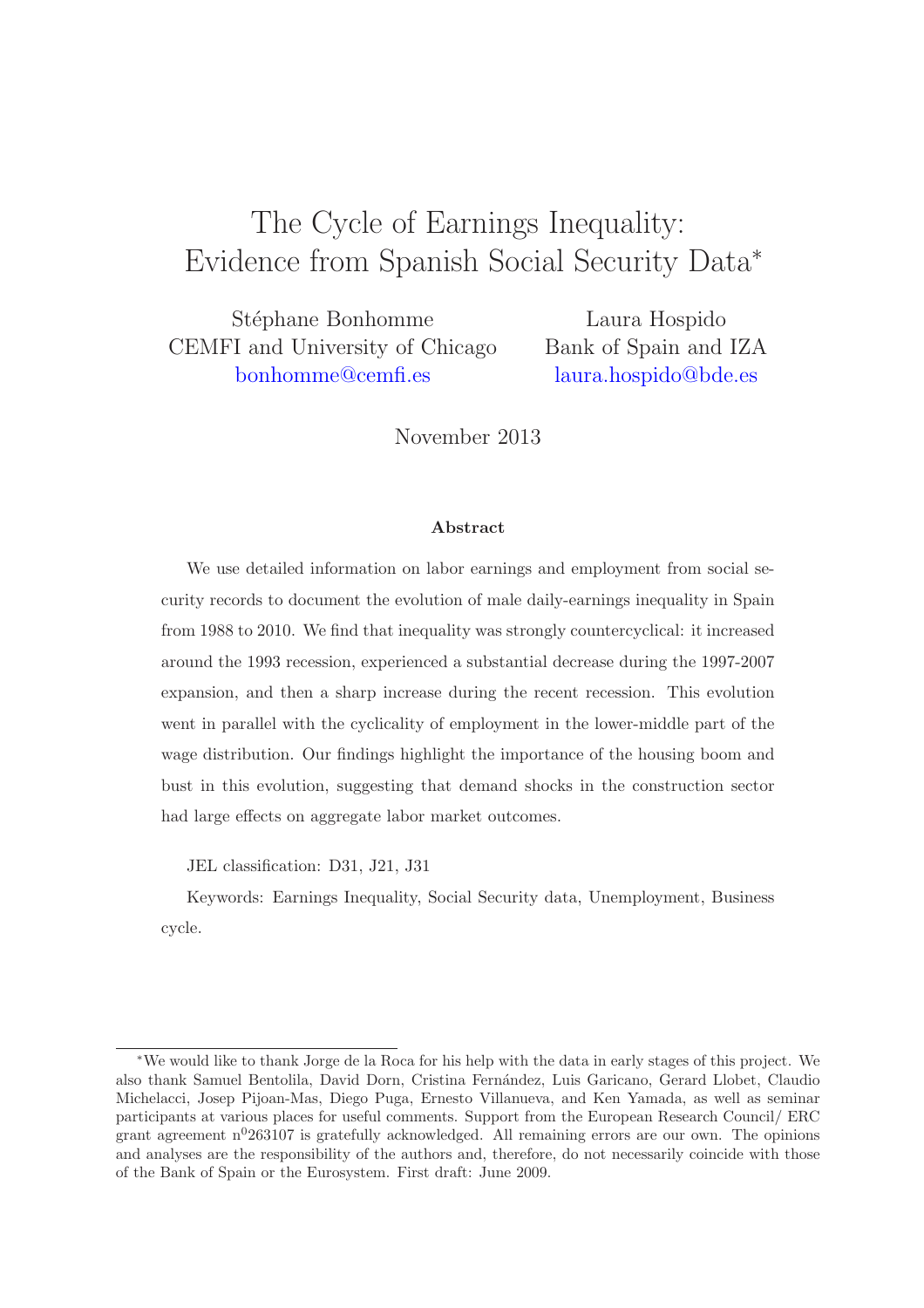## 1 Introduction

The literature has amply described and analyzed the increasing evolution of earnings inequality in the United States and other Anglo-Saxon countries.<sup>[1](#page-1-0)</sup> Recent studies have also documented a steep increase in German inequality [\(Dustmann](#page-61-0) *et al.*, 2009, Card *et al.*, 2013). However, the other largest European countries have been comparatively less studied.<sup>[2](#page-1-1)</sup> In this paper, we show that the Spanish pattern of inequality has been characterized by sizable cyclical fluctuations, and we explore a number of explanations for this evolution.

The recent Spanish experience offers an opportunity to assess the consequences of large cyclical variations on earnings inequality. During the last two decades, Spain has shown high levels and volatility of unemployment relative to other OECD countries. The period was characterized by a long expansion between two severe recessions: the 1993 recession, and the "great recession" that started in 2008. Variations in unemployment over the cycle were substantial: from 25% in 1994 the unemployment rate fell to 8% in 2007, before increasing again to 21% in 2010. To date, relatively few papers have analyzed the effects of sustained expansion episodes or severe recessions on earnings inequality. As a focal example, the US literature has mostly aimed at explaining trends in inequality over time, but has not paid similar attention to its cyclical evolution.

The first finding of the paper is that male earnings inequality was strongly countercyclical. Figure [1](#page-2-0) shows the evolution of the logarithm of the 90/10 percentile ratio of male daily earnings– a commonly used measure of inequality– between 1990 and 2010. These numbers are computed using a recently released social security dataset which we describe below. Throughout the paper we focus on quantiles of daily labor earnings, thereby documenting the evolution of (daily) wage inequality. We restrict the analysis to males because of data limitations. Figure [1](#page-2-0) shows that inequality closely followed the evolution of the unemployment rate. During the 1997-2007 expansion, inequality *decreased* by 10 log points, while between 2007 and 2010 it *increased* by the same amount. These are large fluctuations by international standards. By comparison, in the US male inequality increased by 16 log points between 1989 and 2005 [\(Autor](#page-33-0) *et al.*, 2008).

<span id="page-1-0"></span><sup>&</sup>lt;sup>1</sup>Among the many references for the US see Bound and Johnson (1992), Katz and Murphy (1992), Levy and Murnane (1992), Acemoglu (2002), or more recently Autor *et al.* (2008). For the UK and Canada, see for example Gosling et al. (2000) and Boudarbat et al. (2006), respectively.

<span id="page-1-1"></span><sup>2</sup>For country-specific studies, see Manacorda (2004) on Italy, and the special issue of the Review of Economic Dynamics on Cross Sectional Facts for Macroeconomists (January 2010, 13(1)). Piketty and Saez (2006) provide a historical perspective for several OECD countries.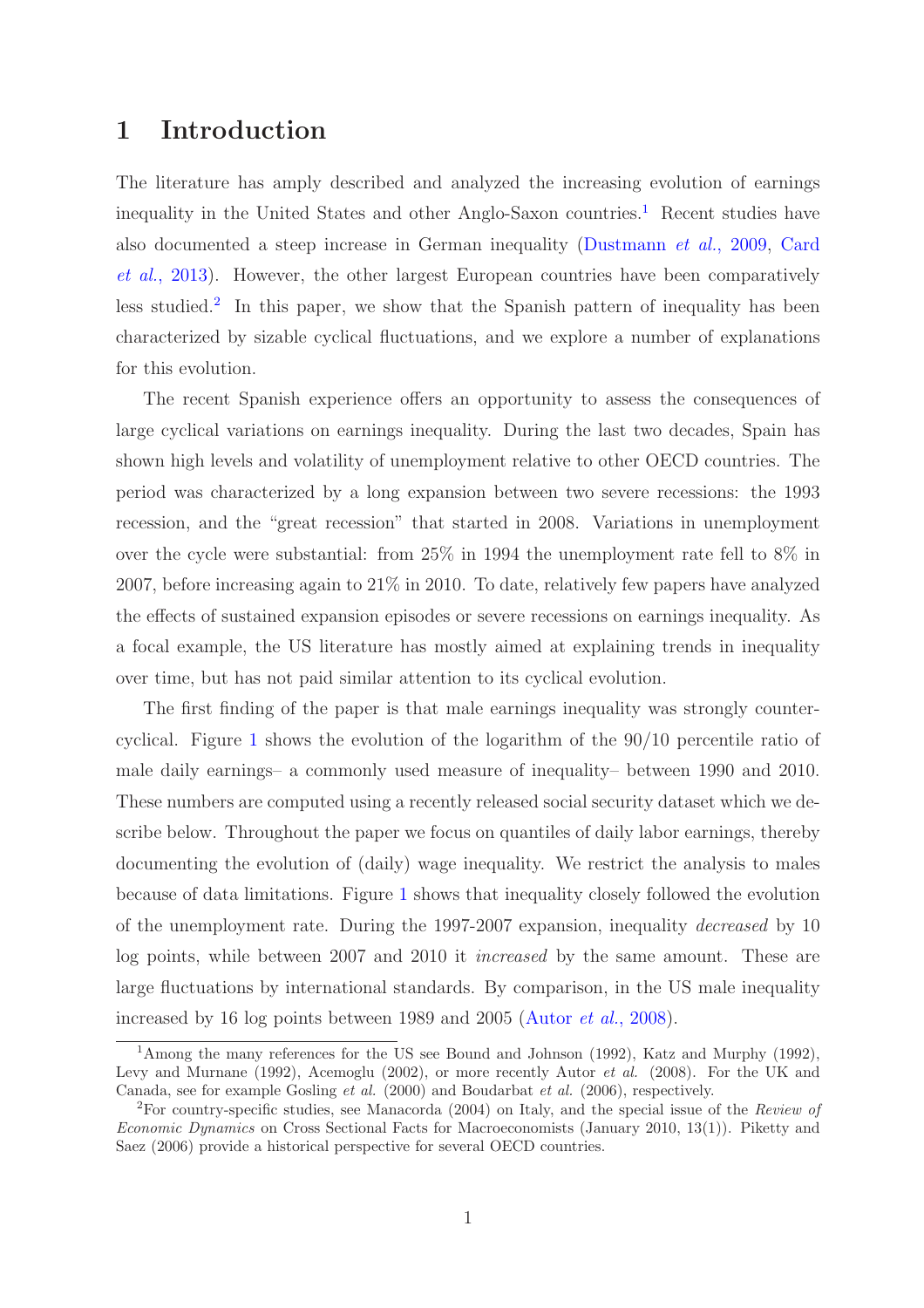

<span id="page-2-0"></span>

Notes: Source Social Security data and OECD. Logarithm of the estimated 90/10 percentile ratio of daily earnings of Spanish males (left axis), and unemployment rate (right axis).

Our second main finding is that employment fluctuations had a non-monotonic impact along the distribution of daily earnings. As an illustration, the left graph of Figure [2](#page-3-0) shows the nonparametric regression curve, when regressing the difference between an individual's employment probability during the expansion and his employment probability around the 1993 recession (y-axis) on his rank in the distribution of median daily earnings during the period (x-axis). The right graph similarly compares the 2008 recession with the expansion. We see that both the employment gains during the expansion, and the losses during the recent recession, were larger in the lower-middle part of the distribution of daily earnings than in the tails. In Spain, the sensitivity to business cycle fluctuations has been highest for lower-middle wage workers.

These two findings are related. The non-monotonic relationship between employment growth and earnings is consistent with inequality falling during the expansion, as employment increased in the middle of the distribution. It is also consistent with inequality increasing in the recent recession, as a large share of lower-middle wage workers lost their jobs. This suggests a close link between the countercyclicality of inequality and changes in employment composition over the cycle.

We consider several candidates to explain these two related facts. One particular factor is the recent evolution of the construction sector. Driven by the 1998-2007 housing boom, and then by the 2008 housing bust, employment in construction experienced a pronounced procyclical evolution, fluctuating between 13% and more than 20% of male employment. Construction-related sectors are also among the ones that experienced the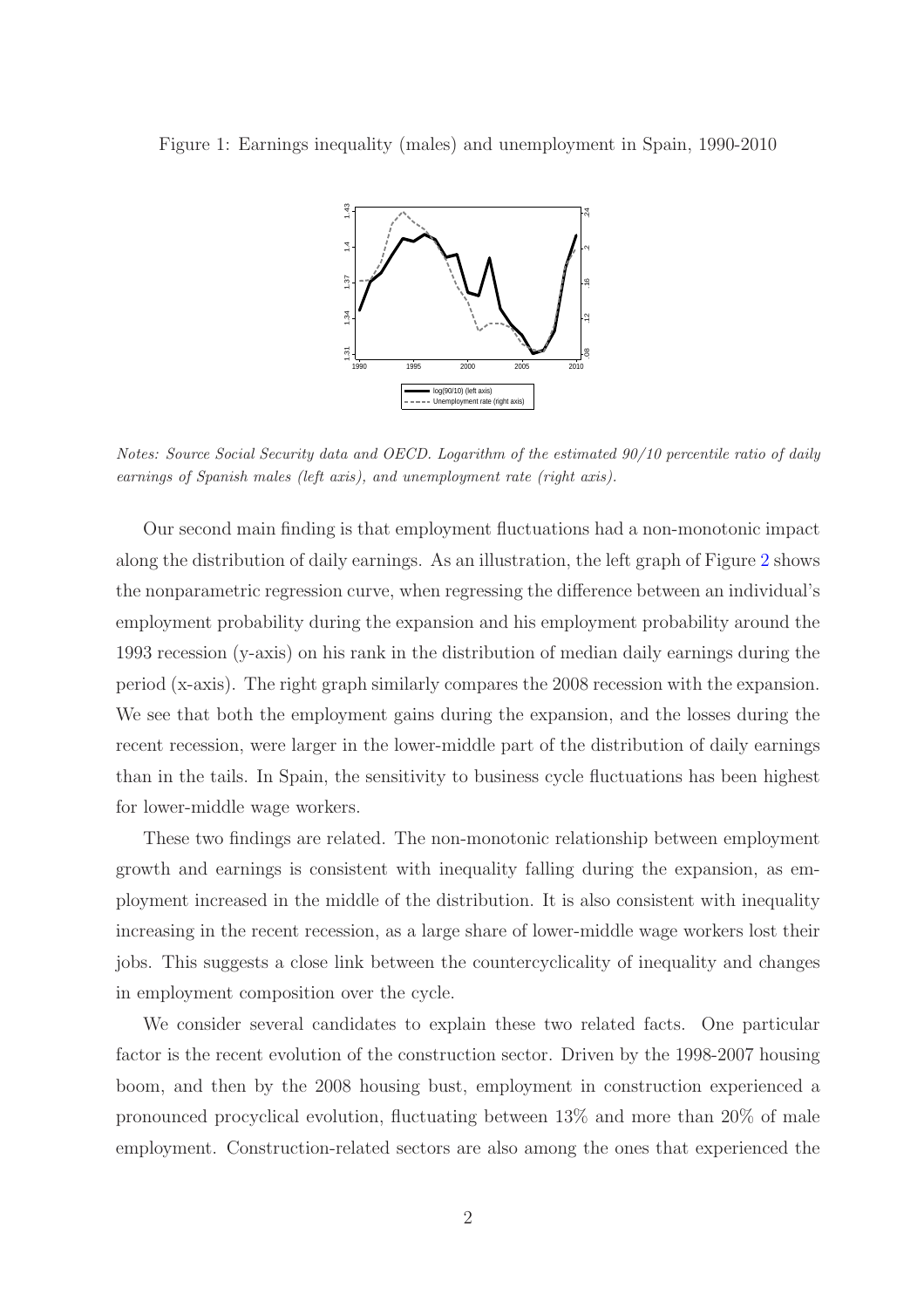#### <span id="page-3-0"></span>Figure 2: Employment growth as a function of daily earnings



Notes: Source Social Security data. y-axis: difference in percentage of days worked by an individual relative to days present in the sample, between 1993-1996 and 2001-2007 (left), and between 2001-2007 and 2008-2010 (right). x-axis: rank of an individual in the distribution of median daily earnings during the period. Local linear regression, bandwidth chosen by leave-one-out cross-validation.

strongest employment growth during the expansion, and the steepest decline in the recent recession. Moreover, on average, construction workers belong to the lower-middle part, but not the left tail, of the earnings distribution. The effects of housing boom and bust on the labor market thus provide a possible explanation for the evidence pictured in Figures [1](#page-2-0) and [2.](#page-3-0)

In order to quantify the importance of the construction channel, and more generally of changes in sectoral composition and changes in the wage structure ("price effects"), we perform various decomposition exercises. Specifically, we follow the methodology of Autor *et al.* [\(2005\),](#page-33-1) and account for measures of skills (occupation and education groups), experience, and sector indicators. We find that both composition and price effects contributed to the decrease in inequality during the expansion. In contrast, when accounting for sectors in addition to skills and experience, composition changes fully explain the steep inequality increase in the 2007-2010 recession. This supports the idea that changes in employment composition, and in particular sectoral composition, have played an important role in the recent evolution of inequality.

We consider three other candidate explanations. We first argue that, in the Spanish case, the minimum wage is an unlikely explanation. Moreover, while the large immigration inflow of the early 2000s could be an important factor, our evidence using social security data suggests that immigration had relatively small effects. Lastly, our evidence also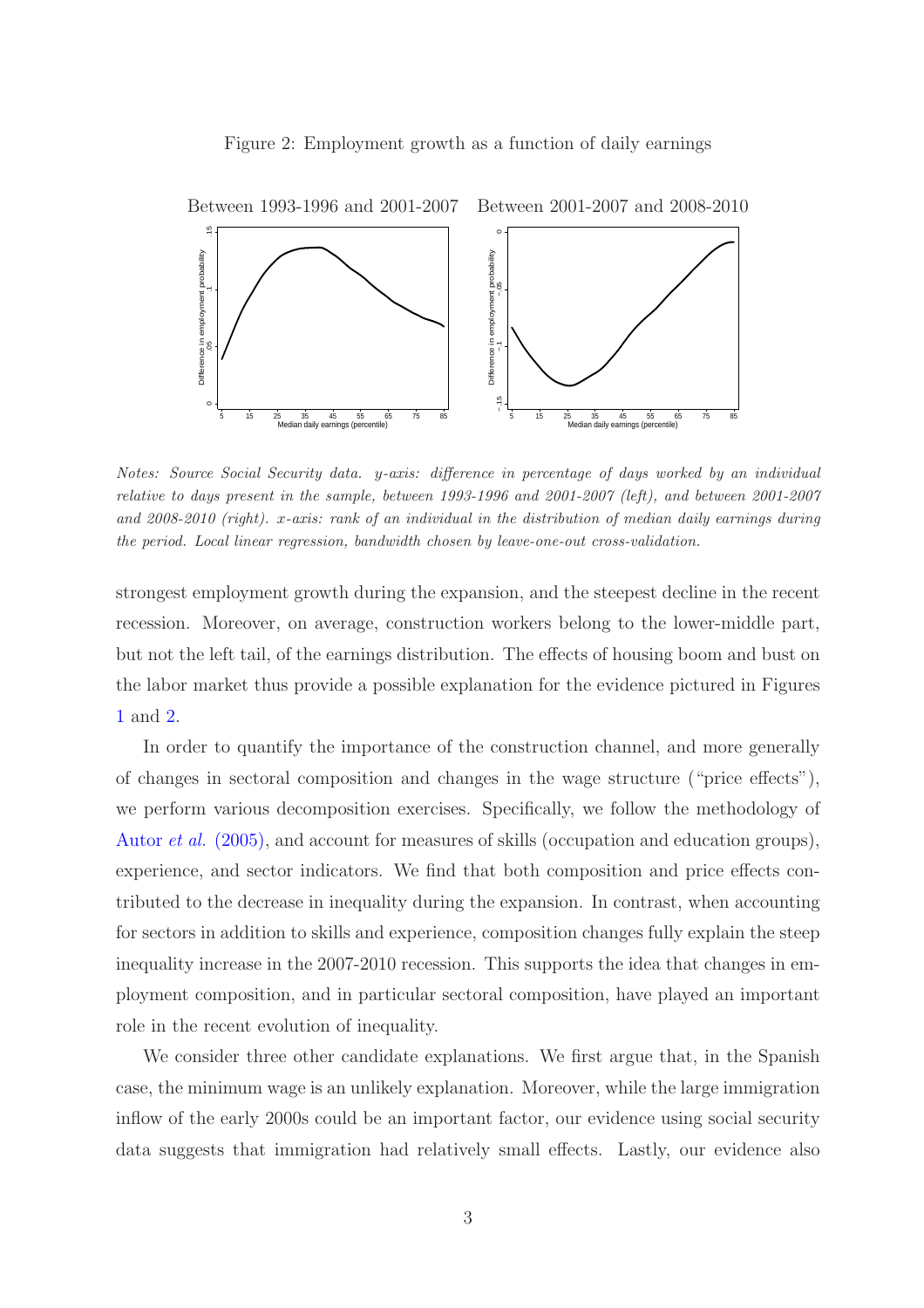suggests that the distinction between permanent and temporary workers, who enjoy very different levels of labor protection in Spain [\(Dolado](#page-34-0) *et al.,* 2002), is unable to explain the evolution of inequality.

To document these new facts on the Spanish labor market, our analysis relies on a recently released social security dataset. In contrast with previous work based on crosssectional and panel surveys, social security records have large sample sizes, wide coverage, and accurate earnings measurements. These data represent a unique source of consistent observations for a period of more than twenty years. In Spain, there is no other dataset that reports information on labor income over such a long period.<sup>[3](#page-4-0)</sup> In a recent study, [Dustmann](#page-61-0) *et al.* (2009) use social security data to provide an accurate description of the German earnings structure. Here we use individual earnings records to provide the first description of Spanish inequality over a long period of time.<sup>[4](#page-4-1)</sup>

Although the social security dataset is well-suited for the study of earnings inequality, it has two drawbacks. First, the dataset has a proper longitudinal design from 2005 to 2010 only, whereas before 2004 the information is retrospective. This means that earnings data come from the records of individuals who were in the social security system some time between 2005 and 2010, either working, unemployed, or retired. Our comparison with other data sources suggests that, despite this retrospective design, past cross-sectional distributions of male (but not female) earnings remain representative up to the late 1980s. A second difficulty is that, as is commonly the case with administrative records, our measure of daily labor earnings is top and bottom-coded. To correct for censoring, we compare two approaches, and assess their accuracy using the tax files available in the most recent years for the same individuals as in the social security dataset. Tax records are not subject to censoring, making them suitable to perform a validation check.

This paper finds a strong relationship between male earnings inequality and the Spanish business cycle. The US literature has mostly focused on secular factors, in order to explain inequality trends. The major explanations for the evolution of US inequality– the influence of skill-biased technical change [\(Goldin and Katz, 1998\)](#page-34-1), job polarization [\(Autor](#page-33-2) *et al.*, 2003), or de-unionization [\(Lemieux, 2008b\)](#page-35-0)– aim at explaining increases in inequality at various points of the earnings distribution while abstracting from cyclical

<span id="page-4-0"></span><sup>&</sup>lt;sup>3</sup>The longest running household survey is the Spanish labor force survey (EPA, in Spanish), which started in 1976. However, EPA does not contain any information on earnings.

<span id="page-4-1"></span><sup>&</sup>lt;sup>4</sup>Felgueroso *et al.* (2010) use the same administrative source as we do, with the aim of documenting the driving forces behind the evolution of the earnings skill premium in Spain from 1988 to 2008. Ours is the first paper to use these data for the purpose of documenting earnings inequality.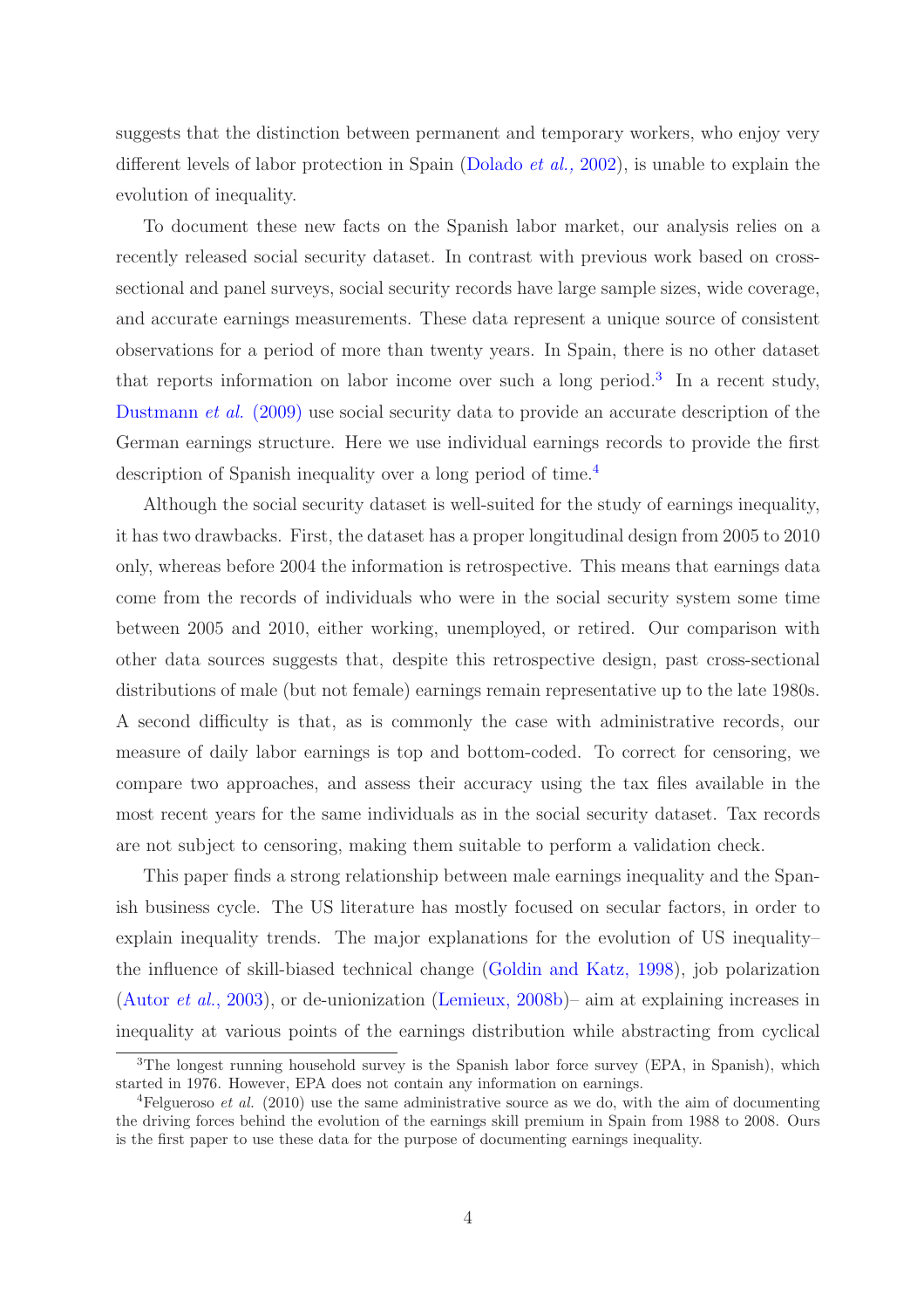effects.<sup>[5](#page-5-0)</sup> In a related area, several important papers have studied how US inequality in annual earnings and earnings risk vary with the cycle, including [Storesletten](#page-35-1) *et al.* (2004), [Heathcote](#page-34-2) *et al.* (2010), and [Guvenen](#page-34-3) *et al.* (2012). The focus of this paper is more closely related to the former literature. In particular, we aim at documenting inequality in daily wages, as opposed to annual earnings.

Our paper is also related to recent work on the cyclicality of employment in the US. [Jaimovich and Siu \(2013\)](#page-35-2) find that middle-wage "routine" jobs disappear mostly in recessions. Although their definition of routine-manual jobs includes construction, they argue that the construction sector is not able to explain their findings. Purely cyclical factors are more likely explanations in the Spanish context, in particular because of a larger and more volatile construction sector than in the US. Charles *et al.* (2013) study the extent to which housing booms and busts, along with the secular decline of manufacturing, have determined the growth of US non-employment. Our findings suggest that, in the Spanish case, the interactions between the housing market and the labor market are also relevant to understand the evolution of aggregate earnings inequality.[6](#page-5-1)

Lastly, our description of the evolution of Spanish inequality is not inconsistent with previous work using survey data. In particular, like Pijoan-Mas and Sánchez-Marcos (2010), [Carrasco](#page-33-3) *et al.* (2011), and [Izquierdo and Lacuesta \(2012\)](#page-35-3) we find that earnings inequality decreased during the expansion period.[7](#page-5-2) Compared to this literature, however, the social security data provide novel insights. A longer-period view reveals the close link between earnings inequality and the business cycle, a relationship that we are the first to uncover. Moreover, the quality of the data allows us to conduct a precise quantitative analysis of changes in inequality.

The paper is organized as follows. As a motivation, in Section [2](#page-6-0) we briefly discuss how changes in employment composition affect earnings inequality in a simple framework. We then describe the data and censoring correction strategy in Section [3.](#page-8-0) Section [4](#page-13-0) shows the results on the evolution of earnings inequality, whereas Section [5](#page-16-0) describes the role of various factors in that evolution. As a complement to the main analysis, in Section

<span id="page-5-0"></span> ${}^{5}$ Barlevy and Tsiddon (2006) propose a model where secular changes in inequality are amplified in recessions.

<span id="page-5-1"></span><sup>6</sup> Interestingly, recent papers provide evidence that the Spanish housing boom also had implications for education decisions (Aparicio, 2010, Lacuesta et al., 2012).

<span id="page-5-2"></span> $7$ See also Farré and Vella (2008), Hidalgo (2008), and Simón (2009). Del Río and Ruiz-Castillo (2001), Abadie (1997), and Bover et al. (2002) provide evidence before 1990. Since the first version of this work was circulated, other papers have studied the recent evolution of inequality: Casado and Simón (2013) using the wage structure survey, and Bonhomme and Hospido  $(2013)$  and Arranz and García-Serrano (2013) using tax records.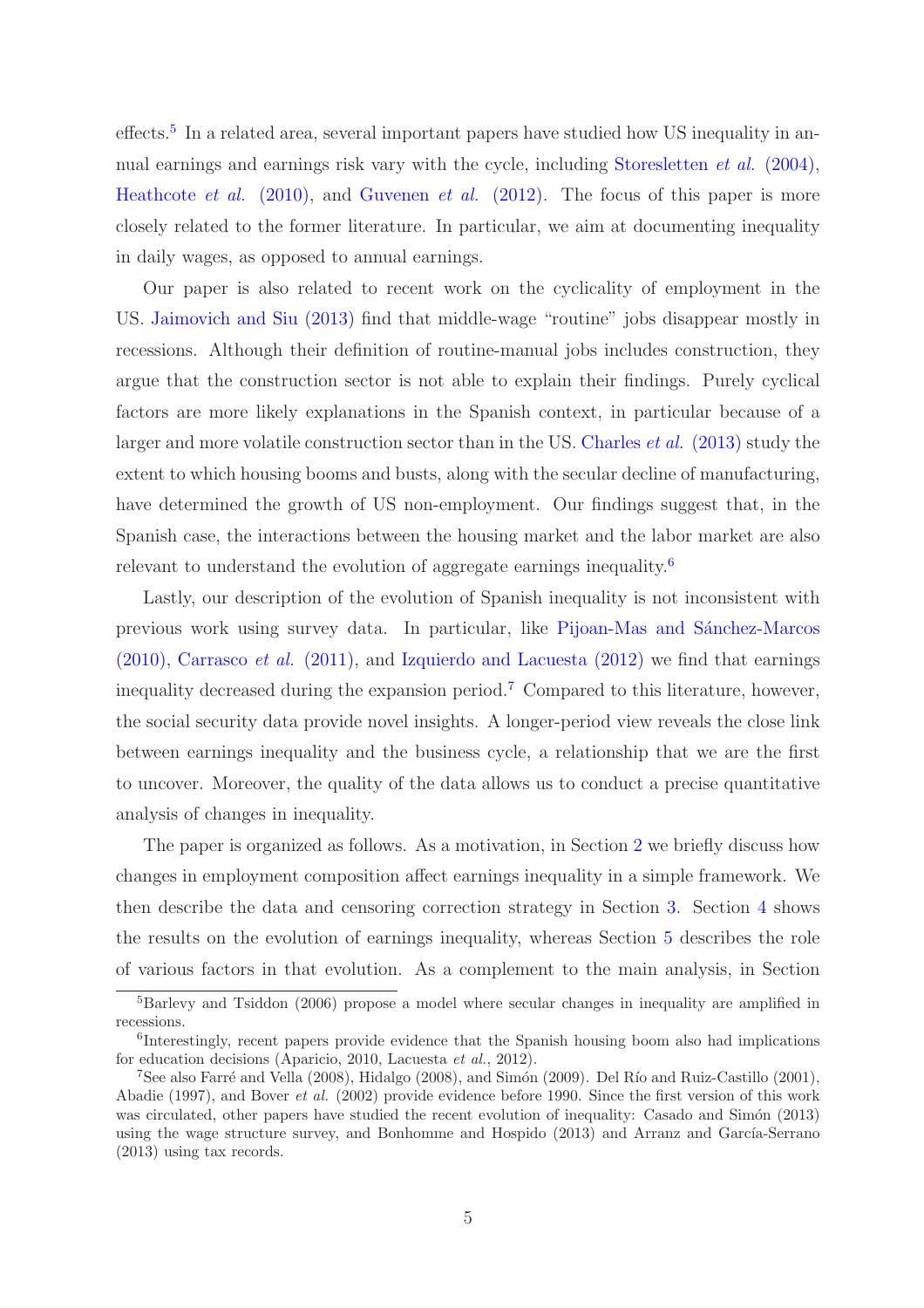[6](#page-29-0) we document the evolution of unemployment-adjusted measures of earnings inequality, obtained by imputing income values to the unemployed. Finally, Section [7](#page-31-0) concludes.

### <span id="page-6-0"></span>2 Composition changes and inequality

In this section we outline the effect of a change in the composition of employment on wage inequality, when the employment change affects the middle part of the wage distribution. This situation characterizes the Spanish experience during the period where, partly driven by positive and negative demand shocks in the construction sector, employment fluctuations mostly affected lower-middle wage workers.

Composition effects in a simple setup. To make the analysis simple and concrete, we consider an economy where changes in employment composition are driven by a demand shock in one particular sector. We focus on the impact on the earnings percentile ratio

$$
R_{\tau} = \frac{F^{-1}(1-\tau)}{F^{-1}(\tau)},
$$

where  $F$  is the aggregate cumulative distribution function (cdf) of wages (daily earnings in the data), and  $\tau$  is a percentage (typically,  $\tau = 10\%$  or  $\tau = 20\%$ ).  $R_{\tau}$  is commonly interpreted as a measure of wage dispersion or inequality.

The consequences of a sectoral demand shock in sector  $\ell$  on earnings inequality depend on the relative position of  $\ell$  in the wage distribution. In the discussion, we abstract from within-sector differences in wages, and we assume that the wage in sector  $\ell, w_{\ell}$ , belongs to the middle part of the wage distribution in the sense that it lies strictly between the  $\tau$ and  $1 - \tau$  wage percentiles, both before and after the demand shock.

As a result of the demand shock, employment in  $\ell$  increases relative to other sectors. For simplicity, we assume that employment levels in other sectors  $j \neq \ell$  evolve in the same proportion, and we abstract from the effect of the shock on sector-specific wages ("price effects"). In Appendix [A](#page-36-0) we present a simple equilibrium model with sectoral choice that has these features. Let  $\delta$  denote the percentage change in the employment share of the sectors that are not directly affected by the demand shock. It can be shown that, due to the change in employment composition, the earnings percentile ratio becomes<sup>[8](#page-6-1)</sup>

$$
R'_{\tau} = \frac{F^{-1}\left(1 - \frac{\tau}{1+\delta}\right)}{F^{-1}\left(\frac{\tau}{1+\delta}\right)}.
$$

<span id="page-6-1"></span><sup>8</sup>See Appendix [A](#page-36-0) for a derivation.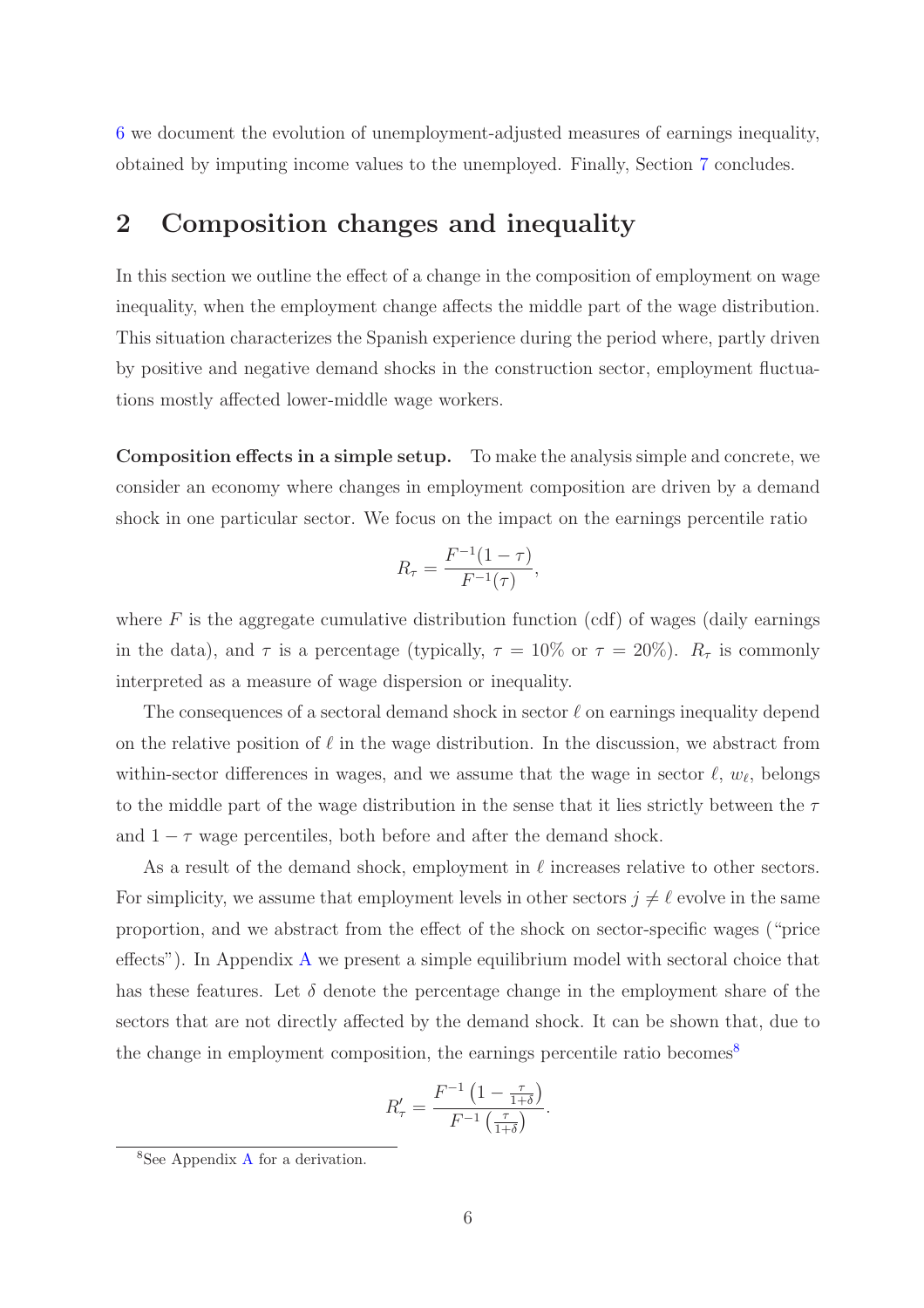Hence, a positive demand shock in sector  $\ell$  (which implies  $\delta < 0$ ) leads to a *reduction* in wage inequality. Intuitively, this decrease results from the fact that the middle part of the wage distribution grows relative to its tails. Similarly, a negative sectoral demand shock  $(\delta > 0)$  leads to an inequality *increase*. When applied to the Spanish case, this discussion highlights the relationship between the countercyclical evolution of inequality documented in Figure [1,](#page-2-0) and the fact (documented in Figure [2\)](#page-3-0) that employment fluctuations mostly affected the lower-middle part of the distribution of daily earnings.

A candidate explanation: demand shocks in construction. In Spain, the housing boom and subsequent bust have contributed in an important part to employment fluctuations and changes in employment composition. Figure [3](#page-7-0) provides three relevant facts. The left graph shows that real house prices per square meter more than doubled during the 1997-2007 housing boom. The causes of the boom are still a matter of debate, including low interest rates, the softening of lending standards in the mortgage market, the prevalence of homeowner tax deductions, large migration inflows, and the existence of overseas property buyers.[9](#page-7-1)



<span id="page-7-0"></span>Figure 3: House prices, employment, and productivity

Notes: Spanish ministry of housing and construction (left), Spanish national accounts (center), and EU Klems (right). Indices are normalized at the start of the period. Left graph: average real house price per square meter (quarterly). Center and right graph: solid line is total, dashed line is construction only.

The central graph in Figure [3](#page-7-0) shows that, while total employment increased during the expansion and fell during the recent recession, employment in construction had a qualitatively similar but quantitatively much more pronounced evolution. Indeed, the fall

<span id="page-7-1"></span> $9$ See, e.g., García-Montalvo (2007), Ayuso and Restoy (2007), González and Ortega (2009), Garriga (2010).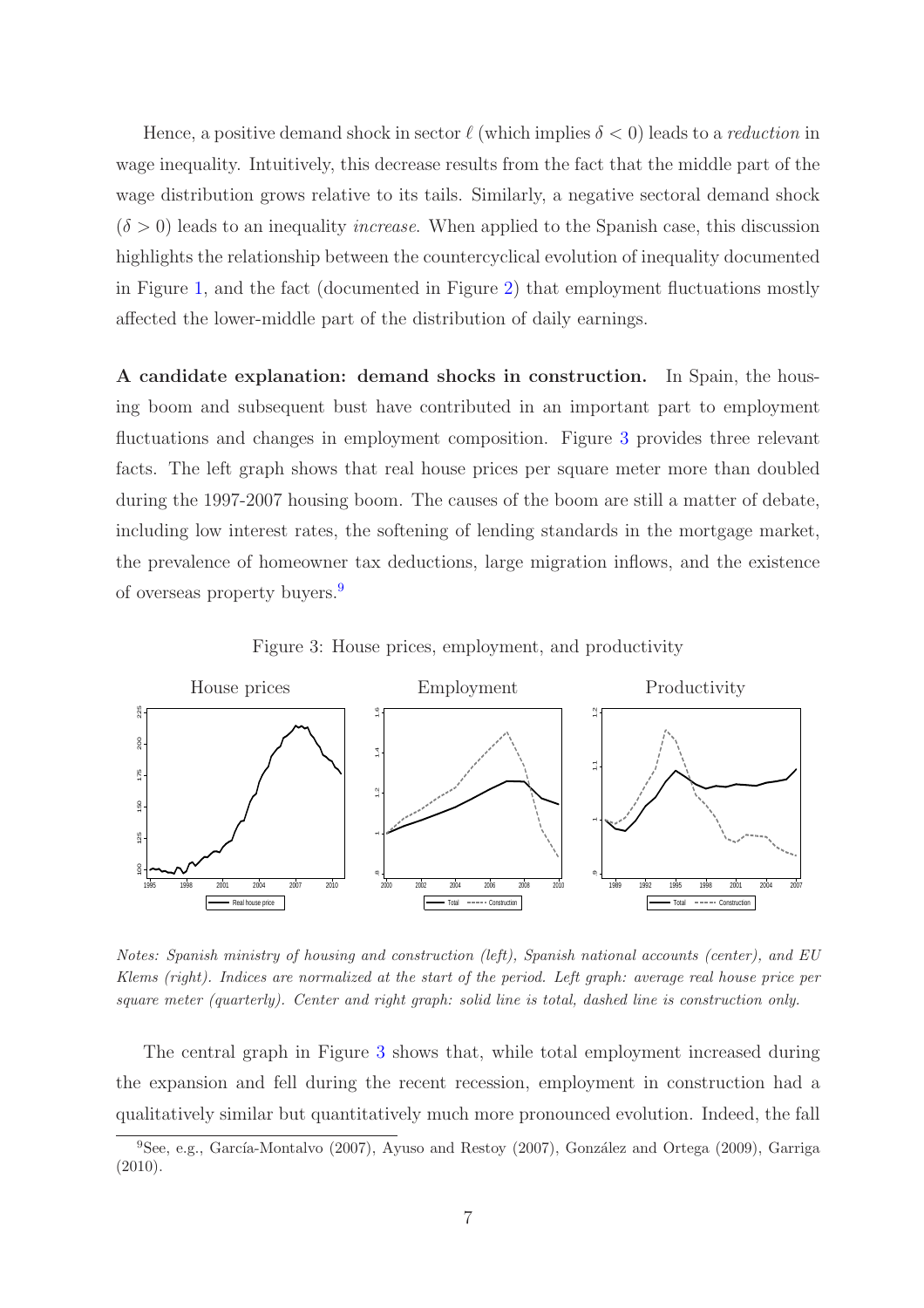between 2007 and 2010 amounts to nearly half of the population initially employed in that sector. As daily earnings of Spanish construction workers belong to the lower-middle part (but not the left tail) of the distribution, the above discussion suggests that these fluctuations may have played a role in the recent evolution of earnings inequality. Moreover, the effects of construction-driven composition changes are likely to be particularly large in Spain. As an example, employment in construction accounted for 11% of total employment (including males and females of all age groups) in 2000, compared to 5.8% in the US at the same date.[10](#page-8-1)

Finally, the right graph in Figure [3](#page-7-0) provides additional evidence of a demand shock affecting the construction sector. The graph shows the evolution of average labor productivity between 1988 and 2007, measured as value added per hours worked and computed from EU Klems data. While average productivity in the economy remained almost flat between 1995 and 2007,<sup>[11](#page-8-2)</sup> productivity in the construction sector *fell* by 20% during the same period, consistently with a positive demand shock affecting that sector.

The empirical analysis below shows that composition effects explain a substantial share of the evolution of Spanish inequality, particularly in the recent recession. It also highlights the special role of demand shocks in the construction sector. At the same time, our analysis of inequality takes into account a number of important factors that we have abstracted from in this section. In particular, we account for various dimensions of worker heterogeneity such as skills and experience, thus allowing for within-sector dispersion in earnings. The analysis also quantifies the empirical role of price effects, and accounts for the impact of labor market institutions (type of labor contract and minimum wage) and immigration. We now turn to the description of the social security dataset.

## <span id="page-8-0"></span>3 The Social security dataset

#### 3.1 Data and sample selection

Our main data source comes from the Continuous Sample of Working Histories (*Muestra Continua de Vidas Laborales*, MCVL, in Spanish). The MCVL is a micro-level dataset

<span id="page-8-1"></span><sup>&</sup>lt;sup>10</sup>Source: OECD. Variations in the employment share of construction were also lower in the US than in Spain, the share increasing to 6.3% in 2007 and decreasing to 5.4% in 2009. For non-college prime-age males, based on CPS data the construction share was 11% in 2000, 15% in 2007, and 11% in 2011 (Charles et al., 2013). In our Spanish social security sample, the figures are  $17\%$ ,  $22\%$ , and  $14\%$ , respectively. Educational achievement being under-estimated in the social security data, the Spanish figures are likely to be under-estimated as well.

<span id="page-8-2"></span><sup>&</sup>lt;sup>11</sup>The slowdown of labor productivity growth between 1995 and the mid 2000s contrasts with the US and other European countries; see for example Dolado et al. (2011).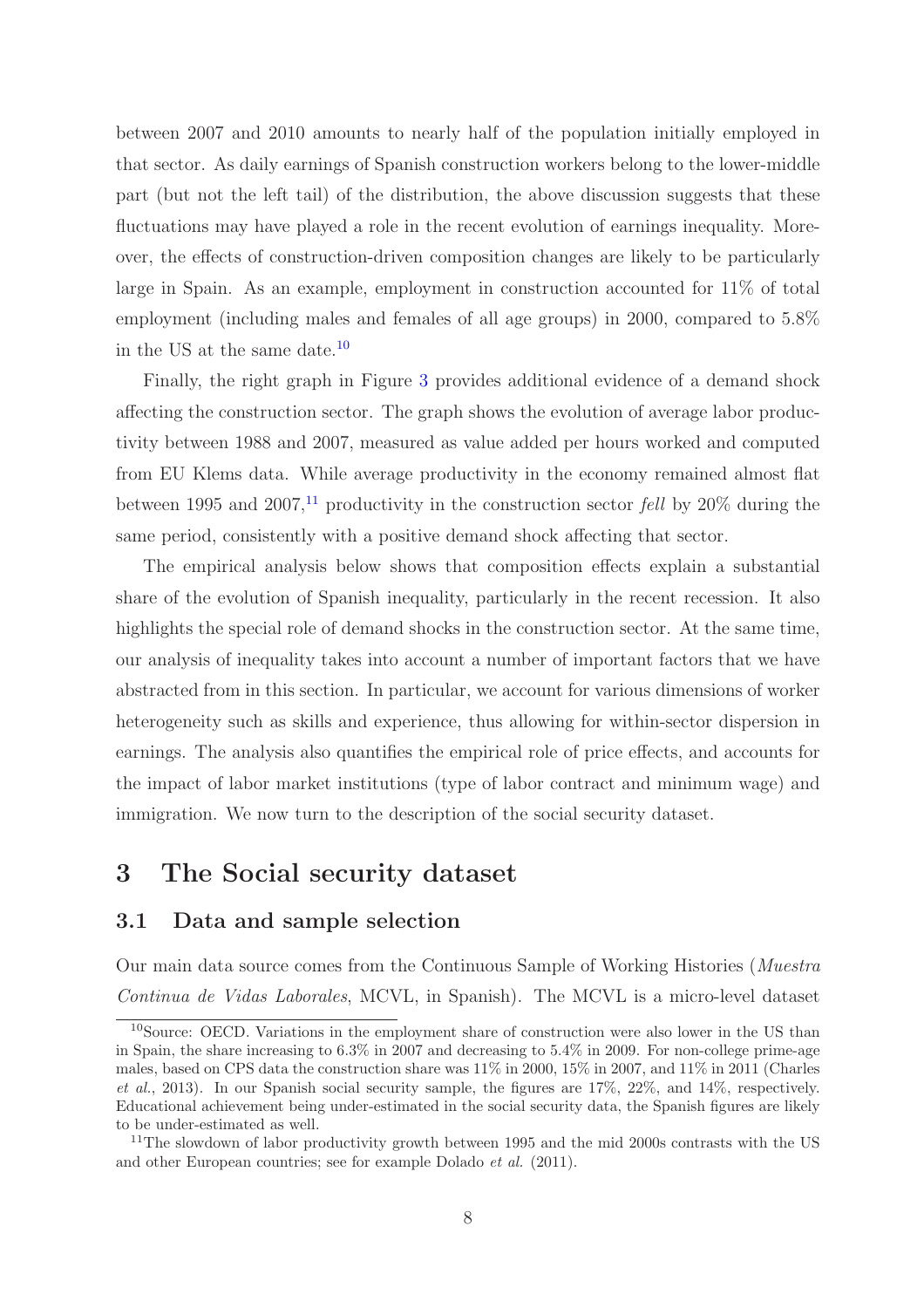built upon Spanish administrative records. It is a representative sample of the population registered with the social security administration in the reference year (so far, from 2004 to 2010). The MCVL also has a longitudinal design. From 2005 to 2010, an individual who is present in a wave and subsequently remains registered with the social security administration stays as a sample member. In addition, the sample is refreshed with new sample members so it remains representative of the population in each wave. Finally, the MCVL tries to reconstruct the labor market histories of the individuals in the sample back to 1967, earnings data being available since 1980.

The population of reference of the MCVL consists of individuals registered with the social security administration at any time in the reference year.<sup>[12](#page-9-0)</sup> The raw data represent a 4 per cent non-stratified random sample of this reference population, and consist of nearly 1.1 million individuals each year. We use data from a 10 per cent random sample of the  $2005-2010$  MCVL.<sup>[13](#page-9-1)</sup> To ensure that we only consider income from wage sources, we exclude all individuals enrolled in the self-employment regime. We keep prime-age men (aged 25-54) enrolled in the general regime.<sup>[14](#page-9-2)</sup> Then, we reconstruct the market labor histories of the individuals in the sample back to 1980. Finally, we obtain a panel of 52,878 individuals and more than 7 million monthly observations for the period 1988-2010. We present descriptive statistics on sample composition and demographics in Appendix [B.](#page-40-0)<sup>[15](#page-9-3)</sup>

The MCVL represents a unique source of consistent data for a period of more than twenty years. However, given its particular sampling design, using the retrospective information for the study of population aggregates may be problematic in terms of representativeness. In the supplementary appendix we consider three issues in turn. Mortality rates are too small to significantly affect the study of earnings inequality in the 25-54 age range. We also present evidence that attrition due to migration out of the country is unlikely to affect the results. In contrast, the evidence reported in the supplementary appendix suggests that an important source of attrition for women is due to career interruptions, particularly in their 20s and early 30s. This is the main reason why we focus on males in the analysis.

<span id="page-9-0"></span><sup>&</sup>lt;sup>12</sup>This includes pension earners, recipients of unemployment benefits, employed workers and selfemployed workers, but excluding individuals registered only as medical care recipients, or those with a different social assistance system (part of the public sector, such as the armed forces or the judicial power).

<span id="page-9-1"></span><sup>&</sup>lt;sup>13</sup>This selection was done in order to reduce the size of the dataset and ease the computational burden. Taking another 10% random sample made almost no difference to the results.

<span id="page-9-2"></span><sup>&</sup>lt;sup>14</sup>In Spain, more than 95 per cent of employees are enrolled in the general scheme of the Social Security Administration. Separate schemes exist for some civil servants, which are not included in this study.

<span id="page-9-3"></span><sup>&</sup>lt;sup>15</sup>The reason for starting in 1988 instead of 1980 is that sample representativeness tends to become less accurate as one goes back in time, as we document in the supplementary appendix.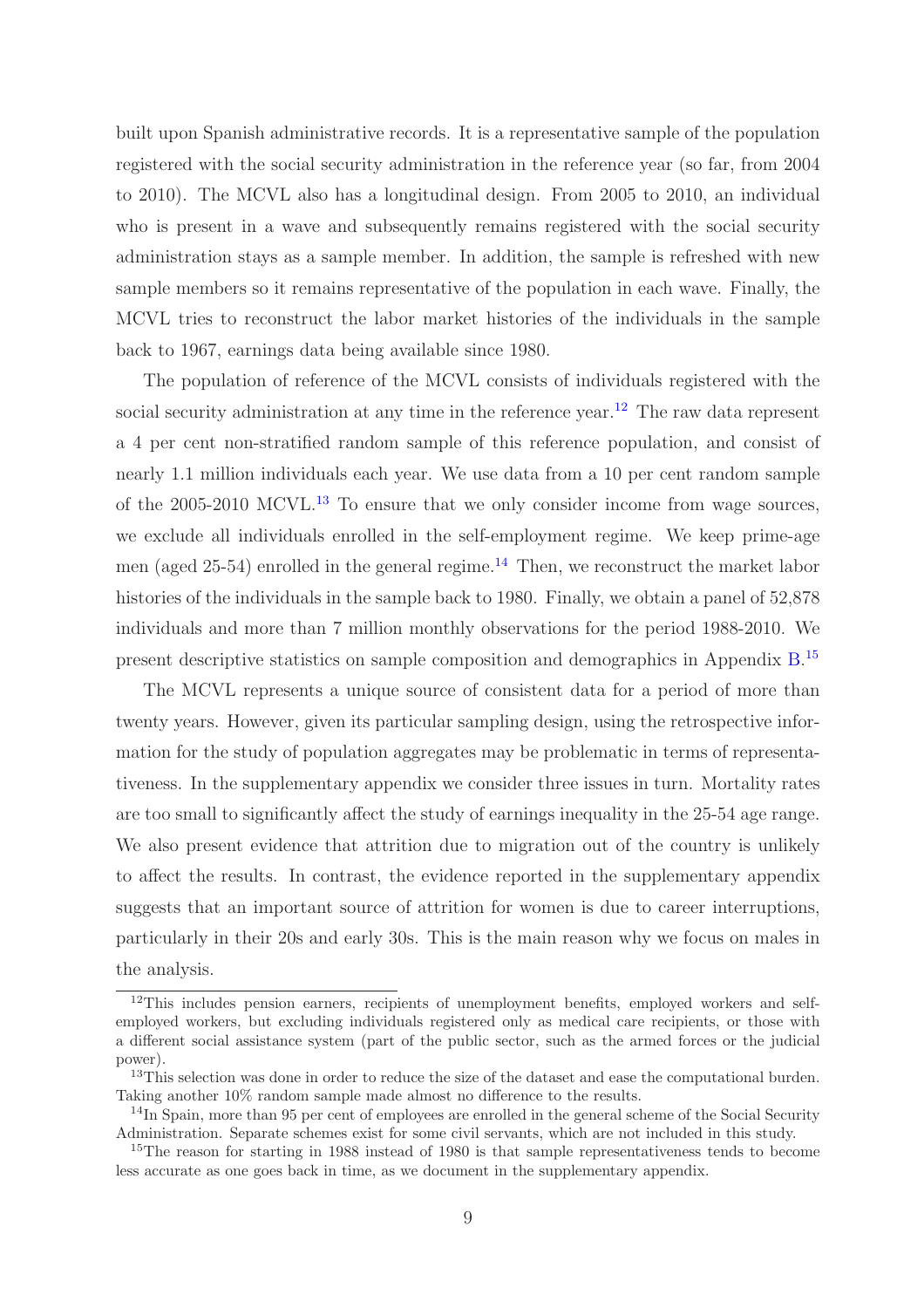#### 3.2 Social security earnings and censoring correction

The MCVL provides information on the "contribution base", which captures monthly labor earnings plus  $1/12$  of year bonuses.<sup>[16](#page-10-0)</sup> As is often the case in administrative sources, earnings are top and bottom-coded. The maximum and minimum caps vary over time and by occupation groups. They are adjusted each year with the evolution of the minimum wage and the inflation rate.<sup>[17](#page-10-1)</sup> In most of the analysis, we use *daily earnings* as our main earnings measure, computed as the ratio between the monthly contribution base and the number of days worked in that particular month. The social security data do not record hours of work, so we cannot compute an hourly wage measure.<sup>[18](#page-10-2)</sup> Earnings are deflated using the 2006 general price index.

Figure 4: Quantiles of uncensored daily Earnings

<span id="page-10-3"></span>

Notes: Source Social Security data. Solid lines are observed quantiles of male daily earnings. Dark and light crosses are the real value of the maximum and minimum caps, respectively. Caps are calculated as averages of the legal caps over skill groups, weighted using the relative shares of each group every year.

Figure [4](#page-10-3) shows, for each year from 1988 to 2010, several percentiles of real daily earnings of Spanish males. The crosses on the graph represent the real value of the maximum and minimum caps. Real earnings have generally increased over the period. For example, median daily earnings increased from 46.5 Euros in 1988 to 54 Euros in 2010. However, the proportion of top-coded observations is substantial: the 80th percentile is observed from 2000 to 2010, and the 90th is never observed. Hence, the 90/10 ratio is

<span id="page-10-0"></span><sup>&</sup>lt;sup>16</sup> Exceptions include extra hours, travel and other expenses, and death or dismissal compensations.

<span id="page-10-1"></span><sup>&</sup>lt;sup>17</sup>See Figure [S5](#page-53-0) in the supplementary appendix. The groups are defined as follows. Group 1: Engineers, College. Group 2: Technicians. Group 3: Administrative managers. Group 4: Assistants. Groups 5-7: Administrative workers. Groups 8-10: Manual workers.

<span id="page-10-2"></span><sup>&</sup>lt;sup>18</sup>The data contain measures of part-time and full-time work. Re-weighting daily earnings using these measures makes little difference (for males).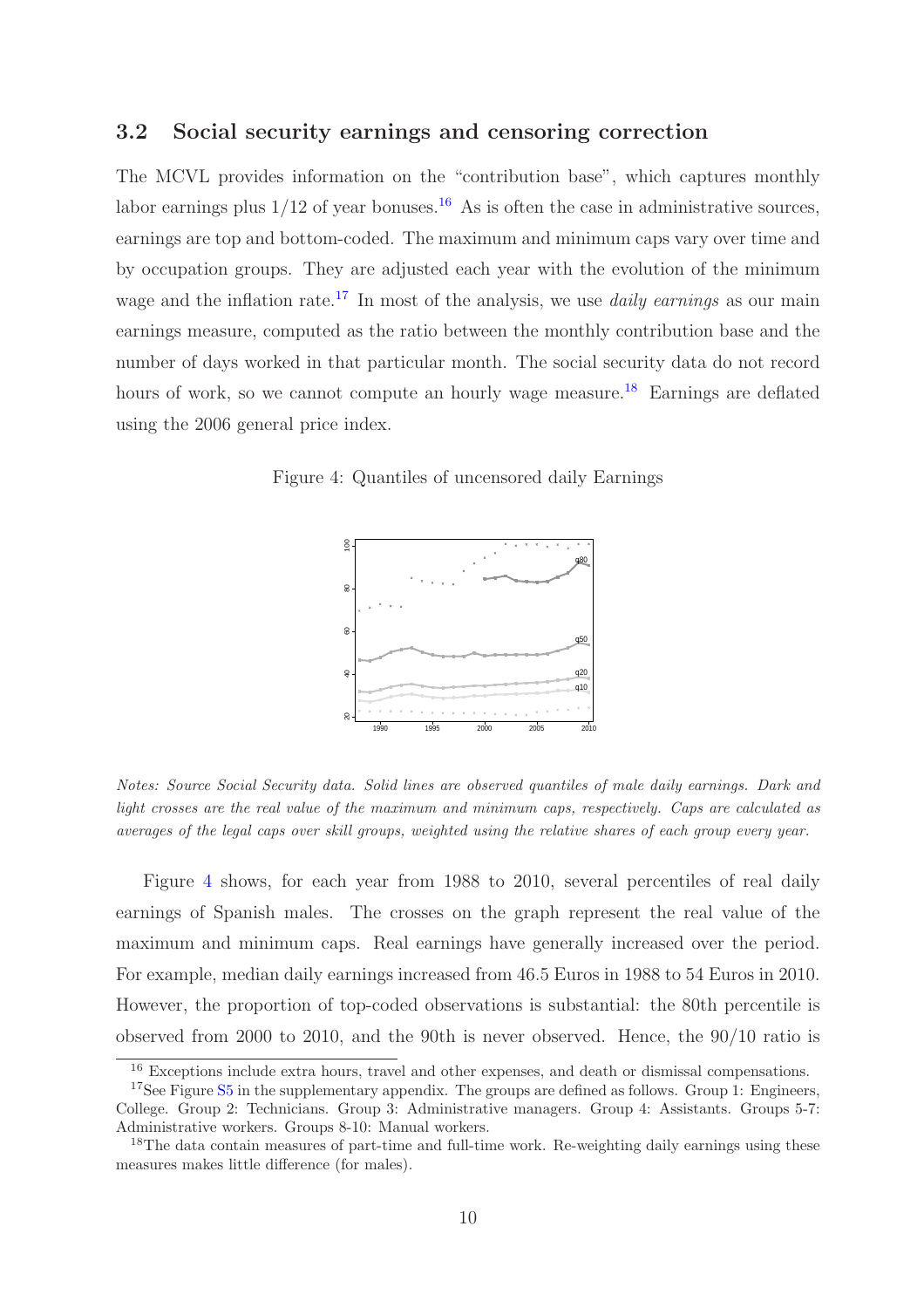censored during the whole period. At the same time, note that the 50/10 ratio is never censored.

Censoring correction. We compare two earnings models in order to correct for censoring. The first one is based on a linear quantile regression model, while the second method relies on cell-by-cell tobit regressions. The two methods are based on different assumptions to recover the top and bottom-coded parts of the earnings distributions. We describe these methods in detail in the supplementary appendix.

The censoring methods deliver estimates of cell-specific earnings quantiles. In the case of the tobit regression approach the qth conditional quantile of daily earnings in cell  $c$ , for  $q \in (0, 1)$ , is given by:

$$
w_c^q = \exp\left(\widehat{\mu}_c + \widehat{\sigma}_c \Phi^{-1}(q)\right),\tag{1}
$$

where  $\hat{\mu}_c$  and  $\hat{\sigma}_c^2$  $\epsilon$  are maximum likelihood estimates of the mean and variance of the cellspecific normal distribution of log-daily earnings, and where  $\Phi(\cdot)$  denotes the standard normal cdf. From these conditional quantiles, we recover unconditional quantiles by simulation.

Cells c incorporate three sources of heterogeneity: occupation, age, and time dummies, for a total of 4,968 cells. The use of occupation groups as a proxy for skills is motivated by the fact that education data are rather imperfect in the data: education is taken from the municipal register form, and is only infrequently updated. Nevertheless, as a complement we also present results using education dummies. For the same reason, we use age as a proxy for experience, instead of a measure of potential experience net of the number of years of schooling.[19](#page-11-0)

To assess the performance of the two censoring correction methods, we take advantage of the fact that from 2004 to 2010 the MCVL was matched to individual income tax data, which are not subject to censoring. In the supplementary appendix we show that annual social security contributions and annual labor income obtained from the tax data are strongly correlated, although they are not identical. This motivates comparing the two censoring correction methods using the tax data. The top panel in Figure [5](#page-12-0) shows the fit of the two models to the quantiles of uncensored social security daily-earnings, while the bottom panel compares the quantiles of predicted daily-earnings from the social security data with the quantiles of daily-income from the tax data. Both exercises clearly

<span id="page-11-0"></span><sup>19</sup>Another possibility would be to construct a measure of actual experience on the labor market. We do not pursue this route here, as most of the literature on earnings inequality relies on age or potential experience.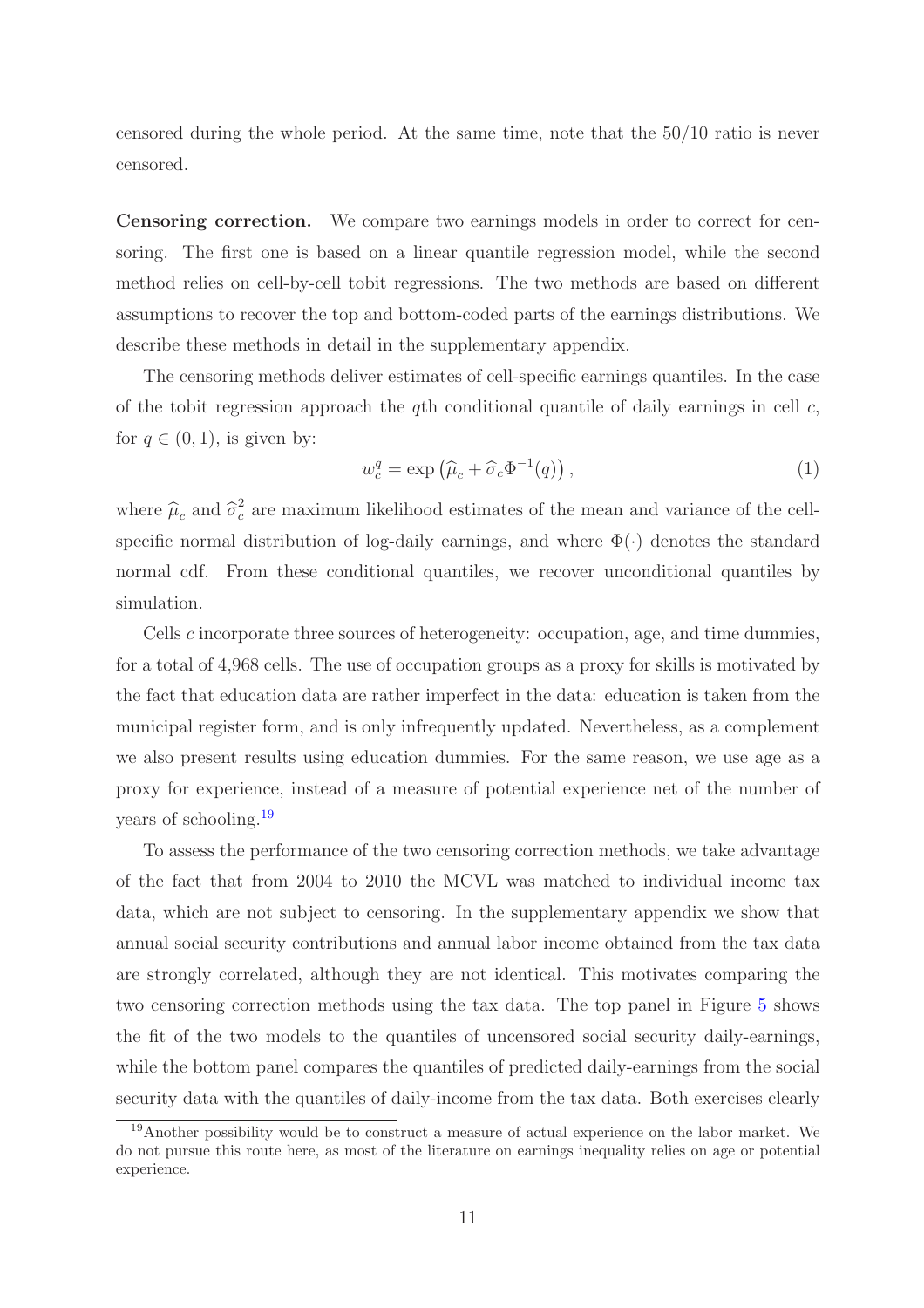<span id="page-12-0"></span>

Figure 5: Comparison of the two censoring correction methods

Notes: Sources Social Security data and Income Tax data. Dark and light crosses represent the real value of the maximum and minimum caps, respectively. On the top panel, solid lines are observed daily-earnings quantiles in the social security dataset, and dashed lines are the predicted quantiles. On the bottom panel, solid lines are observed quantiles of daily labor income from the tax data, and dashed lines are the quantiles of daily-earnings predicted using the social security sample. On the bottom panel we focus on individuals with positive annual labor income.

favor tobit regression. While using tobit the 90th and 10th percentiles are reasonably well reproduced, the performance of the quantile regression method is quite poor: for example, the 90th earnings percentile is wrongly predicted to lie well below the value of the cap.<sup>[20](#page-12-1)</sup>

In the rest of the paper we use the cell-by-cell tobit model to impute earnings to indi-viduals whose earnings are censored (10 imputations per censored observation).<sup>[21](#page-12-2)</sup> When interpreting the results, it will be important to keep in mind that the censoring correction

<span id="page-12-1"></span> $20$ Figure [5](#page-12-0) shows some differences between the quantiles in the tax data and those predicted using the tobit model estimated on the social security data. These differences are partly driven by the fact that the two earnings measures are distinct. Moreover, Figure [S1](#page-51-0) in the supplementary appendix shows that, despite these differences, the tobit method broadly reproduces the evolution of the 90/10 and 80/20 log-percentile ratios in the tax data, although the predicted levels exceed the observed ones. In contrast, the prediction of the quantile regression method is not in line with the tax data. We compare our results with the recent evolution of earnings inequality according to the tax data in subsection [4.2.](#page-15-0)

<span id="page-12-2"></span><sup>&</sup>lt;sup>21</sup>Note that this is different from the approach used to compare the two models in Figure [5.](#page-12-0) For example, as we only use the tobit model to impute earnings in the censored regions, the fit to the uncensored social security earnings is exact by construction.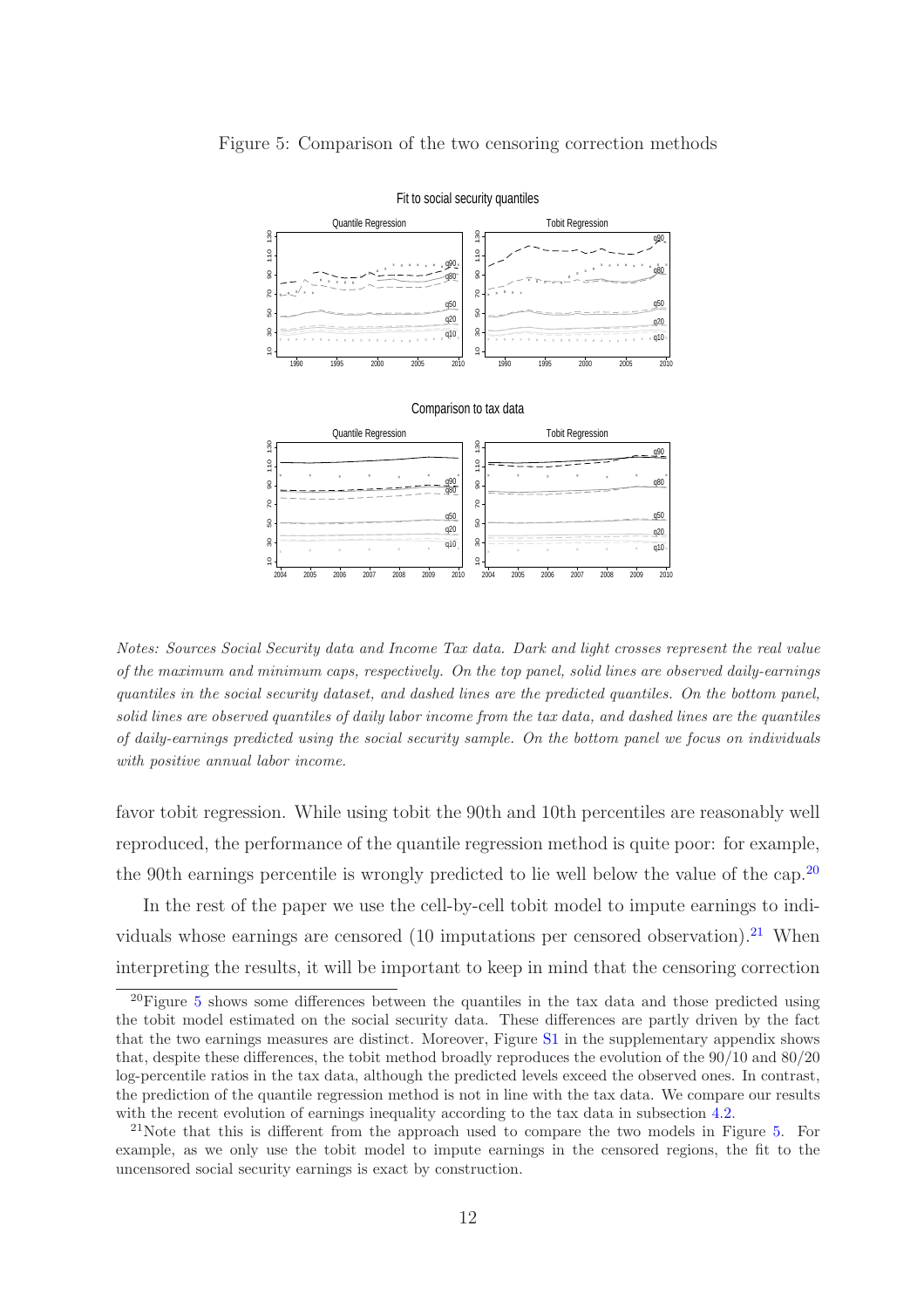is not perfect. Although comparison with the tax data suggests that it does a relatively good job for the more recent period, the accuracy of the extrapolation may be poorer in the first part of the sample, where the amount of censoring is larger. In order to alleviate concerns related to the extrapolation, we will document the evolution of the 20th and 80th percentiles as a complement to the more commonly used 10th and 90th percentiles.

## <span id="page-13-0"></span>4 Overall evolution of earnings inequality

In this section we start by describing the evolution of male earnings inequality from 1988 to 2010. Then we compare our results with recent papers that have attempted to document the evolution of Spanish inequality using other data sources.

#### 4.1 The evolution of inequality in Spain

The top panel in Figure [6](#page-14-0) shows the evolution of several inequality measures over the period: the ratio of the 90th to 10th earnings percentiles (90/10), the ratio of the 90th to 50th  $(90/50)$ , and the ratio of the 50th to 10th  $(50/10)$ , each of them in logs. Table [B.2](#page-41-0) in Appendix [B](#page-40-0) reports the numerical values of the 10, 50, and 90th percentiles, and the corresponding earnings percentile ratios, for some particular years.

Male inequality was markedly countercyclical, as illustrated in Figure [1](#page-2-0) of the introduction. According to Table [B.2,](#page-41-0) the 90/10 earnings ratio increased by 10.8 log points between 1988 and 1996, then decreased by 9.6 log points between 1997 and 2006, after which inequality increased again by 9.7 log points. In addition, Table [B.2](#page-41-0) shows that the increase in male inequality during the earlier period was concentrated in the upper part of the earnings distribution, as the 90/50 earnings ratio increased by 11 log points while the 50/10 earnings ratio remained stable. In contrast, the inequality decrease during the 1997-2006 period affected the two halves of the distribution, as the 50/10 ratio decreased by 6 log points, while the 90/50 ratio decreased by 3.6 log points. Moreover, the inequality increase in the recent recession mostly affected the bottom half of the distribution, with a 8.2 increase in the 50/10 ratio while the 90/50 ratio increased by 1.6 points only.

One concern with the 90/10 ratio is that it is sensitive to the chosen censoring correction method. On the bottom panel of Figure [6](#page-14-0) we show the 80/20, 80/50, and 50/20 percentile earnings ratios (in logs), which are less subject to censoring. The picture of male inequality is similar to the top panel, with a marked countercyclical pattern. Quantitatively, the changes are of a smaller magnitude, especially in the recent recession. For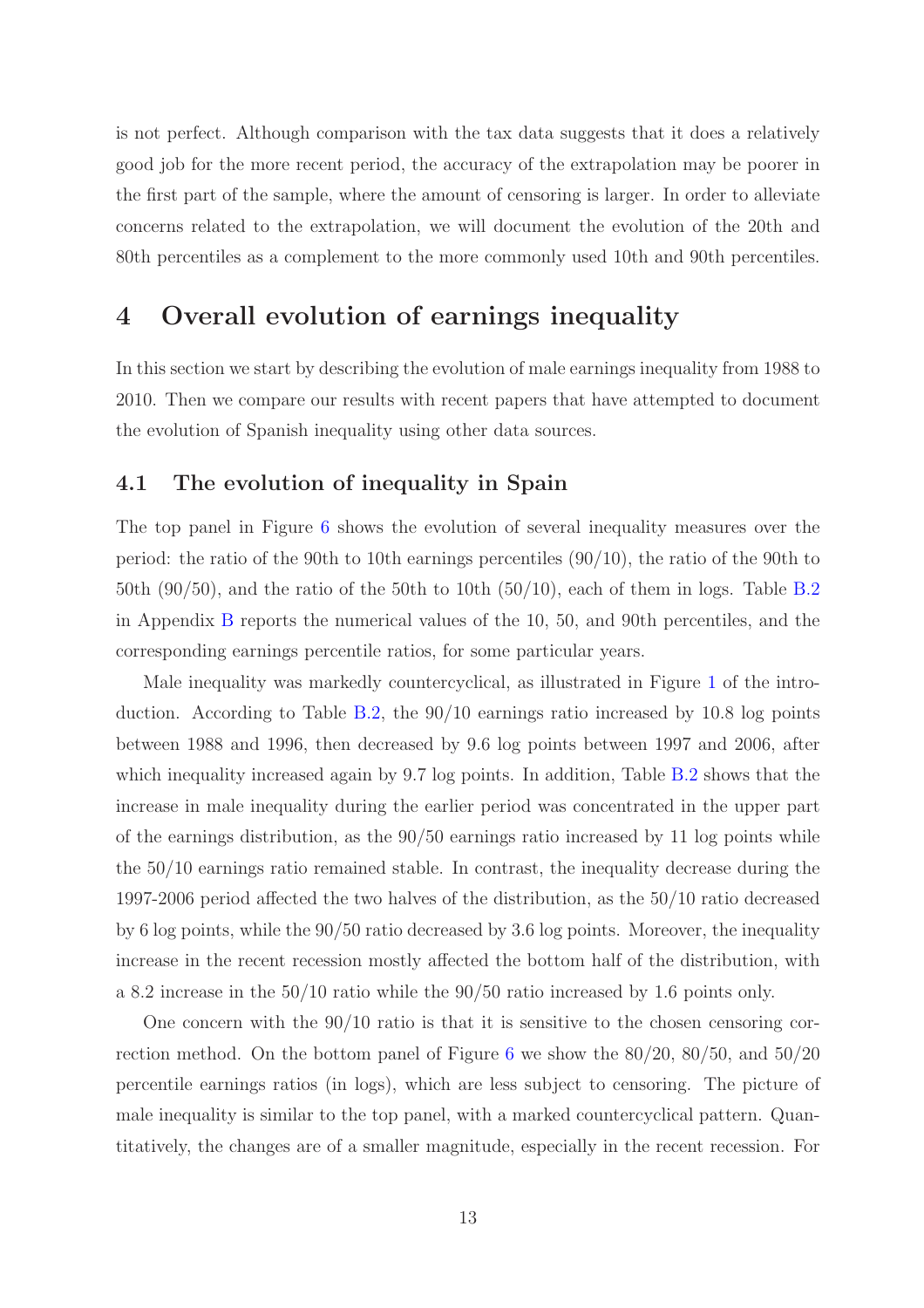<span id="page-14-0"></span>



Notes: Source Social Security data. Log-ratios of estimated unconditional quantiles of daily earnings.

example, the 80/20 ratio increased by 5.7 log points between 1988 and 1996, decreased by 9.2 log points between 1997 and 2006, and increased by 3.9 log points between 2007 and 2010.[22](#page-14-1)

The fluctuations of Spanish inequality are substantial by international standards. To see this, consider the well documented case of the United States. According to Autor *et al.* (2008), and as reproduced in Table [1,](#page-15-1) male inequality measured by the 90/10 logpercentile ratio of hourly wages increased by 18 log points between 1973 and 1989. This corresponds to a yearly increase of 1%. A slightly lower yearly rate of increase in daily-earnings inequality was found by [Dustmann](#page-61-0) *et al.* (2009) for Germany. In comparison,

<span id="page-14-1"></span><sup>22</sup>We also performed a number of robustness checks. As a first check, we re-weighted the data using mortality rates by gender and age groups, finding very similar results. As a second check, we re-weighted the monthly observations of daily earnings in inverse proportion to the number of months worked in a year. The results are shown in Figure [S6](#page-54-0) in the supplementary appendix. In that specification, inequality levels are higher than in the benchmark one, and the evolution is quite similar. The main differences appear during the recent recession: as a result of the higher weights given to the (mostly low-earnings) individuals who work few months, the increase in the 90/10 ratio is larger in this alternative specification: 15 log points between 2007 and 2010. As a last check, we re-estimated the percentile ratios focusing on workers with non-zero monthly earnings in all months within a year, finding results very similar to Figure [6.](#page-14-0)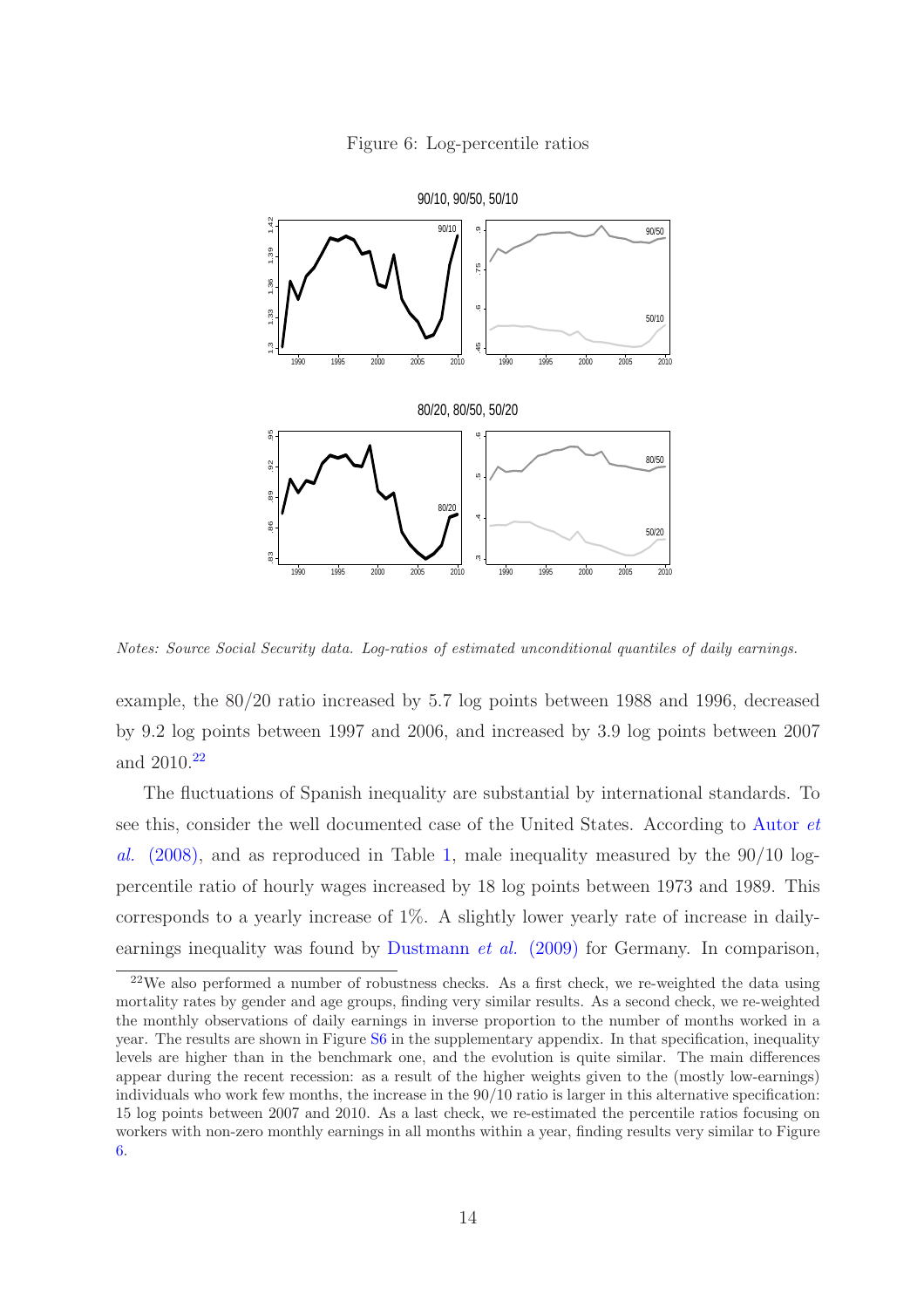|                                                                                                                 | United States* |           | $Spani**$                                        |     |                                                                                              | $Germany***$ |  |  |  |
|-----------------------------------------------------------------------------------------------------------------|----------------|-----------|--------------------------------------------------|-----|----------------------------------------------------------------------------------------------|--------------|--|--|--|
| 1973-1989                                                                                                       | 1989-2005      | 1988-1996 | 1997-2006<br>2007-2010<br>1980-1990<br>1990-2000 |     |                                                                                              |              |  |  |  |
|                                                                                                                 | 90/10          |           | 90/10                                            |     |                                                                                              | 85/15        |  |  |  |
| 18.3                                                                                                            | 16.4           | 10.8      | $-9.6$                                           | 9.7 | 8.3                                                                                          | 10.7         |  |  |  |
|                                                                                                                 | 90/50          | 90/50     |                                                  |     | 85/50                                                                                        |              |  |  |  |
| 10.2                                                                                                            | 14.2           | 11.0      | $-3.6$                                           | 1.6 | 5.8                                                                                          | 5.1          |  |  |  |
| 50/10                                                                                                           |                |           | 50/10                                            |     |                                                                                              | 50/15        |  |  |  |
| 8.1                                                                                                             | 2.1            | $-0.2$    | $-6.0$                                           | 8.2 | 2.5                                                                                          | 5.6          |  |  |  |
| Notes: $*$ Hourly inequality measures from Autor <i>et al.</i> (2008). $**$ Daily inequality measures estimated |                |           |                                                  |     |                                                                                              |              |  |  |  |
|                                                                                                                 |                |           |                                                  |     | from Spanish Social Security data. *** Daily inequality measures from Dustmann et al. (2009) |              |  |  |  |

<span id="page-15-1"></span>Table 1: Changes in log-percentile ratios, males  $(\times 100)$ 

in Spain between 1997 and 2006 the 90/10 ratio *decreased* at a 1% rate per year, while between 2007 and 2010 it *increased* at a 2.4% rate per year.

### <span id="page-15-0"></span>4.2 Comparison with previous studies

Here we briefly compare our results with recent papers on earnings distributions in Spain. Pijoan-Mas and Sánchez-Marcos (2010) combine two different data sets: the longitudinal consumption survey (ECPF), which was run between 1985 and 1996, and the Spanish section of the European household panel, which covers 1994 to 2001. Their main outcome is the hourly wage, in a sample of workers aged 25 to 60 who supply a positive number of hours. Given that there are no available data on hours in the ECPF, they build series of hourly wages for the period 1994 to 2001 only. According to their results, wage inequality increased between 1994 and 1997 and decreased afterwards. Moreover, Pijoan-Mas and Sánchez-Marcos find that the fall in inequality after 1997 was driven by compression at both ends of the wage distribution. Although our data differ both in terms of the earnings measure (daily instead of hourly wages) and sample selection (prime-age employees in our case), we obtain qualitatively comparable results on the period they study.

Using data from the first three waves (1995, 2002 and 2006) of the wage structure survey, [Carrasco](#page-33-3) *et al.* (2011) and [Izquierdo and Lacuesta \(2012\)](#page-35-3) find that inequality decreased between 1995 and 2006. This survey consists of a random sample of workers from firms of at least 10 employees in the manufacturing, construction and services sectors. In the supplementary appendix we compare inequality ratios from the social security records and the wage structure survey in years 1995, 2002 and 2006. Although the levels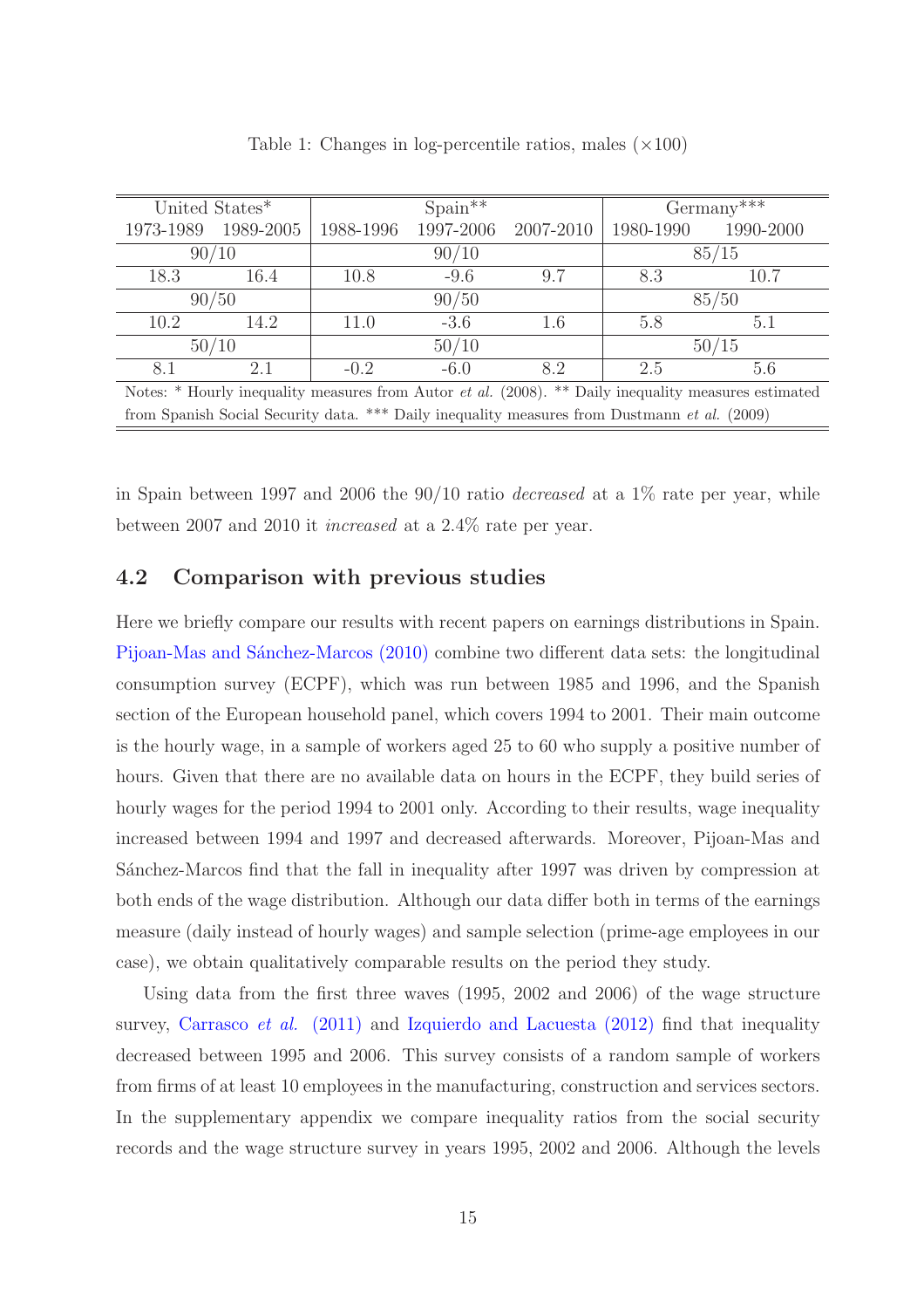of those ratios differ, the evolution is qualitatively similar. $^{23}$  $^{23}$  $^{23}$ 

Lastly, as a complement to this study, in [Bonhomme and Hospido \(2013\)](#page-33-4) we use the 2004-2010 tax data to document the recent evolution of Spanish inequality. Unlike the social security sample, these data are not subject to censoring. We find that the male 90/10 ratio decreased slightly until 2007, before increasing by 13 log points between 2007 and 2010. Although the tax and social security data differ in several respects, this provides additional evidence of a substantial inequality increase in the recent recession. Moreover, according to the tax data, most of the inequality increase during the recession occurred in the lower half of the earnings distribution, while upper-tail inequality remained rather constant, in agreement with the results of Figure [6.](#page-14-0)

While our findings are not inconsistent with previous work on earnings inequality in Spain, the evidence presented in this paper offers two main novel descriptive insights. First, a longer-period view shows that male inequality experienced a marked countercyclical pattern, the expansion period of fall in inequality being surrounded by two recession episodes where inequality increased sharply. Second, the quality of the social security data allows to document the quantitative magnitudes of these changes, which we find to be large by international standards. In the next section we study several factors that may explain this idiosyncratic evolution.

## <span id="page-16-0"></span>5 Explaining the evolution of inequality

Here we document the impact of various factors on the evolution of male earnings inequality. We particularly emphasize the role of individual and employment characteristics (skills, experience, and sectors), while also accounting for labor market institutions (the minimum wage and the type of labor contracts) and immigration as potential explanations for the evolution of inequality.

#### 5.1 Skills, experience and sectors

We start by providing evidence on employment and earnings for different skill groups, experience groups, and sectors. This will help interpret the results of the decomposition exercises in the next subsection.

<span id="page-16-1"></span> $23$ See Table [S4.](#page-49-0) In their recent study based on the wage structure survey, Casado and Simón (2013) document an increase in wage inequality between 2006 and 2010.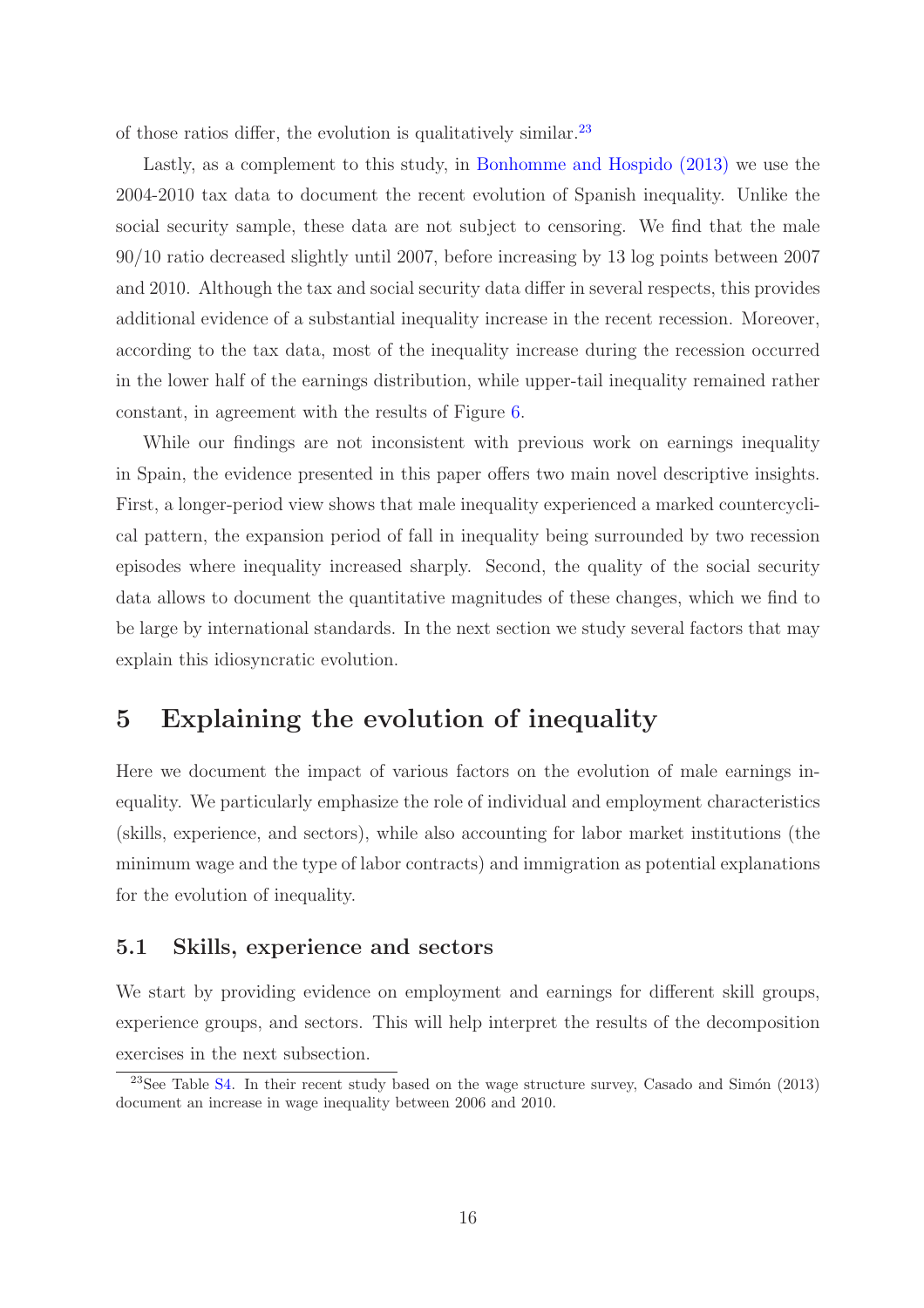<span id="page-17-0"></span>

Figure 7: Occupation, education, and age groups: earnings gaps and employment

Notes: Source Social Security data. The "premia" on the top panel refer to ratios of median daily earnings between i) occupation groups 1-3 and groups 4-10 ("skill premium"), ii) college and non-college workers ("college premium"), and iii) workers aged 35 years or more and those aged less than 35 ("age premium"). The bottom panel shows employment shares.

Skills and experience. Figure [7](#page-17-0) shows median daily earnings by occupation groups (our main proxy for skills) and age groups (our proxy for experience) for Spanish males. We also show results by education groups (college and non-college). The bottom graphs show the shares of these groups in total male employment.

The top left graph in Figure [7](#page-17-0) shows that the ratio of median daily earnings between high-skilled (occupation groups 1-3) and medium and low-skilled workers (groups 4-10) increased during the early 1990s, and remained approximately stable from 1997 to 2010. The central graph shows the evolution of the "college premium"; that is, the ratio between the median daily earnings of college graduates and those of non-college graduates. We see that the college premium decreased substantially from the early 1990s until 2005, by roughly 13%. This evidence of a decline in the college premium in Spain has been documented before (e.g, Pijoan-Mas and Sánchez-Marcos, 2010, [Felgueroso](#page-34-4) *et al.*, 2010). We will see below that it has partly contributed to the fall in inequality during the Spanish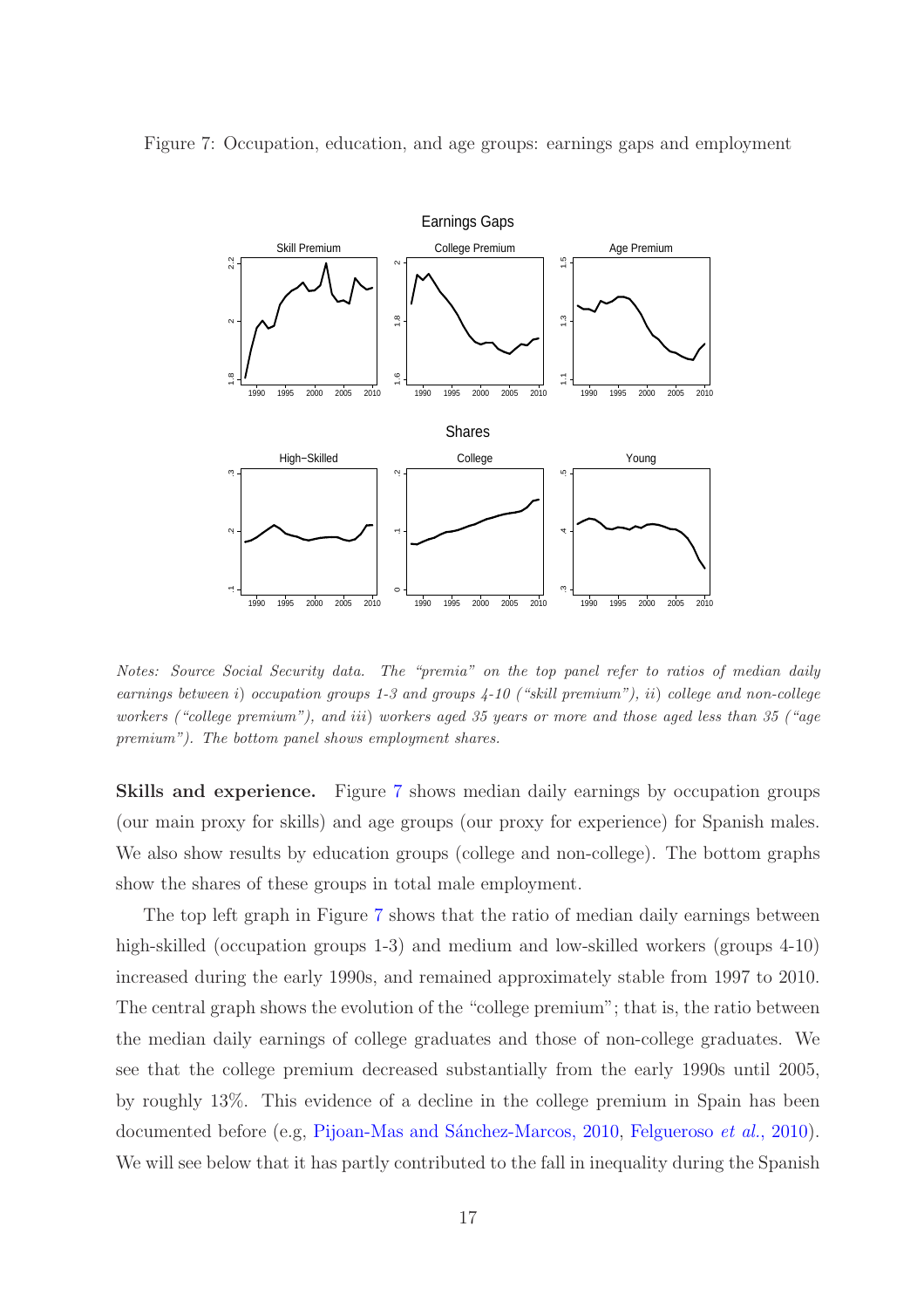expansion. The different evolution of the occupation and college earnings premia may in part be due to the fact that, as we see on the bottom graphs, the share of college graduates increased during the period, while the share of high-occupation groups remained relatively constant (except at the end of the period). Lastly, note also a slight increase in the college premium since 2005.

The top right graph in Figure [7](#page-17-0) shows the ratio of median daily earnings of older workers (35 years or more) and young workers. We observe a sizable reduction in this "age premium" from 1997 to 2007, and a slight increase at the end of the period. Also, on the bottom graph we notice a decrease in the employment share of young workers during the recent recession.

Sectors: the special role of construction. We next document sector-specific employment and earnings. The left graph in Figure [8](#page-19-0) shows the evolution of employment shares by sector. To facilitate interpretation we have aggregated sectors into 6 broad categories: industry (other than construction), construction, private services (low, medium, and high-skilled), and public services.<sup>[24](#page-18-0)</sup> The graph shows two salient facts. The first one is the decline of industry in Spanish employment.<sup>[25](#page-18-1)</sup> The second fact is the procyclical evolution of the share of construction. Between 1997 and 2007, the share of construction in male employment increased from 14% to 21%. That share then sharply decreased to 13% in 2010, less than its 1990 level. This remarkable evolution points to a special role of the construction sector in the Spanish economy. By comparison, the private service sectors (especially the low-skilled) experienced a steady increase during the whole period.

The right graph in Figure [8](#page-19-0) shows that earnings in the construction sector increased during the period, particularly during the expansion episode. In 1988, the rank of a construction worker in the aggregate earnings distribution was 33% on average, while in 2010 the average rank was 42%. Half of the increase ocurred between 1997 and 2006. This evolution differs from all other private sectors. However, note that earnings of public sector employees experienced a large increase during the whole period. Comparing these results with the sector shares suggests that demand for construction workers was high during the boom. The evidence is also suggestive of a negative demand shock during the

<span id="page-18-0"></span><sup>&</sup>lt;sup>24</sup>See Table [B.3](#page-41-1) in Appendix [B](#page-40-0) for a detailed definition of the sectors. Note that public employees in our dataset belong to the general regime of the social security administration. Hence, some government employees, such as the armed forces or the judicial power, are not included.

<span id="page-18-1"></span><sup>&</sup>lt;sup>25</sup>Despite the relative fall in manufacturing employment, in absolute numbers employment in that sector increased between 1995 and 2007. This contrasts with the continued decline in manufacturing employment in the US throughout the period.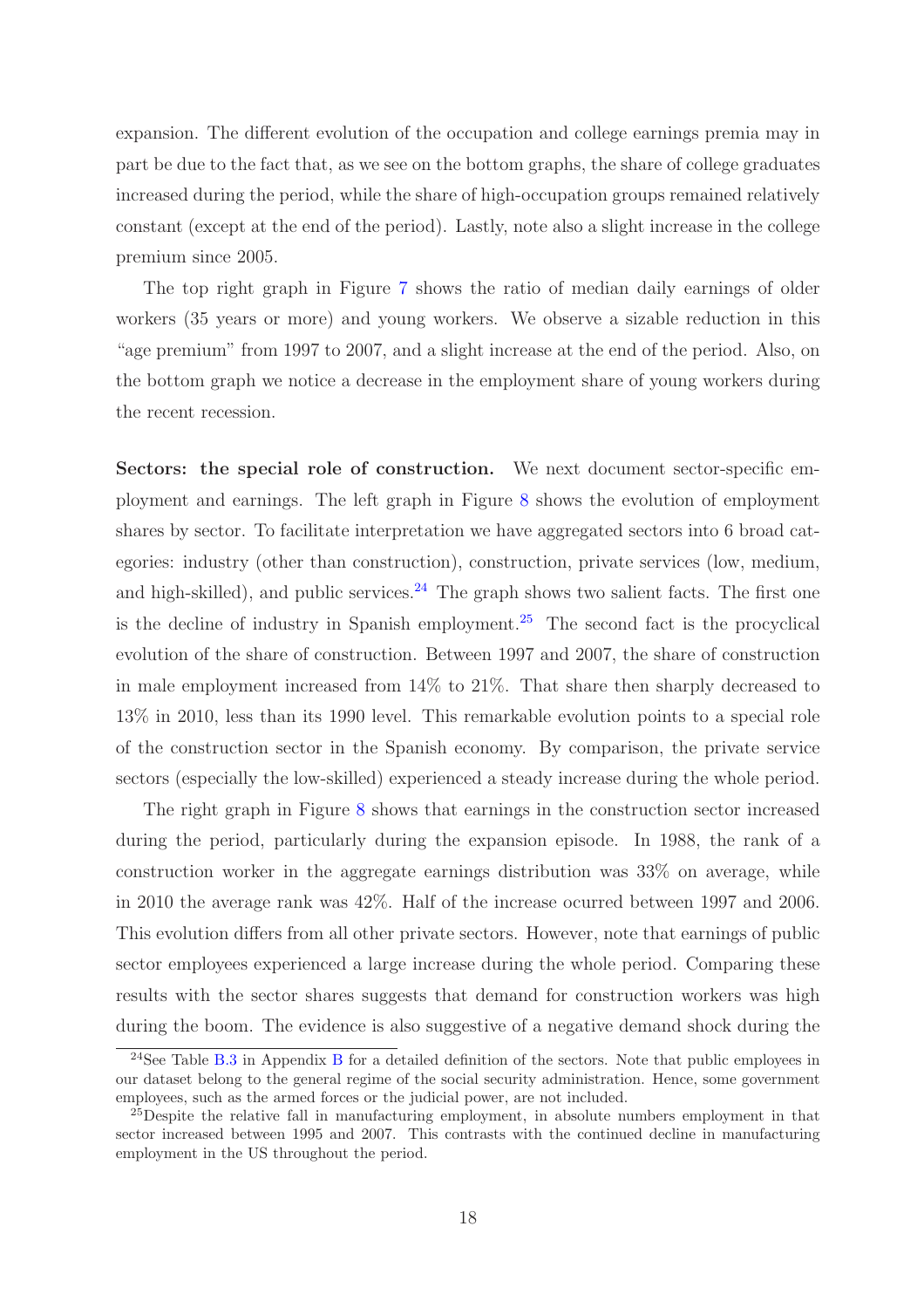

<span id="page-19-0"></span>Figure 8: Employment shares and earnings ranks, by sector

Notes: Source Social Security data. The left graph shows employment shares, by sector. The right graph shows sector-specific averages of ranks of daily earnings in the aggregate distribution. Sectors are: industry (solid, black); construction (dashed, black); private services low-skilled (dashed-dotted, black), medium-skilled (solid, gray) and high-skilled (dashed, gray); and public services (dashed-dotted, gray). See Table [B.3](#page-41-1) in Appendix [B](#page-40-0) for a definition.

bust, although relative earnings in construction did not fall after 2008.[26](#page-19-1) Note also that the demand for construction workers during the expansion went in parallel with the fall in the college premium documented in Figure [7.](#page-17-0) This evolution contrasts with that of other Western countries such as the US, where high-skilled workers have been in high demand for the last three decades.

To provide a finer view of sectoral differences, in Table [B.4](#page-42-0) in Appendix [B](#page-40-0) we report percentage changes in sector-specific employment, for a list of 50 disaggregated sectors. The sectors are ranked by employment changes between 1997 and 2006 (left column) and between 2007 and 2010 (right column). The cyclicality of construction-related sectors is apparent from the table. During the expansion, among the 10 sectors with the largest percentage gains in employment, 4 sectors were construction-related. Other sectors whose employment shares increased substantially during the period were computer services, R&D, and advertising, for example. During the recent recession, in contrast, out of the 10 sectors whose percentage losses in employment have been the largest, 8 are directly or indirectly (e.g., cement or brick manufacturing) linked to construction.

As an informal indication of the influence of the construction sector on the evolution of male inequality, in Figure [9](#page-20-0) we report inequality measures in a sample without construc-

<span id="page-19-1"></span><sup>26</sup>Downward wage rigidity might partly explain why relative earnings have not adjusted in the recession.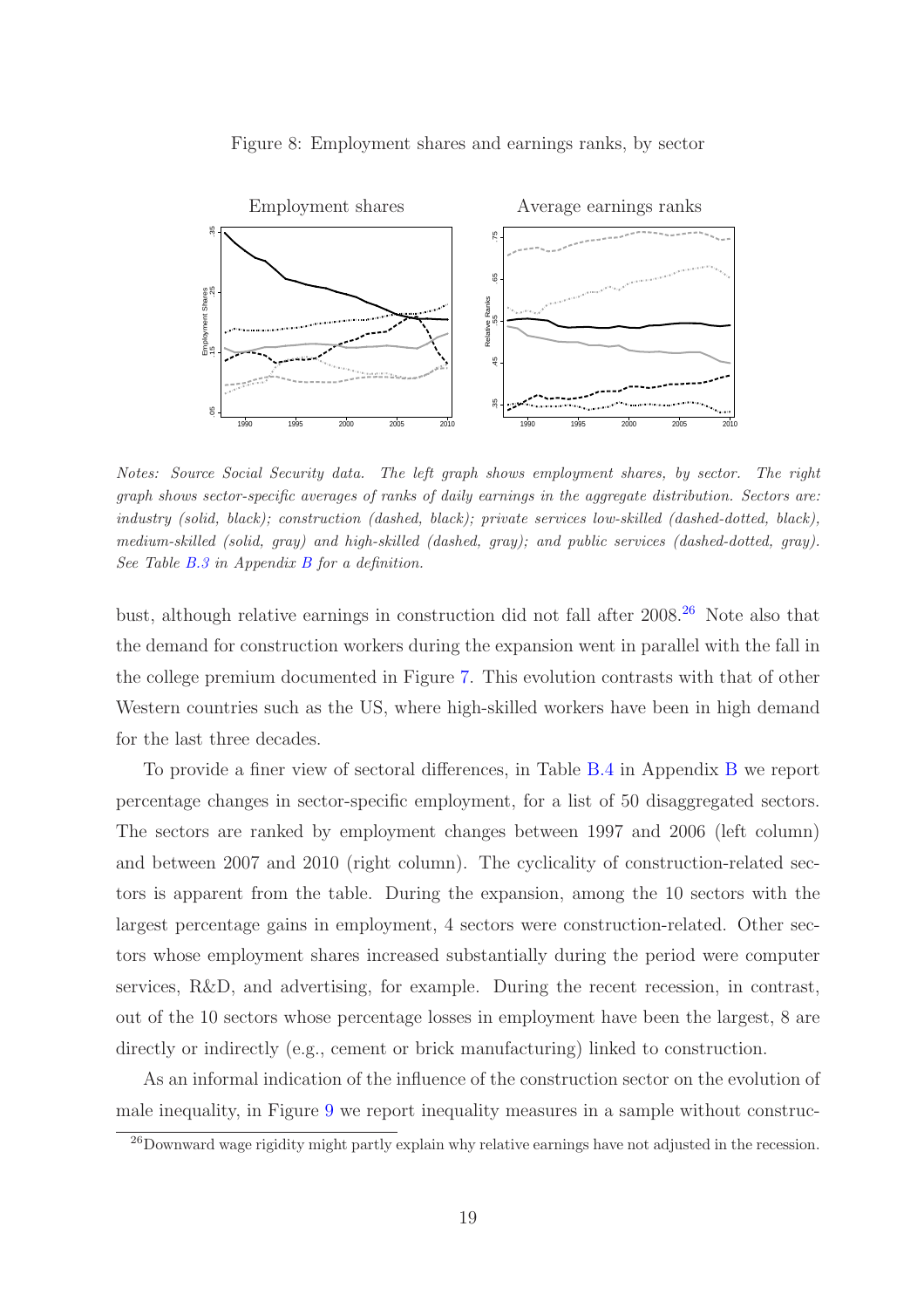

<span id="page-20-0"></span>

Notes: Source Social Security data. Solid lines are ratios of estimated unconditional quantiles of daily earnings, dashed lines are ratios of estimated unconditional quantiles of daily earnings in a sample without the construction sector (both in logs, index zero at the start of the period). The tobit model for censoring correction is separately estimated in the sample without construction workers.

tion. The latter (indicated by dashed lines) exhibit a countercyclical evolution over the period, suggesting that the fluctuations of the construction sector alone cannot explain the Spanish pattern of inequality.<sup>[27](#page-20-1)</sup> At the same time, the figure shows that the fall in inequality during the Spanish expansion, and the increase during the recent recession, are less pronounced in the sample without construction. The 90/10 ratio decreases by 5.6 log points between 1997 and 2006, as opposed to 9.6 when including construction, while it increases by 4.1 log points in the sample without construction between 2007 and 2010, as opposed to 9.7 in the original sample. The 80/20 ratio is more similar between the two samples: it decreases by 7.5 log points when removing construction as opposed to 9.2 log points in the full sample, and then increases by 2.6 log points instead of 3.9.[28](#page-20-2) In the next subsection we perform various decomposition exercises that allow us to quantitatively assess the impact of construction and other sectors on inequality, while also accounting for skills and experience in the analysis.

<span id="page-20-1"></span> $27\text{As a check, we replicated the same exercise, while also taking out construction-related sectors such.}$ as manufacture of bricks or cement and rental activities. Figure [S7](#page-54-1) in the supplementary appendix shows a picture comparable to Figure [9.](#page-20-0)

<span id="page-20-2"></span> $^{28}$  $^{28}$  $^{28}$ In addition, in Figure [S8](#page-55-0) of the supplementary appendix we reproduce Figure 2 in a sample without construction workers. The results show some evidence of a non-monotonic pattern, especially when comparing the 1993 recession to the expansion. However, the relationship is less clearly apparent than in Figure [2.](#page-3-0)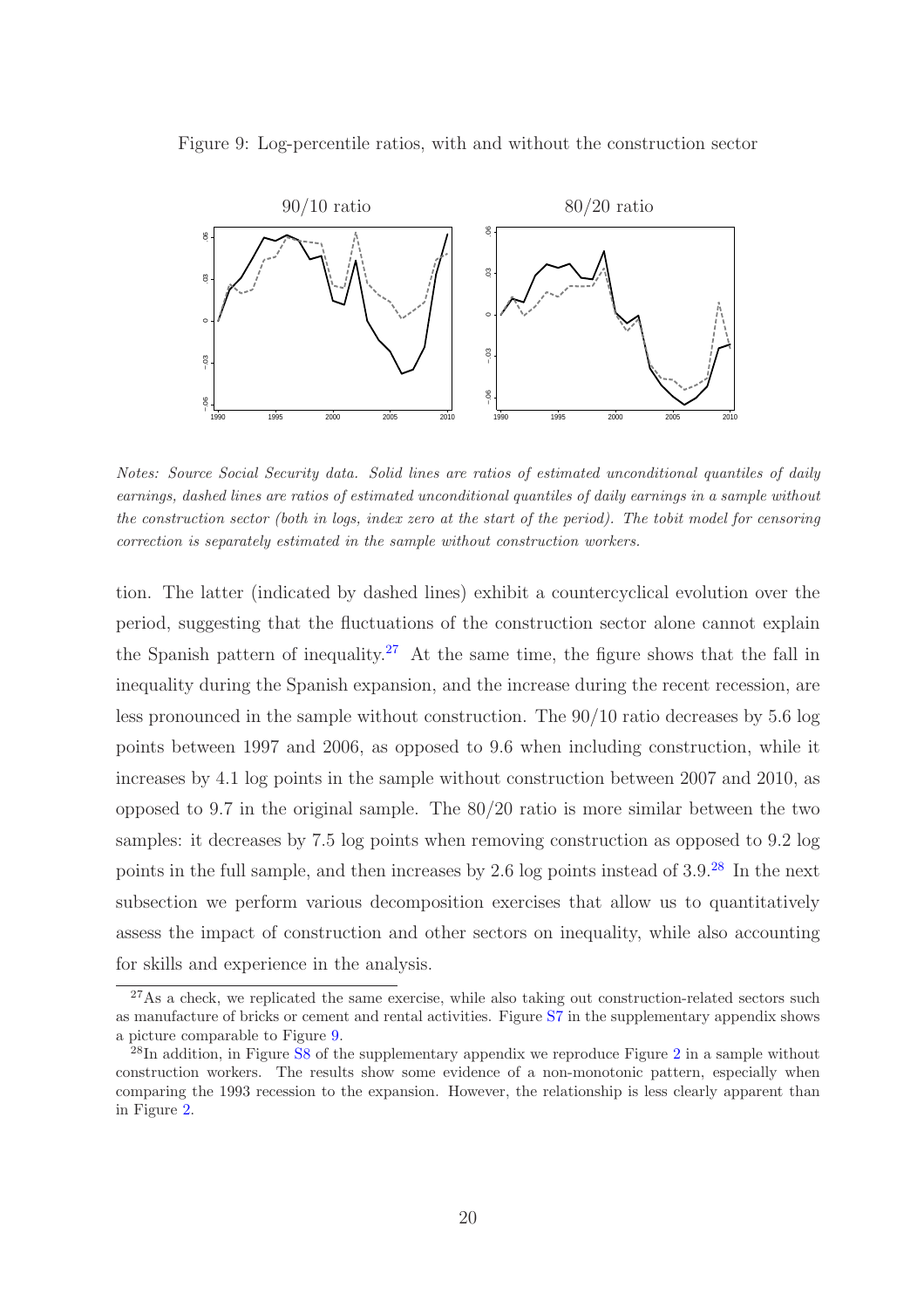#### 5.2 Decomposition exercises

Methodology. The methodology we use is closely related to the decomposition approach in Autor *et al.* [\(2005\).](#page-33-1) [29](#page-21-0) We decompose the change in inequality between two periods, say t and  $t'$  ( $t' > t$ ), into three components: change in composition, change in between-group prices, and change in within-group prices. To fix ideas, we present the approach in the case where skills and experience are the characteristics of interest.

We start by setting the notation. Let  $\hat{p}_{c,t}$  denote the size of a skill/experience cell c at time t, where we have indicated the time subscript for clarity. Let  $\hat{\mu}_{ct}$  denote an estimate of the mean of log-earnings in cell c at time t. Let also  $F_{c,t}$  be an empirical counterpart of the conditional cdf of de-meaned log-earnings log  $w_{it} - \hat{\mu}_{c,t}$ , for individual *i* in cell *c*. Finally, let  $\hat{p}_t$ ,  $\hat{\mu}_t$ , and  $F_t$  include all  $\hat{p}_{c,t}$ ,  $\hat{\mu}_{c,t}$ , and  $F_{c,t}$  for all skill/experience cells, respectively.

With this notation at hand, the earnings percentile ratio  $R_{\tau,t}$  at time t can be written as:

$$
R_{\tau,t} = R_{\tau} \left( \widehat{p}_t, \widehat{\mu}_t, \widehat{F}_t \right).
$$

Similarly as Autor *et al.* [\(2005\),](#page-33-1) we decompose the log-difference in inequality between t and  $t'$  as follows:

$$
\log R_{\tau,t'} - \log R_{\tau,t} = \underbrace{\log R_{\tau} \left( \widehat{p}_{t'}, \widehat{\mu}_t, \widehat{F}_t \right) - \log R_{\tau} \left( \widehat{p}_t, \widehat{\mu}_t, \widehat{F}_t \right)}_{\text{``composition effect''}} + \underbrace{\log R_{\tau} \left( \widehat{p}_{t'}, \widehat{\mu}_t, \widehat{F}_t \right) - \log R_{\tau} \left( \widehat{p}_{t'}, \widehat{\mu}_t, \widehat{F}_t \right)}_{\text{``between-group price effect''}} + \underbrace{\log R_{\tau} \left( \widehat{p}_{t'}, \widehat{\mu}_{t'}, \widehat{F}_t \right) - \log R_{\tau} \left( \widehat{p}_{t'}, \widehat{\mu}_{t'}, \widehat{F}_t \right)}_{\text{``within-group price effect''}}.
$$

The inequality measures  $R_{\tau}(\hat{p}_{t'}, \hat{\mu}_t, \hat{F}_t)$  and  $R_{\tau}(\hat{p}_{t'}, \hat{\mu}_{t'}, \hat{F}_t)$  correspond to two counterfactual earnings distributions. The first one is simply obtained by re-weighting the time-t conditional quantiles

$$
w_{c,t}^q = \exp\left(\widehat{\mu}_{c,t} + \widehat{F}_{c,t}^{-1}(q)\right)
$$

by the proportions of skill/experience cells at time  $t'$ . The composition effect thus repre-sents the change in inequality due to changes in the composition of employment only.<sup>[30](#page-21-1)</sup>

<span id="page-21-0"></span><sup>&</sup>lt;sup>29</sup>As noticed by Autor *et al.*, this approach is also closely related to other decomposition methods proposed in the literature; see Juhn et al. (1993), DiNardo et al. (1996), and Lemieux (2008a), for example.

<span id="page-21-1"></span> $30\text{Note that this type of decomposition relies on a partial equilibrium assumption according to which}$ quantities of skill/experience do not affect prices.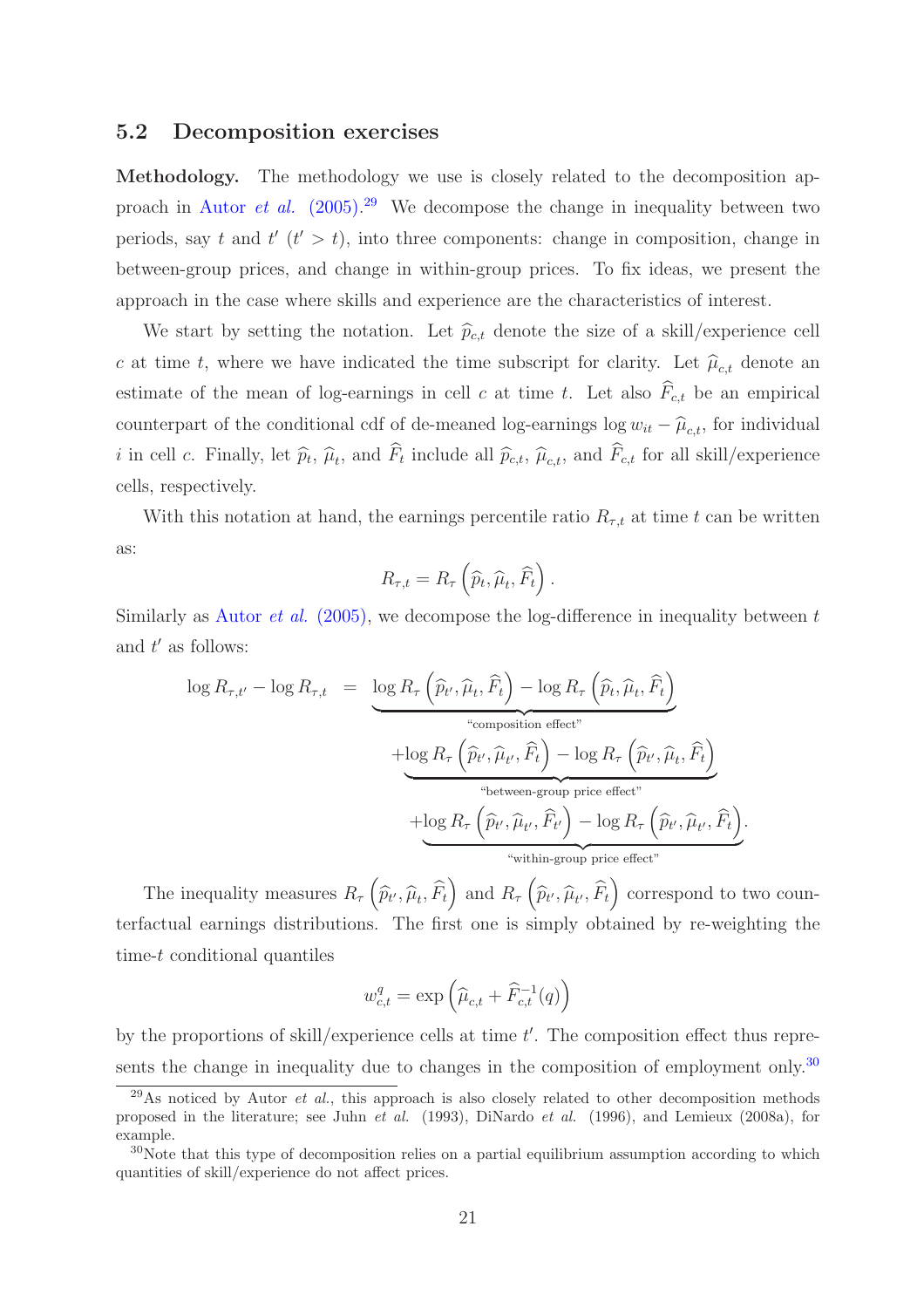The second counterfactual distribution is obtained by re-weighting the following counterfactual conditional quantiles

$$
w_{c,t}^{q, BG} = \exp\left(\widehat{\mu}_{c,t'} + \widehat{F}_{c,t}^{-1}(q)\right),\,
$$

using skill/experience cells at time  $t'$ . The between-group price effect thus represents the change in inequality due to changes in cell-specific means of log-earnings. The withingroup price effect then captures the impact of changes in cell-specific distributions, keeping cell means constant.

In practice, the counterfactual inequality measure  $R_{\tau}(\hat{p}_{t'}, \hat{\mu}_t, \hat{F}_t)$  is calculated by reweighting cell-specific log-earnings at time  $t$  by the cell sizes at time  $t'$ . In case logearnings are top or bottom-coded, we use predicted values from the tobit model. The second counterfactual inequality measure  $R_{\tau}(\hat{p}_{t'}, \hat{\mu}_{t'}, \hat{F}_t)$  is obtained by shifting time-t log-earnings in each cell c by the mean difference  $\hat{\mu}_{c,t'} - \hat{\mu}_{c,t}$ , and re-weighting the cellspecific observations by cell sizes at time  $t'$ .

This decomposition can be performed using different characteristics to form the cells. We will use skill/experience cells, as well as skill/experience/sector cells based on our broad 6-sector classification. Note also that the results depend on the order of the decomposition: composition effect, between-group price effect, and within-group price effect, in this order. We checked that the results remain qualitatively similar when changing the order of the decomposition.

Results. Figure [10](#page-23-0) shows the results of two decompositions: using age/occupation cells only (left column), and using age/occupation/sector cells (right column).<sup>[31](#page-22-0)</sup> In each of the three subperiods, the bars in black indicate the changes in  $90/10$  (resp.  $90/50$ ,  $50/10$ ) inequality due to composition effects, while the dark gray and light gray bars correspond to between-group and within-group price effects, respectively.

Let us first consider the 1988-1996 period. The left graph on the top panel shows that the 90/10 earnings percentile ratio increased by 10.8 log points. Out of this, 3.3 log points are due to composition changes (black bar). This means that, if employment composition in terms of occupation and age groups had been constant to its 1996 level, inequality would have increased by 7.5 log points only. The dark gray bar shows that changes in cell-specific means of log-earnings (that is, changes in between-group prices) explain a 6.4

<span id="page-22-0"></span> $31$ Table  $S5$  in the supplementary appendix shows the numbers. When including sector dummies as covariates, we lose 3.2% of observations due to missing data. As a result, total inequality changes differ somewhat between the two columns of Figure [10,](#page-23-0) as well as between the top and bottom panels of Table [S5.](#page-50-0)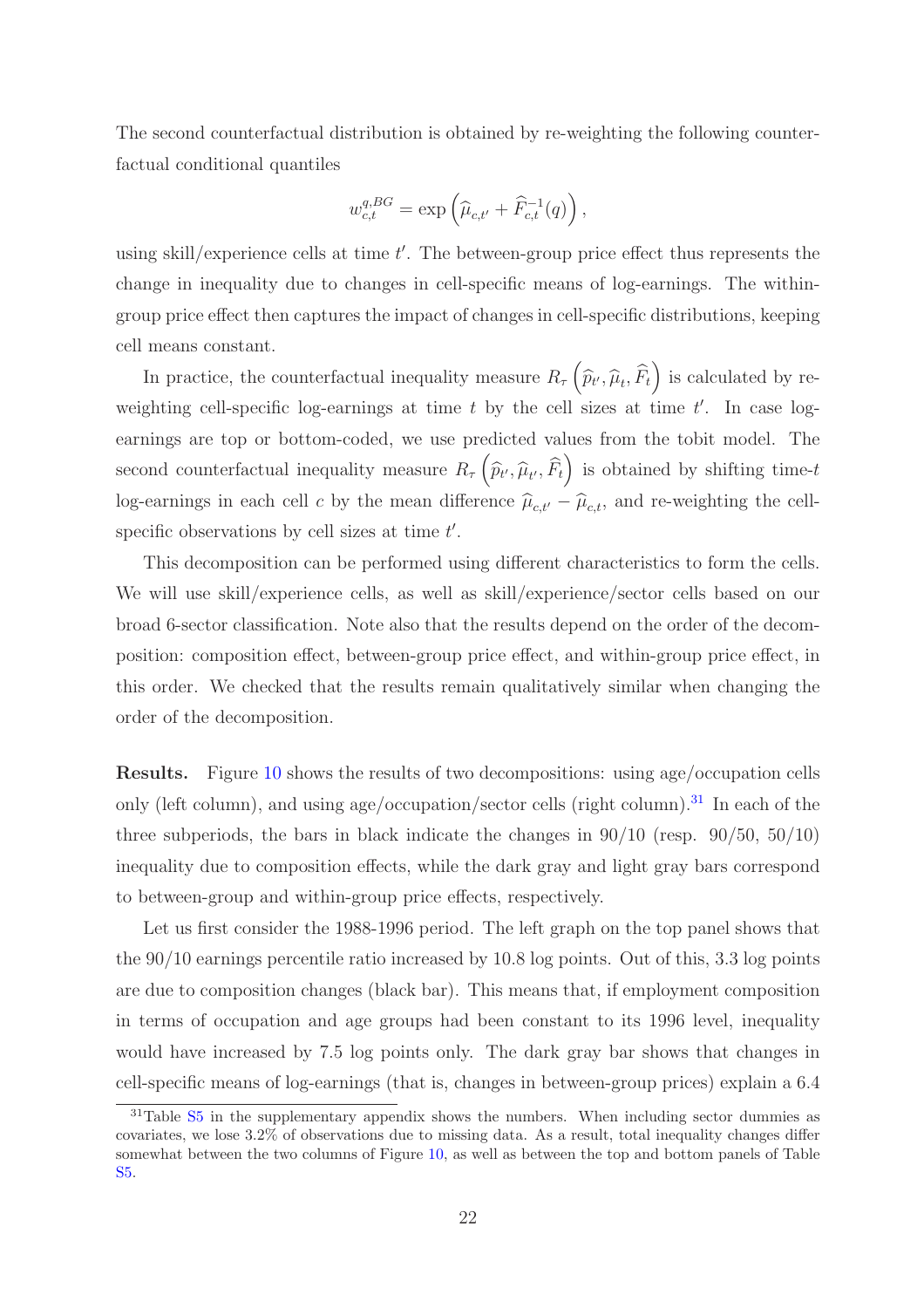Figure 10: Decomposition exercises



<span id="page-23-0"></span>1988−1996

1997−2006



2007−2010



Notes: Source Social Security data. Black bars denote composition effects, dark gray bars denote betweengroup price effects, and light gray bars denote within-group price effects.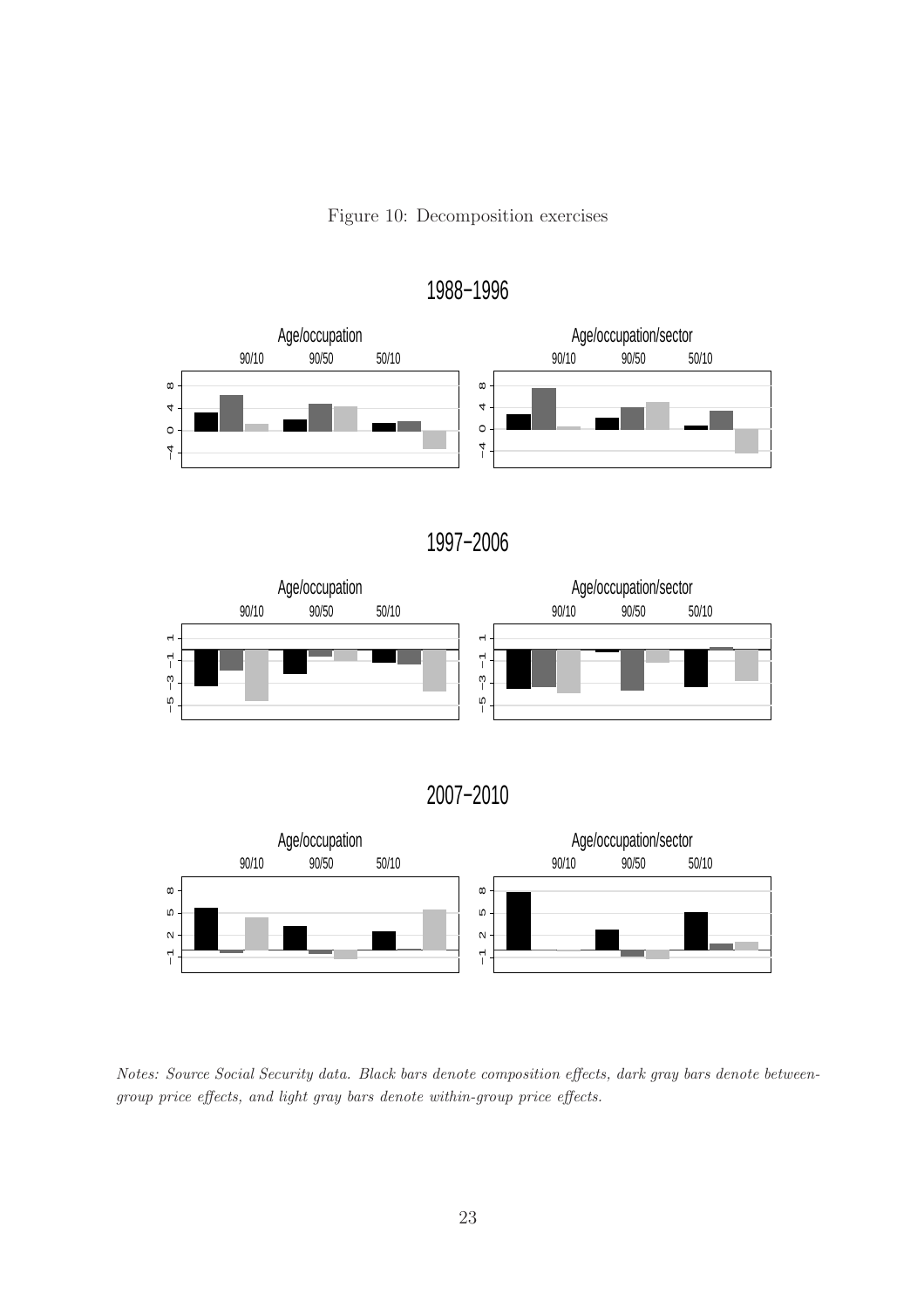log points increase. The remaining 1.1 log point, shown on the light gray bar, is due to changes in cell-specific distributions keeping the means constant (that is, to changes in within-group prices). Thus, 60% of the total increase in inequality during the 1988-1996 period is due to between-group price effects, and 30% is due to composition effects.

Between-group price effects in part reflect the large increase in the skill premium around the 1993 recession, when skill and age composition did not vary much (see Figure [7\)](#page-17-0). Moreover, the results show that between-group price effects mostly affected upper-tail inequality. In contrast, while within-group price effects contributed to the increase in the 90/50 ratio, they pushed towards a reduction in 50/10 inequality. This is because, in this period, changes in within-cell earnings distributions had a positive effect on the two tails of the overall distribution, but had a negative effect on the median. In addition, when comparing with the right graph on the top panel, we see that allowing for the sectoral dimension has no major effect on the decomposition in the 1988-1996 period. One difference is that between-group price effects explain a larger share of the changes in lower-tail inequality when including sectors.

Turning to the 1997-2006 period, the left graph on the middle panel of Figure [10](#page-23-0) shows that the 9.6 log-points decrease in 90/10 inequality can be decomposed into 3.2 log-points due to composition changes, 1.8 due to between-group price effects, and 4.6 due to within-group price effects. Composition changes mostly affect upper-tail inequality. The between-group price effects may be due to the decrease in the earnings gap between older and younger workers during the expansion, a period when the skill premium did not show a clear trend (see Figure [7\)](#page-17-0). However, between-group price effects only account for 20% of the inequality change, compared to 50% for within-group price effects.

When accounting for sectors in addition to age and occupation (right graph on the middle panel), composition changes then explain a substantial part (60%) of the decrease in lower-tail inequality between 1997 and 2006. This reflects changes in sector shares during the period, in particular the relative decrease of industry and the growth of construction (see Figure [7\)](#page-17-0). Moreover, between-group price effects then explain most of the fall in 90/50 inequality, reflecting the evolution of sector-specific average earnings. At the same time, note that within-group price effects– which is the part left unexplained when accounting for composition changes and changes in average cell-specific earnings– remain substantial even when accounting for age, occupation and sectors. This suggests that other factors, not accounted for in this analysis, may have contributed to the fall in inequality during the expansion episode.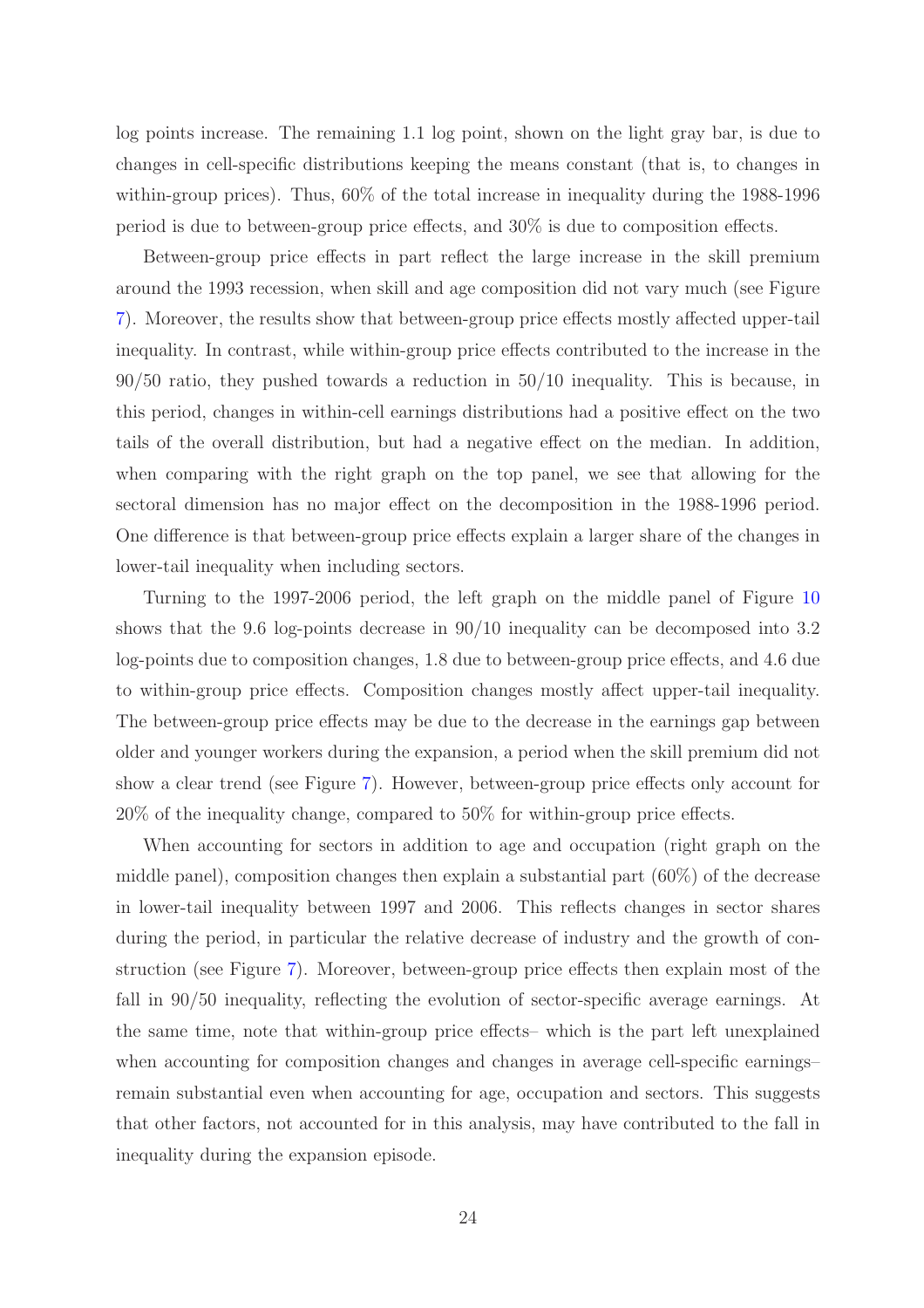The bottom panel in Figure [10](#page-23-0) shows the results for the 2007-2010 period. When accounting for age and occupation groups only (left graph), within-group price effects explain more than  $40\%$  of the total inequality increase. Interestingly, when adding sectors to the decomposition (right graph) composition effects fully explain the evolution of the 90/10 ratio. Looking at upper and lower-tail inequality shows that the main difference concerns the 50/10 ratio. This suggests that most of the within-group price changes estimated on the left graph for the 2007-2010 period reflect changes in sectoral composition, within age/occupation cells. In this period, price effects seem at best modest, possibly reflecting the fact that wages take time to adjust. The results thus show an interesting contrast between the 1993 recession, when price effects played a major role, and the recent recession, when composition effects (and particularly changes in sectoral composition) have been dominant.[32](#page-25-0)

In order to better understand the nature of composition changes, we performed a related exercise keeping the relative employment shares of all sectors but construction constant.[33](#page-25-1) Composition effects calculated in this way reflect changes in the employment shares of age and occupation groups, as well as in the share of the construction sector. These "construction-driven" composition effects explain little of the evolution of upper-tail inequality. In contrast, they appear to have been a major driver in the recent evolution of lower-tail inequality. Indeed, they explain more than half of the decrease in the 50/10 ratio in the 1997-2006 expansion, close to the share explained by all sectors and age/occupation groups (see the right column of Figure [10\)](#page-23-0). In the 2007-2010 recession, construction-driven composition effects explain 50% of the increase in lower-tail inequality, compared to 75% when accounting for all sectors.

Lastly, we replicated the first decomposition exercise using education instead of oc-cupation as a proxy for skills.<sup>[34](#page-25-2)</sup> The results of the decomposition are similar to Figure [10](#page-23-0) for the 2007-2010 period. However, the other two periods show some differences. In particular, when relying on education, the fall in inequality between 1997 and 2006 is in an important part attributable to changes in between-group prices. This may reflect the decline in the college premium documented in Figure [7.](#page-17-0) Nevertheless, a note of caution

<span id="page-25-0"></span> $32$ Figure [S9](#page-55-1) in the supplementary appendix shows the results of the same two decompositions, using the 80/20, 80/50, and 50/20 ratios as inequality measures. The results show similar patterns as Figure [10,](#page-23-0) changes being of smaller magnitudes. One difference concerns the 2007-2010 period: unlike the 90/10 ratio, 80/20 inequality is fully explained by composition changes when accounting for age and occupation groups.

<sup>33</sup>See Figure [S10](#page-56-0) in the supplementary appendix.

<span id="page-25-2"></span><span id="page-25-1"></span><sup>34</sup>See Figure [S11](#page-56-1) in the supplementary appendix.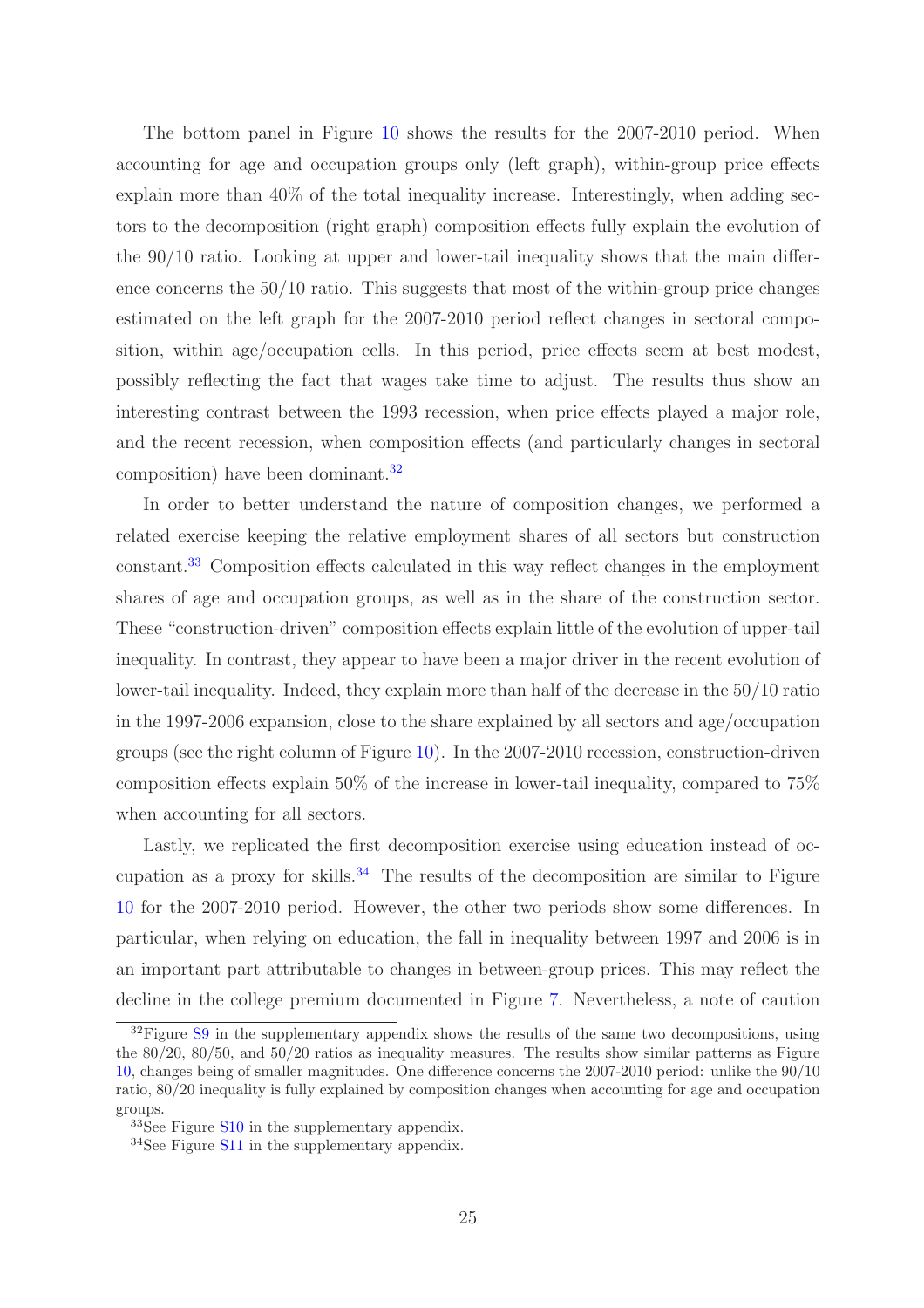is in order when interpreting these results, due to the poor quality of the education data.

### 5.3 Other factors

In the last part of the section we study three other factors that may have contributed to the evolution of male inequality in Spain: the minimum wage, the duality of labor contracts, and immigration.

Minimum wage. In the US, several studies have argued that the decline in the Federal minimum wage partly explains the increase in earnings inequality in the 1980s (see e.g. [DiNardo](#page-34-5) *et al.*, 1996, [Lee, 1999\)](#page-35-5). The minimum wage is unlikely to have played a major role in the evolution of Spanish earnings inequality, however. Most of the 1998-2006 period was characterized by a slight decrease in the real value of the minimum wage, while the end of the 2000s saw a marked increase, by  $18\%$  between 2004 and 2009 in real terms.<sup>[35](#page-26-0)</sup> This timing is unable to explain the patterns of total and lower-tail inequality that we document. If anything, the minimum wage increase at the end of the period may have pushed inequality in the opposite direction.

Labor market duality. After their introduction in 1984, the use of temporary contracts grew rapidly up to approximately 33% of the labor force by the early 1990s. The proportion has remained relatively stable since then until the current crisis, and it represents the largest share in Europe. Most of the literature has focused on the determinants of the duration and conversion rates of temporary contracts into permanent positions,  $36$ or on the effect of dual employment protection on productivity [\(Dolado](#page-34-6) *et al.*, 2011). However, less is known about the effect of temporary contracts on earnings over time.

In our administrative data, reliable information regarding the type of contract (permanent versus temporary) is available only since 1998, thus we restrict this analysis to the 1998-2010 subperiod. The left panel of Figure [B.1](#page-43-0) in Appendix [B](#page-40-0) reports the evolution of the share of temporary workers in our data. Temporary contracts are highly concentrated among the young, immigrants, and low-skilled workers. By sector, the proportion of temporary contracts is disproportionately high in construction: 63% on average over the period, and  $67\%$  from 1998 to 2006.<sup>[37](#page-26-2)</sup> The right panel of Figure [B.1](#page-43-0) shows the

<span id="page-26-0"></span><sup>&</sup>lt;sup>35</sup>See Figure S<sub>12</sub> in the supplementary appendix.

 $36$ See for example Amuedo-Dorantes (2000), Güell and Petrongolo (2007), and García-Pérez and Muñoz-Bullón (2010).

<span id="page-26-2"></span><span id="page-26-1"></span><sup>37</sup>See Figure [S13](#page-57-1) in the supplementary appendix.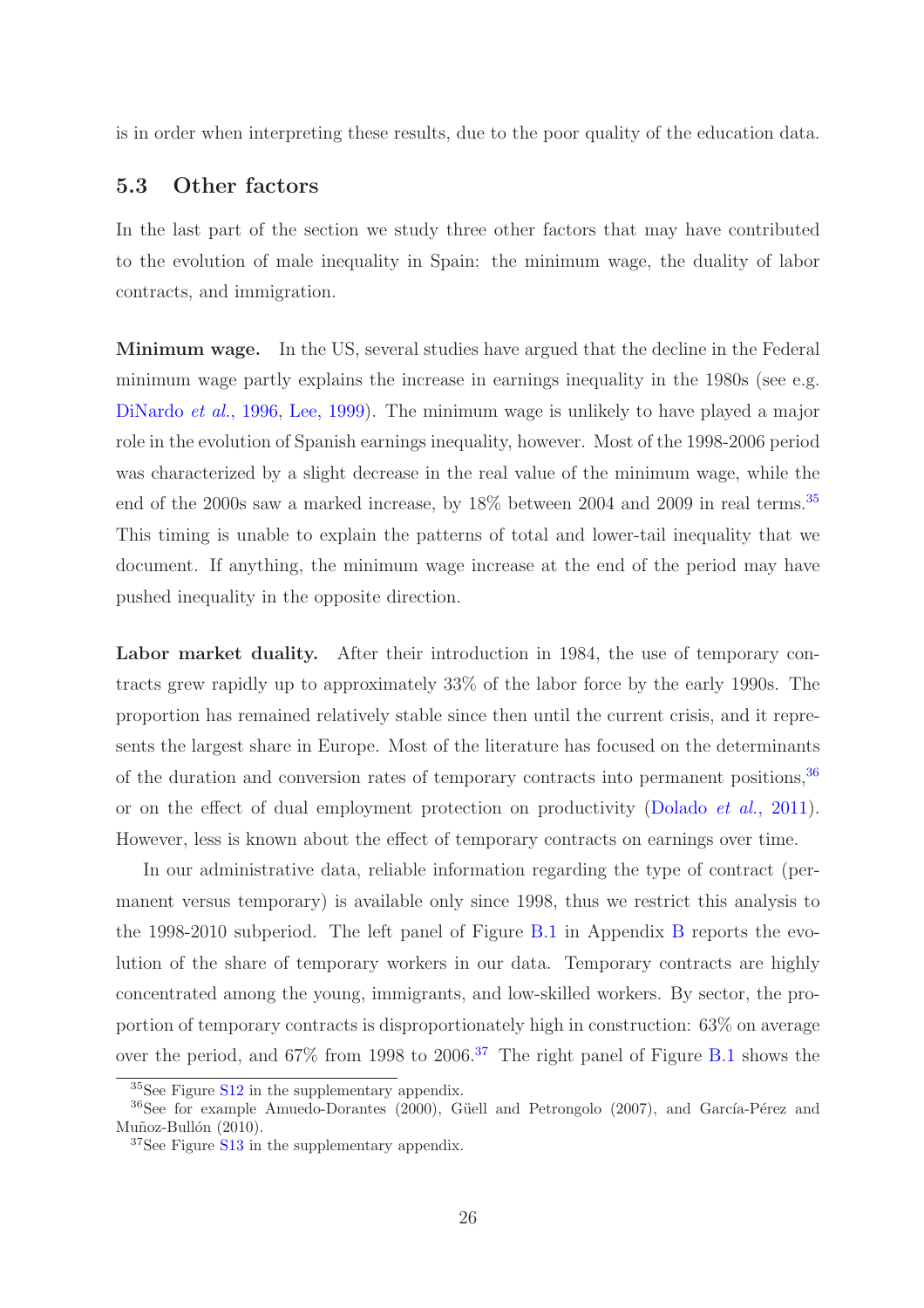evolution of median earnings of permanent and temporary workers. The ratio between permanent and temporary median earnings fell by almost 20% between 1998 and 2007. It then increased by about 7% from 2007 to 2010.

The evolution of between-type-of-contract inequality is consistent with the evolution of total earnings inequality between 1998 and 2010. In addition, given the high share of temporary contracts in the construction sector, this evolution may partly reflect the surge and subsequent fall in demand for construction workers. To get additional insight, we also performed a decomposition exercise similar to above, using age, occupation, sectors, and a binary indicator of type of contract to form the cells. We found that including the type of contract had a very small impact on the results.[38](#page-27-0)

Immigration. During the last decade the inflows of immigrants in Spain increased sharply. Due to illegal immigration, available data sources (population census, administrative registers of residence and work permits, labor force survey...) do not always coincide in the measurement of the stock of foreign population in Spain. Similarly, our dataset only contains immigrants registered with the social security administration. As shown on the left panel of Figure [B.2](#page-43-1) in Appendix [B,](#page-40-0) the proportion of foreign-born workers among male employees increased from 5% in 2000 to 16.4% in 2007, and then decreased to 14.4% in 2010. So, according to our data the period of fall in inequality was associated with increased immigration, while the recent period of inequality increase has been associated with decreasing immigration. In addition, the right panel of Figure [B.2](#page-43-1) shows that, during the same period the native-immigrant earnings gap experienced only minor changes until 2007, while it increased in the recent recession.

As a crude way of assessing the effect of immigration of inequality, Figure [11](#page-28-0) shows the evolution of the earnings log-percentile ratios in a sample without immigrants. We see that inequality levels are similar to the ones in the full sample until 2005, suggesting that immigration had a small effect on aggregate earnings inequality. From 2006 onward, in contrast, removing immigrants from the sample tends to lower the cyclical fluctuations of inequality, suggesting that the presence of immigrants contributed to accentuate the recent inequality increase. Indeed, when removing immigrant workers the 90/10 ratio increases by 5.5 log points between 2007 and 2010, compared to a 9.7 log points increase in the full sample.

One limitation of the exercise is that immigration could have had an effect on earnings

<span id="page-27-0"></span> $38$ See Figure [S14](#page-58-0) in the supplementary appendix. When interpreting these results, the partial equilibrium nature of the decomposition exercise is worth keeping in mind.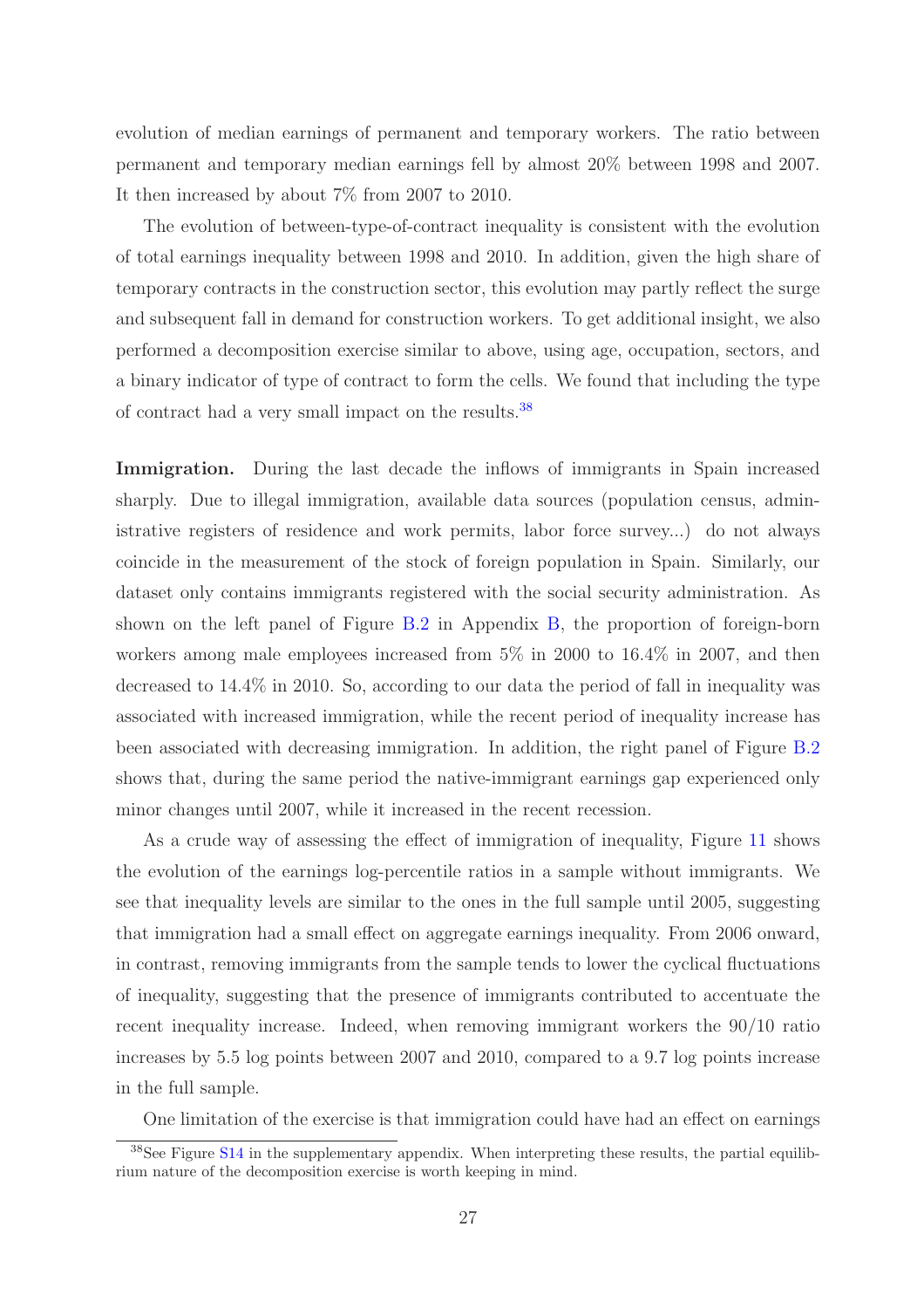

<span id="page-28-0"></span>

Notes: Source Social Security data. Solid lines are ratios of estimated unconditional quantiles of daily earnings, dashed lines are ratios of estimated unconditional quantiles of daily earnings in a sample without immigrants (both in logs, index zero in 1990). The tobit model for censoring correction is separately estimated in the sample without immigrants.

of non-immigrants, for example by reducing the wages of natives working in similar occupations.[39](#page-28-1) In addition, the patterns in Figure [11](#page-28-0) could partly reflect the fact that male immigrants are highly concentrated in construction.<sup>[40](#page-28-2)</sup> To assess whether including immigration as another factor has an impact on composition and price effects, we performed an additional decomposition exercise, using age, occupation, sectors, and a native/immigrant binary indicator. The results show small changes relative to the bottom panel in Figure [10,](#page-23-0) especially when focusing on the  $2007-2010$  period.<sup>[41](#page-28-3)</sup>

Discussion. A close look at other factors confirms that the Spanish expansion was a period of high demand for certain types of workers: the low-skilled, temporary workers, and immigrants, all well-represented in the construction sector. The decomposition exercises suggest that demand-driven wage and employment increases quantitatively contributed to the fall in inequality. The expansion episode contrasts with the earlier period where price effects, reflecting demand for high-skilled workers, had a large impact. The recent recession shows an opposite evolution compared to the previous decade, with a sharp drop in demand for the workers who most benefited from the boom. Overall, these findings

<span id="page-28-1"></span> $39$ Carrasco *et al.* (2008) do not find significant effects of immigration on either the employment rates or the wages of native workers during the second half of the 1990s.

<sup>40</sup>See Figure [S15](#page-58-1) in the supplementary appendix for shares of foreign-born workers in employment, by sector.

<span id="page-28-3"></span><span id="page-28-2"></span><sup>41</sup>See Figure [S16](#page-59-0) in the supplementary appendix.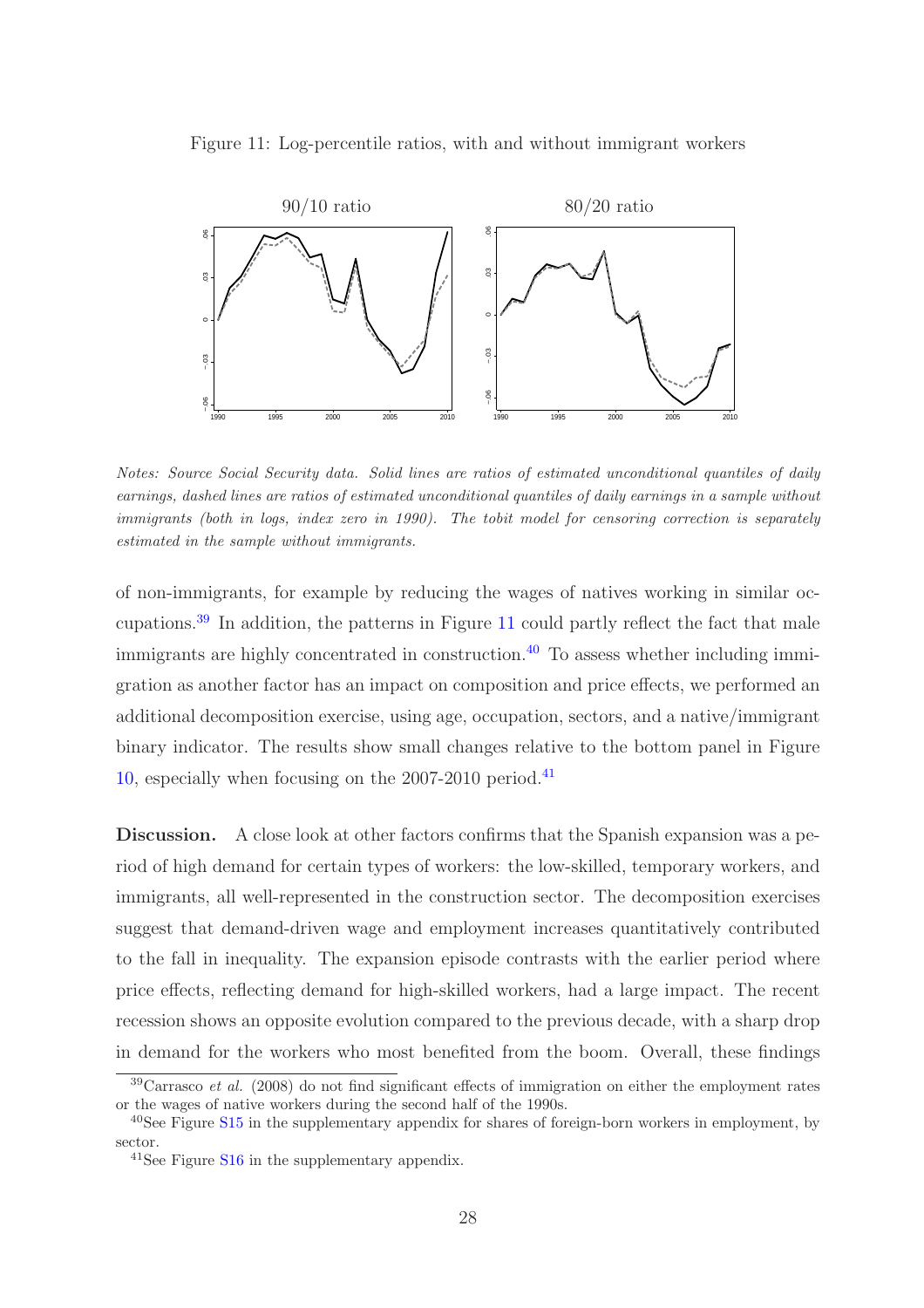highlight the sensitivity of the Spanish economy to business cycle fluctuations, and the fact that lower-middle wage workers have been most affected by them.

## <span id="page-29-0"></span>6 Unemployment-adjusted inequality

The previous sections have provided evidence on daily-earnings inequality in the population of employed workers. As a result, the analysis has abstracted from a second dimension of inequality on the labor market: unemployment. In this last section, as a complement to the main analysis, we document the evolution of unemployment-adjusted inequality measures obtained by imputing income values to the unemployed.

#### 6.1 Imputation methods

We compare and contrast two different approaches to impute earnings values to the unemployed.

Approach 1: Potential earnings. Our first approach is based on a neoclassical Mincer model where potential earnings are equal to the marginal productivity of labor. As in [Heckman \(1979\),](#page-34-7) individuals decide whether or not to work by comparing their potential earnings with their reservation wage. Several methods have been proposed to account for non-random selection into employment in this framework.<sup>[42](#page-29-1)</sup> We follow Olivetti and Petrongolo (2008) and make use of the panel dimension of our data. For each unemployed worker, we recover his daily earnings observation from the nearest wave where he is working.[43](#page-29-2) Hence, when unemployment spells are preceded and followed by two employment relationships, the imputed earnings follow a step function with a jump in the middle of the spell. The underlying assumption is that the latent earnings of an individual can be proxied by his earnings in the nearest wave where he is employed. Note that this method is based on longitudinal earnings information, and thus effectively allows for selection on unobservables.

Approach 2: Unemployment benefits. One limitation of the previous approach is that it is not directly related to the benefits individuals actually receive when unemployed. As a complement, our second approach uses unemployment benefits to impute labor

<span id="page-29-1"></span><sup>&</sup>lt;sup>42</sup>See Neal (2004) and Blundell *et al.* (2007) for recent examples.

<span id="page-29-2"></span><sup>&</sup>lt;sup>43</sup>When the earnings observation is censored, we use predicted values from the tobit model. We proceed similarly in approach 2 below.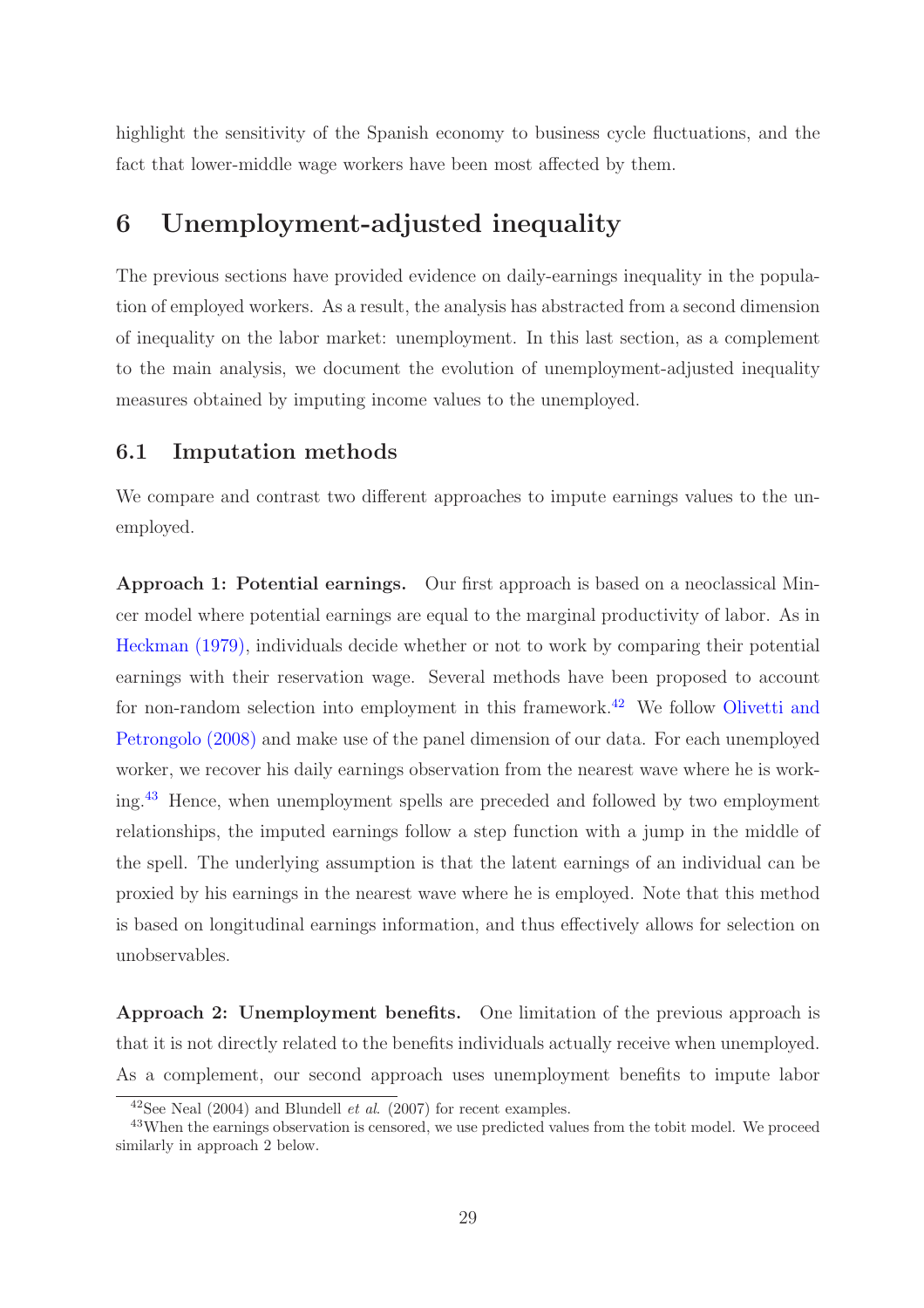income to the unemployed. We use a simple approximation that mimics the benefits rules of the Spanish system over the period.<sup>[44](#page-30-0)</sup> In this second approach we also use the panel structure of the data to compute the duration of the unemployment spell. Our measure of previous earnings is the last daily earnings that the individual received when he was working. One specific feature of this approach is that benefits decrease with the duration of unemployment.

### 6.2 Results

<span id="page-30-1"></span>Figure 12: Unemployment-adjusted inequality measures

Log-percentile ratios of earnings and potential earnings





Notes: Source Social Security data. Solid lines are ratios of estimated unconditional quantiles of daily earnings conditional on employment (in logs). Dashed lines are ratios of estimated unconditional quantiles of potential daily earnings (top panel), and ratios of estimated unconditional quantiles of daily labor income based on imputed unemployment benefits (bottom panel).

We start by describing the evolution of inequality in potential earnings, as shown on the top panel of Figure  $12^{45}$  $12^{45}$  $12^{45}$  We see that the level of inequality in potential earnings is

<span id="page-30-0"></span> $\frac{44}{48}$ s a simplification, we assume that all workers are eligible to unemployment benefits, and that the benefits rule is stationary. The percentage of previous earnings imputed depends on the number of months in unemployment as follows: 70% (1-6 months), 60% (6-24), 50% (25-48), 40% (49-72), 30% (73-96), 20%  $(97-120)$ , and  $10\%$  (>120).

<span id="page-30-2"></span><sup>45</sup>Figure [S17](#page-59-1) in Appendix [S4](#page-47-0) shows the quantile levels, and Table [S6](#page-51-1) gives the numbers.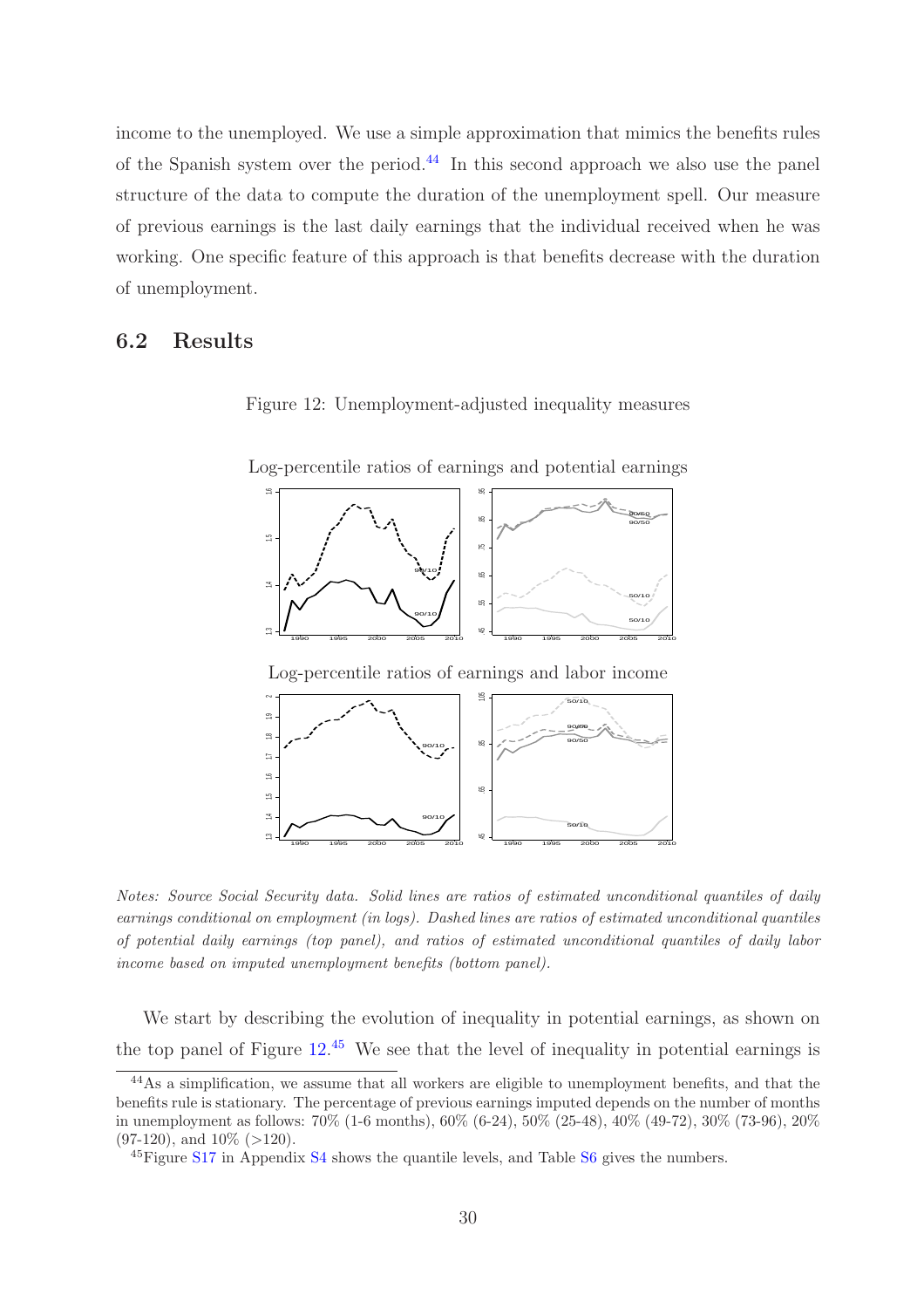higher than that of earnings inequality conditional on employment. This reflects the fact that selection in employment is positively correlated with potential earnings. However, the overall pattern of evolution is preserved, the percentage changes in the 90/10 inequality ratio being comparable to those reported in Table [B.2.](#page-41-0)

We next turn to our second approach to impute income values to the unemployed, based on the benefits rule. By construction, this approach takes into account the duration of unemployment.<sup>[46](#page-31-1)</sup> The bottom panel of Figure [12](#page-30-1) shows that the level of inequality is substantially higher than when using the potential earnings method. In terms of evolution, the 2008-2010 recession seems to have had a smaller effect relative to the recession of the early 1990s. This could be due to the fact that these numbers partly reflect the duration of unemployment spells, so the effect of a recession on inequality may take some time to appear. In contrast, the fall in inequality during the expansion period is substantial.

These results show that the qualitative patterns of male inequality are preserved when accounting for unemployment. However, the quantitative conclusions on the level and evolution of inequality appear sensitive to the imputation method. In high-unemployment countries such as Spain, it seems worth further exploring combined inequality measures that take the impact of unemployment into account, in order to better assess the welfare consequences of inequality.

## <span id="page-31-0"></span>7 Conclusion

In this paper we use administrative data from the social security to characterize the evolution of daily-earnings inequality in Spain from 1988 to 2010. We document that the dispersion of the earnings distribution experienced substantial changes over the past two decades. Male inequality fell during the expansion, and increased sharply in the two recessions. The magnitudes of these changes over the cycle of earnings inequality are large by international standards.

This evolution is partly explained by changes in the composition of employment in terms of occupation and age groups, and by changes in sectoral composition. In particular, we find that the inequality increase during the recent recession is fully accounted for by composition effects. During the whole period, the evolution of earnings inequality went in parallel with the fact that business cycle fluctuations mostly affected the lower-middle part (but not the left tail) of the distribution.

<span id="page-31-1"></span><sup>&</sup>lt;sup>46</sup>Figure [S18](#page-60-0) in the supplementary appendix shows that Spain presents high cyclical variations in employment and high incidence of long-term unemployment.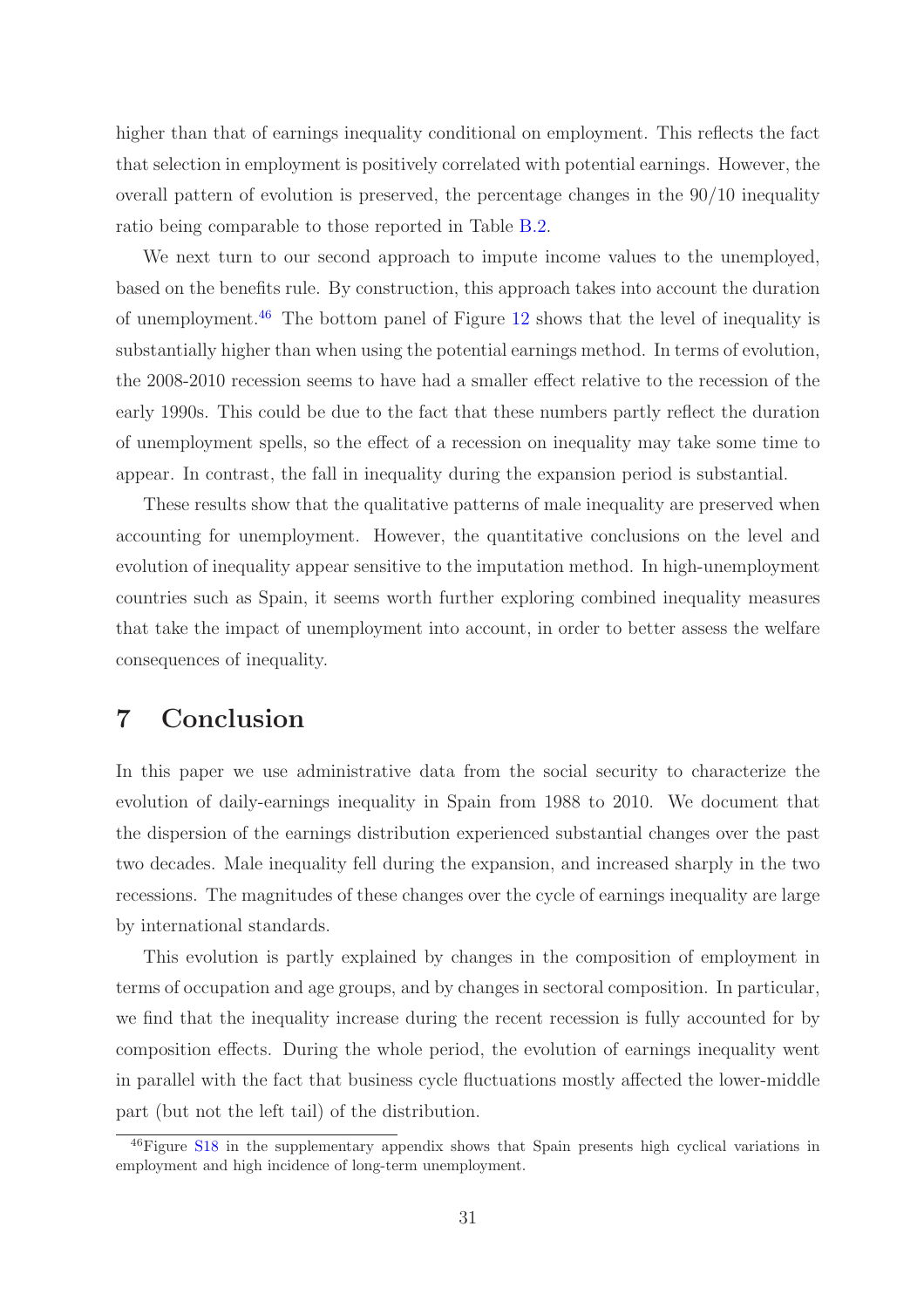The construction sector appears to have played a special role in this evolution. The Spanish boom of the late 1990s and 2000s was also a housing boom. Driven by fluctuations in demand, employment of construction workers rose, and subsequently fell during the housing bust. In turn, these movements contributed to the countercyclical evolution of inequality. This suggests that policies that fostered the demand for housing had sizable effects on labor market outcomes. More generally, our findings motivate further studies of the interactions between the housing market and the labor market, in the US but also in other countries that have experienced strong housing booms and busts such as the UK, Ireland, or Denmark.

Documenting female earnings inequality in Spain is another important avenue for future work. In the social security data we found that, for females, 90/10 inequality increased by more than 15 log-points between the early 1990s and the early 2000s. The end of the period shows a countercyclical pattern, albeit less pronounced than for males. Even though these patterns are suggestive, the design of the dataset prevents us from drawing firm conclusions. In [Bonhomme and Hospido \(2013\)](#page-33-4) we use the tax data, which have a proper panel structure, to compare male and female earnings distributions in the more recent period. Providing a longer view on female inequality might require different data.[47](#page-32-0)

## References

- [1] Abadie, A. (1997), "Changes in Spanish labor income structure during the 1980's: a quantile regression approach", *Investigaciones Econ´omicas*, XXI(2), 253-272.
- [2] Acemoglu, D. (2002), "Technical Change, Inequality and the Labor Market", *Journal of Economic Literature*, 40, 7-72.
- [3] Alvaredo, F., and E. Saez (2009), "Income and Wealth Concentration in Spain from a Historical and Fiscal Perspective", *Journal of the European Economic Association*, 7, 1140-1167.
- [4] Amuedo-Dorantes, C. (2000), "Work transitions into and out of involuntary temporary employment in a segmented market: evidence from Spain", *Industrial and Labor Relations Review*, 53(2), 309-325.

<span id="page-32-0"></span><sup>47</sup>Another important limitation of the social security sample is that it is silent on the evolution of the right tail of the earnings distribution. Alvaredo and Saez (2009) use tax data to document the evolution of top income shares in Spain over the last century. See also Bonhomme and Hospido (2013) for the more recent period.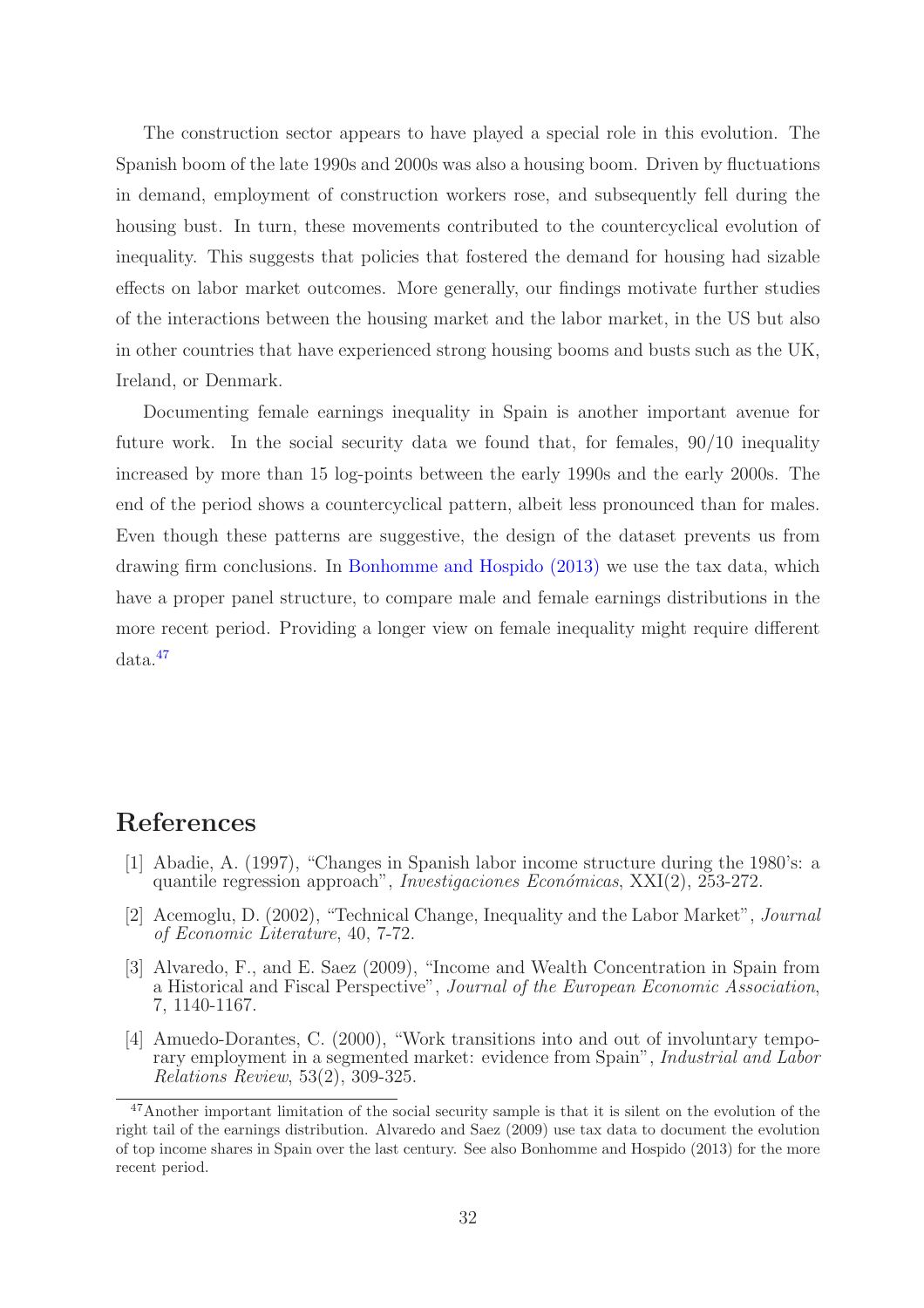- <span id="page-33-5"></span>[5] Anderson, S., A. de Palma, and J.-F. Thisse (1992): "Discrete Choice Theory of Product Differentiation," Cambridge: The MIT Press.
- [6] Aparicio, A. (2010), "High-School Dropouts and Transitory Labor Market Shocks: The Case of the Spanish Housing Boom", IZA discussion paper 5139.
- [7] Arranz, J. M., and C. García-Serrano  $(2013)$ , "Earnings differentials and the changing distribution of wages in Spain, 2005-2010", *International Journal of Manpower*, forthcoming.
- <span id="page-33-1"></span>[8] Autor, D. H., L. F. Katz, and M. S. Kearney (2005), "Residual Wage Inequality: The Role of Composition and Prices", NBER working paper 11628.
- <span id="page-33-0"></span>[9] Autor, D. H., L. F. Katz, and M. S. Kearney (2008), "Trends in U.S. Wage Inequality: Re-assessing the Revisionists", *Review of Economics and Statistics*, 90, 300-323.
- <span id="page-33-2"></span>[10] Autor, D. H., F. Levy, and R.J. Murnane (2003), "The Skill Content of Recent Technological Change: An Empirical Exploration", *Quarterly Journal of Economics*, 118, 1279-1334.
- [11] Ayuso, J. and F. Restoy (2007), "House prices and rents in Spain: does the discount factor matter?", *Journal of Housing*, 16, 291-308.
- [12] Barlevy, G., and D. Tsiddon (2006): "Earnings Inequality and the Business Cycle," *European Economic Review*, 50(1), 55-89.
- [13] Blundell, R., A. Gosling, H. Ichimura, and C. Meghir (2007), "Changes in the Distribution of Male and Female Wages Accounting for Employment Composition Using Bounds", *Econometrica*, 75, 323-363.
- <span id="page-33-4"></span>[14] Bonhomme, S., and L. Hospido (2013), "Earnings inequality in Spain: new evidence using tax data", *Applied Economics*, 45, 4212-4225.
- [15] Boudarbat, B., T. Lemieux, and W. C. Riddell (2006), "Recent Trends in Wage Inequality and the Wage Structure in Canada", in D. A. Green, and J. R. Kesselman (Eds.): Dimensions of Inequality in Canada, Vancouver, BC: UBC Press.
- [16] Bound, J. and G. Johnson (1992), "Changes in the Structure of Wages in the 1980s: An Evaluation of Alternative Explanations", *American Economic Review*, 82, 371- 392.
- [17] Bover, O., S. Bentolila, and M. Arellano (2002), "The Distribution of Earnings in Spain During the 1980s: The Effects of Skill, Unemployment, and Union Power" in D. Cohen, T. Piketty and G. Saint-Paul (Eds.): The Economics of Rising Inequalities, Oxford University Press and CEPR, Chapter 1, 3-53.
- [18] Card, D., J. Heining, and P. Kline (2013), "Workplace Heterogeneity and the Rise of West German Wage Inequality", *Quarterly Journal of Economics*, 128, 967-1015.
- [19] Carrasco, R., J. F. Jimeno, and A. Carolina Ortega (2008), "The effect of immigration on the labor market performance of native-born workers: some evidence for Spain", *Journal of Population Economics*, 21, 627-648.
- <span id="page-33-3"></span>[20] Carrasco, R., J. F. Jimeno, and A. Carolina Ortega (2011), "Accounting for changes in the Spanish Wage Distribution: The Role of Employment Composition Effects", Banco de España working paper 1120.
- [21] Casado, J., and H. Simón (2013), "La evolución de la estructura salarial en España (2002-2010)", mimeo.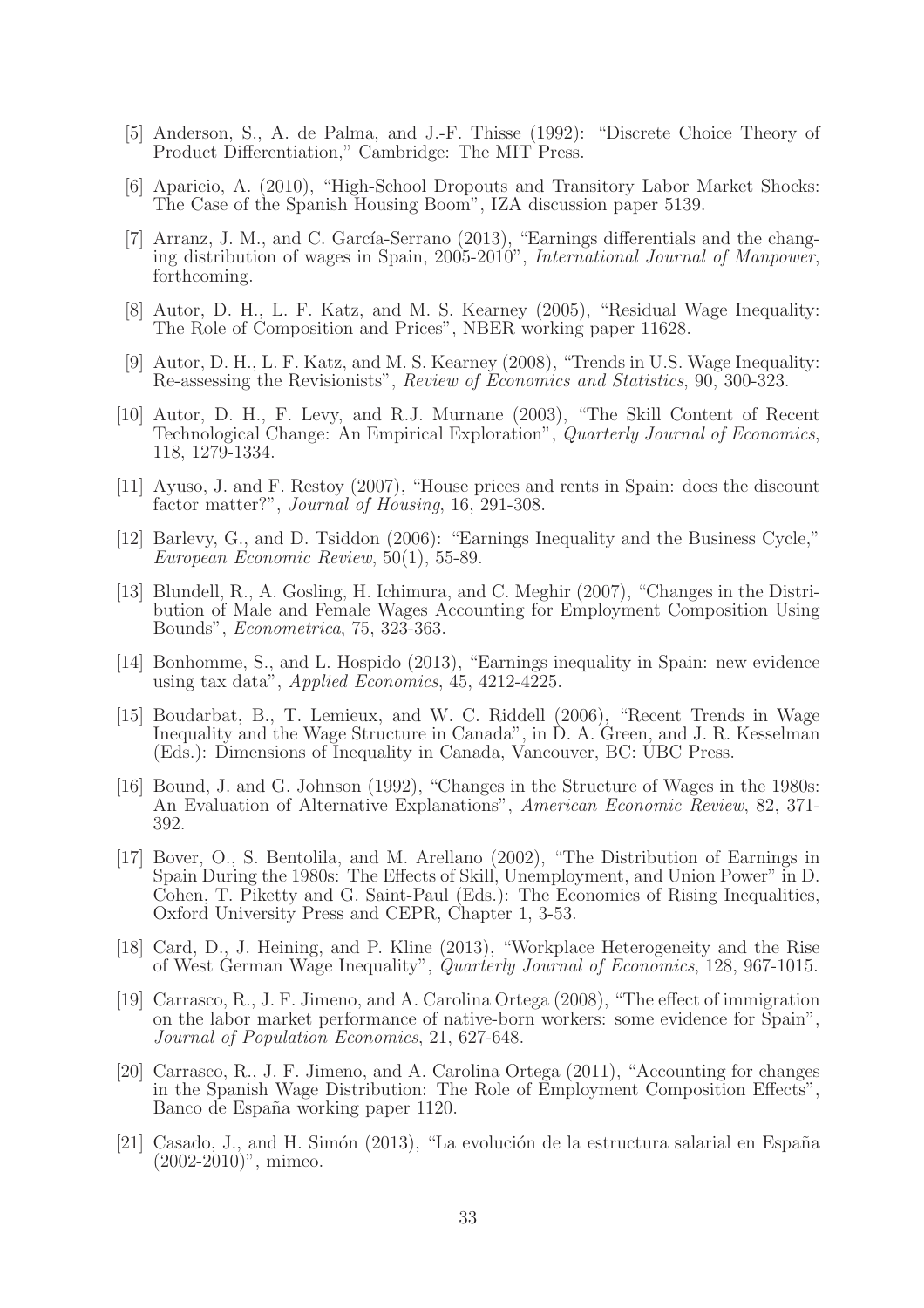- [22] Charles, K., E. Hurst, and M. Notowidigdo (2013), "Manufacturing Decline, Housing Booms, and Non-Employment," NBER Working Paper 18949.
- [23] Del Río, C. and J. Ruiz-Castillo (2001), "Accounting for the decline in Spanish household expenditures inequality during the 1980s", *Spanish Economic Review*, 3, 151-175.
- <span id="page-34-5"></span>[24] DiNardo, J. E., N. Fortin, and T. Lemieux (1996), "Labor Market Institutions and the Distribution of Wages, 1973–1992: A Semiparametric Approach", *Econometrica*, 64, 1001-1044.
- <span id="page-34-0"></span>[25] Dolado J. J., C. Garcia-Serrano and J. F. Jimeno (2002), "Drawing lessons from the boom of temporary jobs in Spain", *Economic Journal*, 112, F270-295.
- <span id="page-34-6"></span>[26] Dolado, J. J., S. Ortigueira, and R. Stucchi (2011), "Does dual employment protection affect TFP? Evidence from Spanish manufacturing firms", mimeo.
- [27] Dustmann, C., J. Ludsteck, and U. Schonberg (2009), "Revisiting the German Wage Structure", *Quarterly Journal of Economics*, 124, 843-881.
- [28] Farré, L. and F. Vella (2008), "Macroeconomic Conditions and the Distribution of Income in Spain", *LABOUR: Review of Labour Economics and Industrial Relations*, 22, 383-410.
- <span id="page-34-4"></span>[29] Felgueroso, F., M. Hidalgo, and S. Jiménez-Martín (2010), "Explaining the fall of the skill wage premium in Spain", FEDEA Annual Monograph Conference Talent, effort and social mobility.
- [30] García-Montalvo, J. (2007), "Algunas consideraciones sobre el problema de la vivienda en Espa˜na ", *Papeles de Econom´ıa Espa˜nola*, 113, 138-153.
- [31] García-Pérez, J. I. and F. Muñoz-Bullón (2010), "Transitions into permanent employment in Spain: An empirical analysis for young workers", *The British Journal of Industrial Relations*, forthcoming.
- [32] Garriga, C. (2010), "The Role of Construction in the Housing Boom and Bust in Spain", FEDEA Monograph on The Crisis of the Spanish Economy.
- <span id="page-34-1"></span>[33] Goldin, C. and L. F. Katz (1998), "The Origins of Technology-Skill Complementarity", *Quarterly Journal of Economics*, 113, 693-732.
- [34] González, L. and F. Ortega (2009), "Transitions Immigration and Housing Booms: Evidence from Spain", CReAM Discussion Paper 19/09.
- [35] Gosling, A., S. Machin, and C. Meghir (2000), "The Changing Distribution of Male Wages, 1966-1992", *Review of Economic Studies*, 67, 635-666.
- [36] Güell, M. and B. Petrongolo (2007), 'How binding are legal limits? Transitions from temporary to permanent work in Spain', *Labour Economics*, 14, 153-183.
- <span id="page-34-3"></span>[37] Guvenen, F., S. Ozkan, and J. Song (2012), "The Nature of Countercyclical Income Risk", NBER working Paper 18035.
- <span id="page-34-2"></span>[38] Heathcote, J., F. Perri, and G. Violante (2010), "Unequal We Stand: An Empirical Analysis of Economic Inequality in the United States 1967-2006", *Review of Economic Dynamics*, 13, 15-51.
- <span id="page-34-7"></span>[39] Heckman, J. J. (1979), "Sample Selection Bias as a Specification Error", *Econometrica*, 47, 153-161.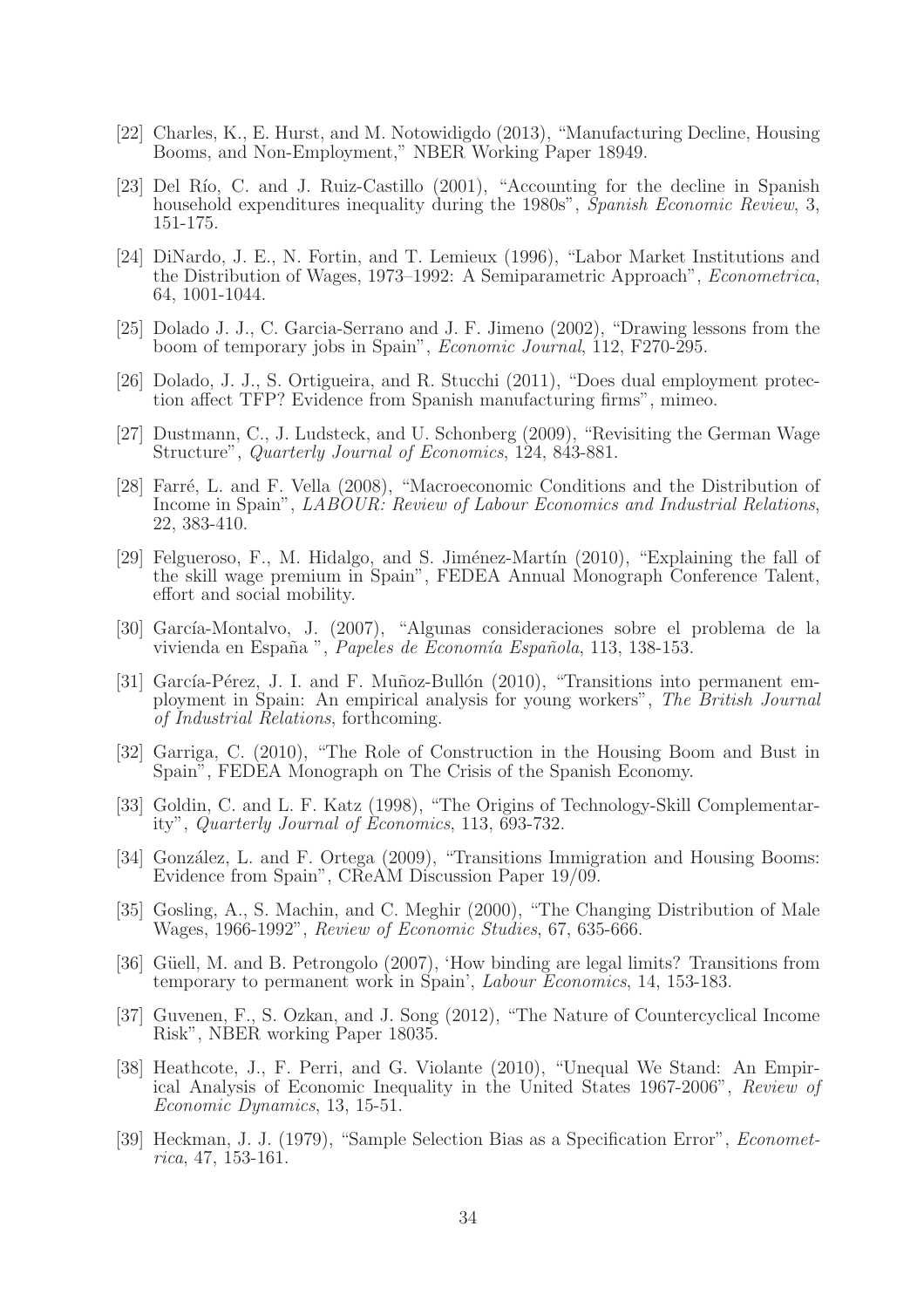- [40] Hidalgo, M. (2008), "Wage Inequality in Spain 1980-2000", Universidad Pablo de Olavide, Economics Department working paper 08.08.
- <span id="page-35-3"></span>[41] Izquierdo, M. and A. Lacuesta (2012), "The contribution of changes in employment composition and relative returns to the evolution of wage inequality: the case of Spain", *Journal of Population Economics*, 25, 511–543.
- <span id="page-35-2"></span>[42] Jaimovich, N., and H. Siu (2013), "The Trend is the Cycle: Job Polarization and Jobless Recoveries," unpublished working paper.
- [43] Juhn, C., K.M. Murphy, and B. Pierce (1993), "Wage Inequality and the Rise in Returns to Skill", *Journal of Political Economy*, 101, 410-442.
- [44] Katz, L.F. and K.M. Murphy (1992), "Changes in Relative Wages, 1963–1987: Supply and Demand Factors", *Quarterly Journal of Economics*, 107, 35-78.
- [45] Lacuesta, A., S. Puente, and E. Villanueva (2012): "The Schooling Response to a Sustained Increase in Low-skill Wages: Evidence from Spain 1989-2009," Banco de España working paper 1208.
- <span id="page-35-5"></span>[46] Lee, D. S. (1999), "Wage Inequality in the United States during the 1980s: Rising Dispersion or Falling Minimum Wage?", *Quarterly Journal of Economics*, 114, 977- 1023.
- [47] Lemieux, T. (2008a), "What do we Really Know about Changes in Wage Inequality?", mimeo.
- <span id="page-35-0"></span>[48] Lemieux, T. (2008b): "The Changing Nature of Wage Inequality," *Journal of Population Economics*, 21(1), 21-48.
- [49] Levy, F. and R.J. Murnane (1992), "U.S. Earnings Levels and Earnings Inequality: A Review of Recent Trends and Proposed Explanations", *Journal of Economic Literature*, 30, 1333-1381.
- [50] Manacorda, M. (2004): "Can the Scala Mobile Explain the Fall and Rise of Earnings Inequality in Italy? A Semiparametric Analysis, 1977-1993," *Journal of Labor Economics*, vol. 22, 585-613.
- [51] McFadden, D. (1981): "Econometric Models of Probabilistic Choice," in C.F. Manski and D. McFadden, eds., *Structural Analysis of Discrete Data with Econometric Applications*, Cambridge: MIT Press.
- [52] Neal, D. (2004), "The Measured Black-white Wage Gap Among Women is Too Small", *Journal of Political Economy,* 112, S1-S28.
- [53] Olivetti, C. and B. Petrongolo (2008), "Unequal Pay or Unequal Employment? A Cross-Country Analysis of Gender Gaps", *Journal of Labor Economics*, 26, 621-654.
- <span id="page-35-4"></span>[54] Pijoan-Mas, J., and V. Sánchez-Marcos (2010), "Spain is Different: Falling Trends of Inequality", *Review of Economic Dynamics*, 13, 154-178.
- [55] Piketty, T. and Saez, E. (2006): "The Evolution of Top Incomes: A Historical and International Perspective," *American Economic Review*, Papers and Proceedings, vol. 96, 200-205.
- [56] Simón, H. (2009), "La desigualdad salarial en España: Una perspectiva internacional y temporal", *Investigaciones Econ´omicas*, 33, 439-471.
- <span id="page-35-1"></span>[57] Storesletten, K., C. Telmer, and A. Yaron (2004), "Cyclical Dynamics in Idiosyncratic Labor-Market Risk", *Journal of Political Economy*, 112, 695-717.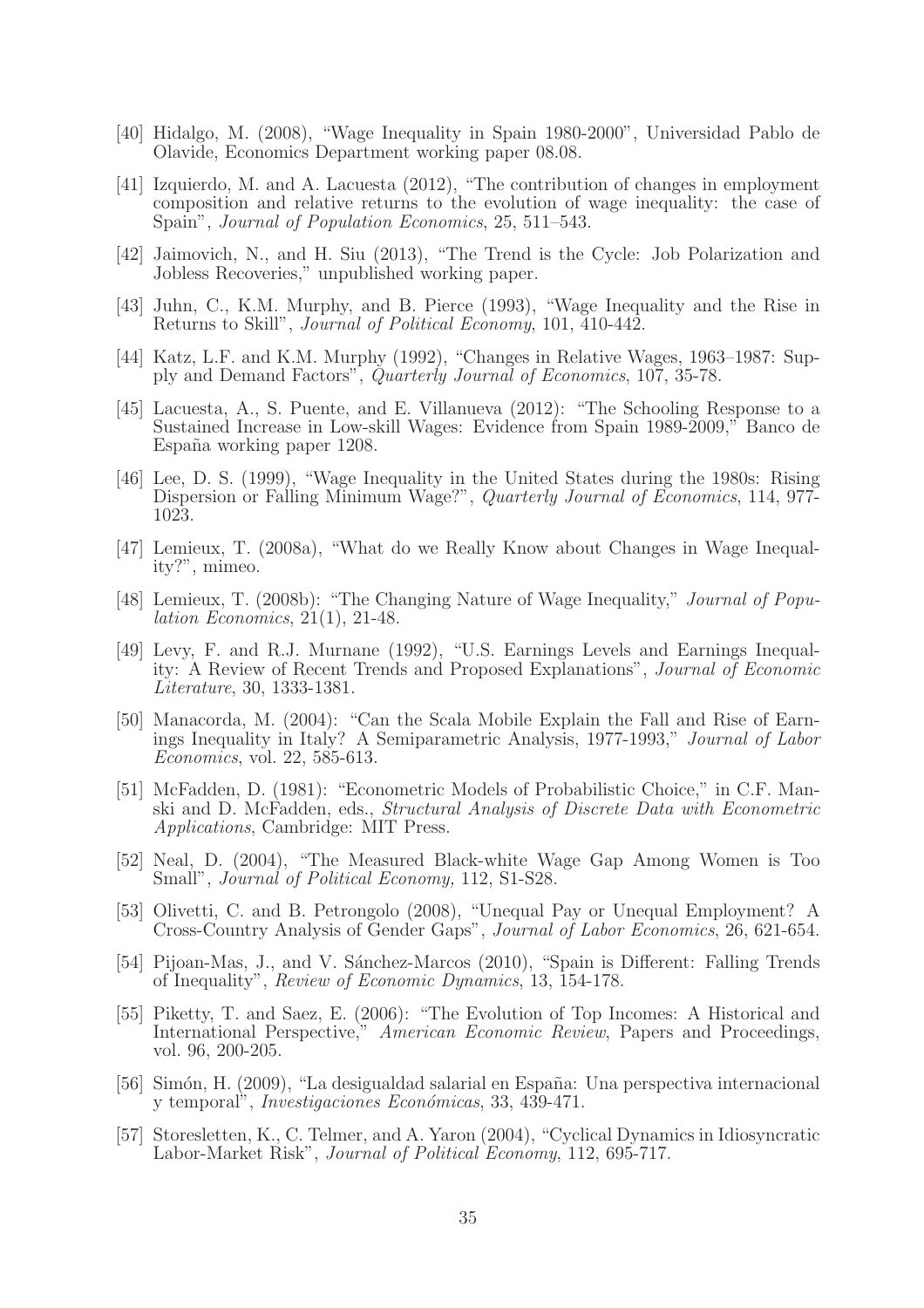# APPENDIX

## <span id="page-36-0"></span>A Sectoral demand shock and inequality: a simple model

In this section of the appendix we outline a simple equilibrium model with sectoral choice, and describe the implications of a demand shock in one sector for employment and wage inequality.

We suppose that the economy is composed of J different sectors, each of them populated by a continuum of perfectly competitive firms. We abstract from capital, and assume that output in sector  $j \in \{1, ..., J\}$  is given by  $Y_j = L_j^{\alpha}$ , where  $L_j$  is employment in sector j, and  $\alpha \in (0, 1)$ . Given the wage level  $w_j$  in sector j, and the price  $p_j$  of the sector-specific good, the quantity of labor demanded by a firm maximizes profit  $\pi_j = p_j L_j^{\alpha} - w_j L_j$ , leading to a downward-sloping demand curve  $w_j^d = p_j \alpha L_j^{\alpha - 1}$ .

There is a continuum of utility-maximizing workers, whose utility for working in sector  $j$  is  $u_j = \log w_j + \varepsilon_j$ , and whose utility for not working is  $u_0 = \varepsilon_0$ . We abstract from skill differences and assume that workers are equally productive. However, workers are assumed heterogeneous in their tastes for working in each sector, as well as in their tastes for not working. The distributions of individual tastes  $\varepsilon_j$  have means  $a_j$  and common variance  $\tau^2$ . Introducing heterogeneity in valuations of sector-specific amenities is a simple way to generate sectoral wage differences in equilibrium.[48](#page-36-1)

As a result of utility maximization, the choice of working in a sector is given by a random utility model [\(McFadden, 1981\)](#page-61-1). It is mathematically convenient to assume that the individual tastes  $\varepsilon_i$  are i.i.d. draws from a type-I extreme value distribution, in which case we get a closed-form expression for the quantity of labor supplied to sector  $j$ :

<span id="page-36-3"></span>
$$
L_j^s = \frac{e^{\frac{a_j}{\tau}} w_j^{\frac{1}{\tau}}}{e^{\frac{a_0}{\tau}} + \sum_{k=1}^J e^{\frac{a_k}{\tau}} w_k^{\frac{1}{\tau}}},\tag{A.1}
$$

and for the quantity of non-employment:  $L_0^s = 1 - \sum_{j=1}^J L_j^s$ , where we have normalized the total size of the population to one. Hence, supply in one sector is increasing in the wage in that sector, but decreasing in the other sectors' wages.

In this simple framework, the consequences of a sector-specific shock on employment and wages are easily derived. We have the following comparative statics result, which we formally establish at the end of this section.

<span id="page-36-2"></span>**Proposition A1** As  $p_\ell$  (e.g., house prices) increases:

- $w_{\ell}$  increases,  $w_j$  for  $j \neq \ell$  increase, and relative wages  $w_{\ell}/w_j$  also increase.
- $L_{\ell}$  increases, whereas  $L_j$  for  $j \neq \ell$  decrease, and non-employment  $L_0$  decreases.

The intuition for these results is straightforward. As the demand curve shifts upwards in sector  $\ell$ , labor flows to that sector and wages increase. The increase in  $w_{\ell}$  makes other sectors (and non-employment) comparatively less attractive, which leads to a decrease in  $L_j$  and  $L_0$ ,

<span id="page-36-1"></span><sup>48</sup>Individual heterogeneity in sector-specific tastes may partly explain why, despite the relative wage increases in the construction sector that we document, not all male low-skilled workers moved to– or started to work in– that sector. Note that sector amenities are only one way to explain wage differences between sectors. For example, the presence of mobility costs between sectors could be another explanation.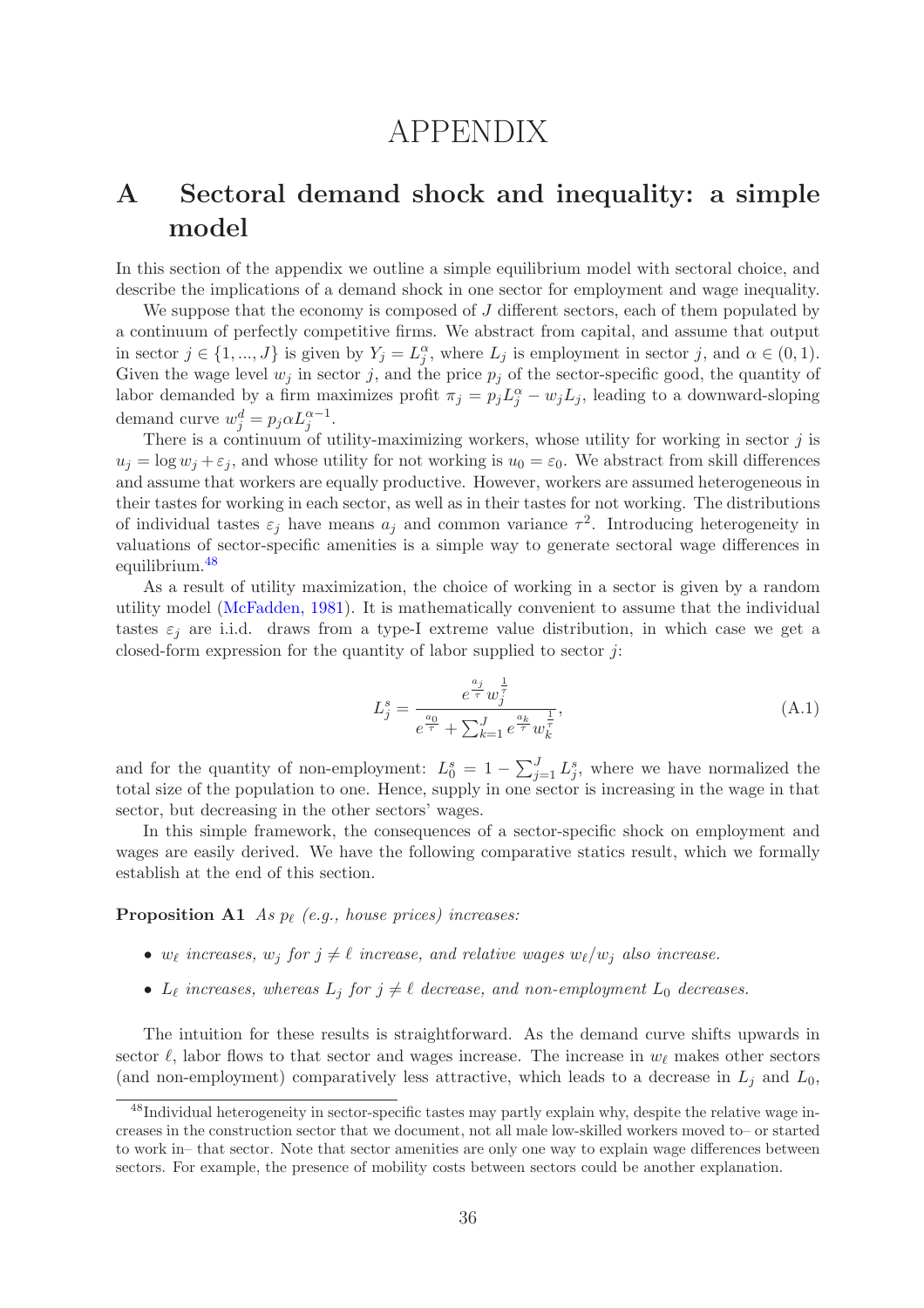and to wage increases  $w_j$  for  $j \neq \ell$  in all the other sectors. However, these wage increases are lower than in the sector that was subject to the demand shock, so relative wages  $w_{\ell}/w_i$  increase. In addition, the proof shows that, for all  $j, k \neq \ell$ , the wage ratio  $w_j/w_k$  and the employment ratio  $L_i/L_k$  remain constant.

Even though the model is highly stylized, its implications for employment are broadly consistent with the central graph in Figure [3,](#page-7-0) which shows an increase in the employment share of construction during the housing boom, and a fall starting with the housing bust in 2008. The demand shock explanation is also qualitatively consistent with the right graph in Figure [3,](#page-7-0) as the model predicts that average productivity  $L_{\ell}^{\alpha-1}$  should fall as a result of an increase in  $p_{\ell}$ .

At the same time, the model relies on strong assumptions, with a single shock affecting the economy and logistic assumptions on sector-specific utilities. As a result, several of model's implications are at odds with the empirical evidence that we present. In particular, the model predicts that employment levels  $L_j$  for  $j \neq \ell$  decrease as a result of the demand shock. It also predicts that construction wages should have fallen during the housing bust, while the data show that they did not. For these reasons, we view the model as providing support for the basic mechanism described in Section [2,](#page-6-0) while acknowledging that a structural quantitative assessment of the effect of a demand shock on employment and earnings would require a substantially more elaborate framework.

**Implications for wage inequality.** To see the effect of a demand shock in sector  $\ell$  on wage inequality, let  $\delta$  denote the percentage change in the employment share of the sectors  $i \neq \ell$ . Note that  $L_j/L_k$  is not affected by the demand shock, for all  $j, k \neq \ell$ . Hence, for  $j \neq \ell$ , the employment share  $\frac{L_j}{L_1 + ... + L_J}$  of sector j becomes  $\frac{(1+\delta)L_j}{L_1 + ... + L_J}$  after the shock.

Letting  $\Delta$  denote the percentage wage change in sector  $j \neq \ell$ , it follows that the proportion of workers whose wages are below  $\Delta \cdot F^{-1} \left( \frac{\tau}{1+\tau} \right)$  $1+\delta$  $\big)$  after the demand shock is

$$
(1+\delta)\frac{\tau}{1+\delta} = \tau.
$$

Likewise, the proportion of workers whose wages exceed  $\Delta \cdot F^{-1} \left(1 - \frac{\tau}{1 + \tau}\right)$  $1+\delta$ ) is also equal to  $\tau$ . The earnings percentile ratio thus becomes

$$
R'_{\tau} = \frac{\Delta \cdot F^{-1} \left(1 - \frac{\tau}{1 + \delta}\right)}{\Delta \cdot F^{-1} \left(\frac{\tau}{1 + \delta}\right)} = \frac{F^{-1} \left(1 - \frac{\tau}{1 + \delta}\right)}{F^{-1} \left(\frac{\tau}{1 + \delta}\right)}.
$$

Notice the absence of price effects, due to the fact that wage changes  $\Delta$  are equal in all sectors  $i \neq \ell$ .

**Proof of Proposition [A1](#page-36-2)** We denote  $\log w_i = z_i$ . We will rely on two properties of the discrete choice model of sectoral choice (e.g., [Anderson](#page-33-5) *et al.*, 1992, chapter 2):

(P1) Let  $S = \left[\left(\frac{\partial L_j^s}{\partial z_k}\right)\right]$  $\left[\int_{j,k}\right]$  be a  $J \times J$  matrix. Then S is symmetric positive definite. (P2) For all  $j, \overline{k}, L^s_j/L^s_k$  only depends on the difference  $z_j - z_k$ .

Property (P2) is specific to the multinomial logit model with i.i.d. type-I extreme value errors. The particular functional form  $(A.1)$  is convenient to simplify the proof, but it could be relaxed. We will also denote  $D = \text{diag}\left(\frac{\partial L_1^d}{\partial z_1}, \dots, \frac{\partial L_J^d}{\partial z_J}\right)$ ). Note that all diagonal elements of  $D$  are negative. The parametric assumptions help simplifying the derivations, by allowing us to get back to the 2-sector case.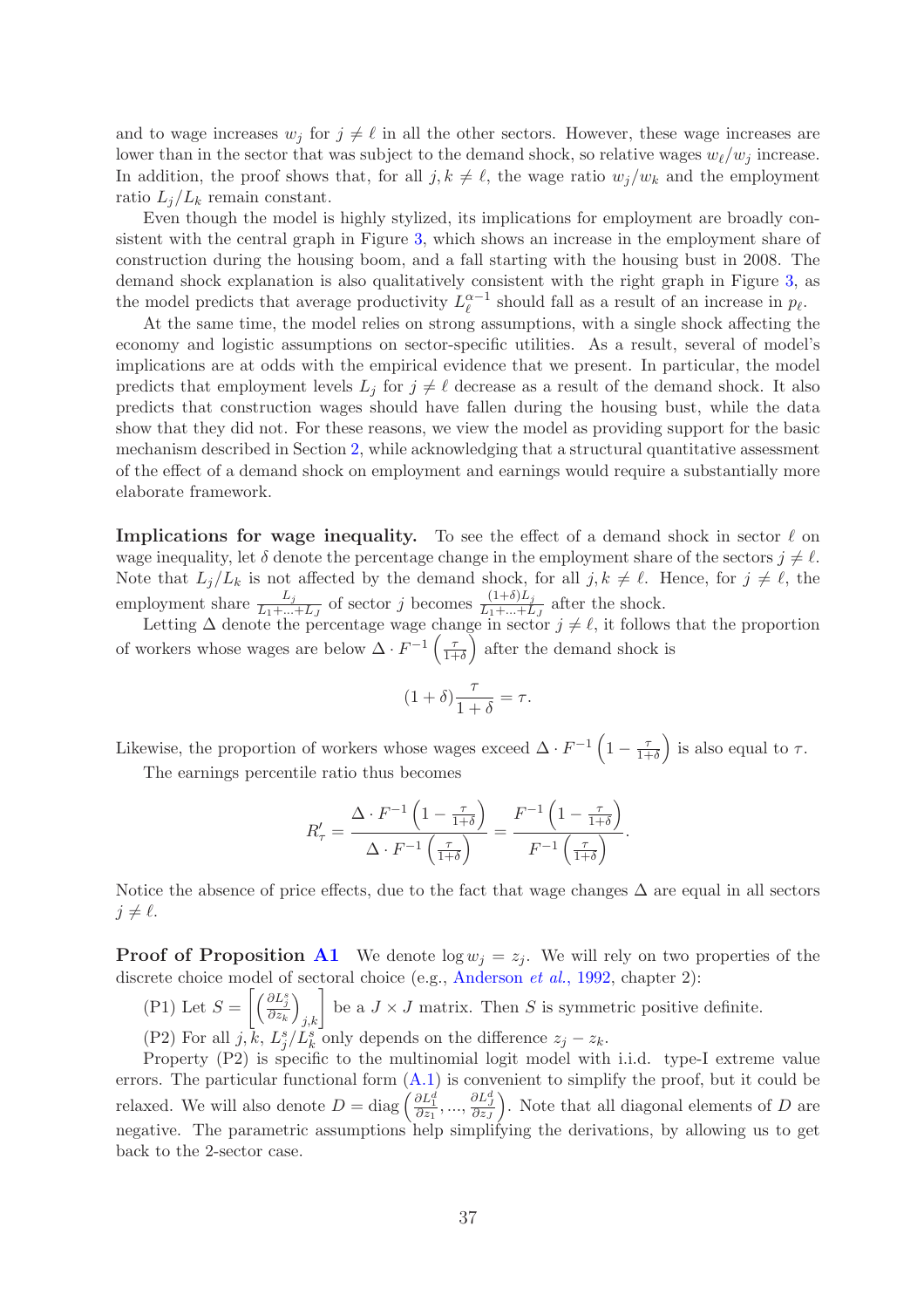Let  $L_j^d(p_j, z_j)$  denote labor demand in sector j. We start with the equilibrium relationship:

<span id="page-38-0"></span>
$$
L_j^s(z_1, ..., z_J) = L_j^d(p_j, z_j).
$$
\n(A.2)

It is easy to show that the solution of  $(A.2)$  is unique. We are interested in assessing the effect on equilibrium (log-)wages and employment of a marginal increase in  $p_{\ell}$ . Without loss of generality we assume that  $\ell = 1$  is the first sector. We will show in turn that:

- $w_j$  increases for all  $j \geq 2$ .
- $w_1$  and  $w_1/w_j$  increase.
- $L_0$  decreases.
- $L_j$  decreases for all  $j \geq 2$ .
- $L_1$  increases.

For this, we start by noting that, by [\(A.2\)](#page-38-0):

<span id="page-38-1"></span>
$$
\frac{L_j^s(z_1, ..., z_J)}{L_k^s(z_1, ..., z_J)} = \frac{L_j^d(p_j, z_j)}{L_k^d(p_k, z_k)}, \quad \text{for all } j, k \ge 2.
$$
\n(A.3)

<span id="page-38-2"></span>It follows from (P2), and from the parametric form of labor demand, that the left- and right-hand sides of  $(A.3)$  only depend on  $z_j - z_k$ . As this equality does not feature  $p_1$ , we thus have:

$$
\frac{dz_j}{dp_1} = \frac{dz_k}{dp_1}, \quad \text{for all } j, k \ge 2.
$$
\n(A.4)

Let us denote  $dz/dp_1 = (dz_1/dp_1, ..., dz_J/dp_1)'$ . First-differencing [\(A.2\)](#page-38-0) with respect to  $p_1$ yields, in matrix form:

<span id="page-38-3"></span>
$$
S\frac{dz}{dp_1} = D\frac{dz}{dp_1} + \frac{\partial L_1^d}{\partial p_1}e_1,
$$
\n(A.5)

where  $e_1 = (1, 0, ..., 0)$ '.

It is convenient to define the following  $2\times J$  matrix:

$$
E = \left( \begin{array}{cccc} 1 & 0 & \dots & 0 \\ 0 & 1 & \dots & 1 \end{array} \right).
$$

Note that, by  $(A.4)$  we have:

$$
\frac{dz}{dp_1} = E' \left( \frac{\frac{dz_1}{dp_1}}{\frac{dz_2}{dp_1}} \right).
$$

Hence, using  $(A.5)$ :

$$
E(S - D) E' \begin{pmatrix} \frac{dz_1}{dp_1} \\ \frac{dz_2}{dp_1} \end{pmatrix} = \begin{pmatrix} \frac{\partial L_1^d}{\partial p_1} \\ 0 \end{pmatrix}.
$$
 (A.6)

Now:

$$
E(S - D) E' = \begin{pmatrix} \left(\frac{\partial L_1^s}{\partial z_1} - \frac{\partial L_1^d}{\partial z_1}\right) & \left(\sum_{j=2}^J \frac{\partial L_j^s}{\partial z_1}\right) \\ \left(\sum_{j=2}^J \frac{\partial L_1^s}{\partial z_j}\right) & \left(\sum_{j=2}^J \sum_{k=2}^J \frac{\partial L_j^s}{\partial z_k} - \sum_{j=2}^J \frac{\partial L_j^d}{\partial z_j}\right) \end{pmatrix},
$$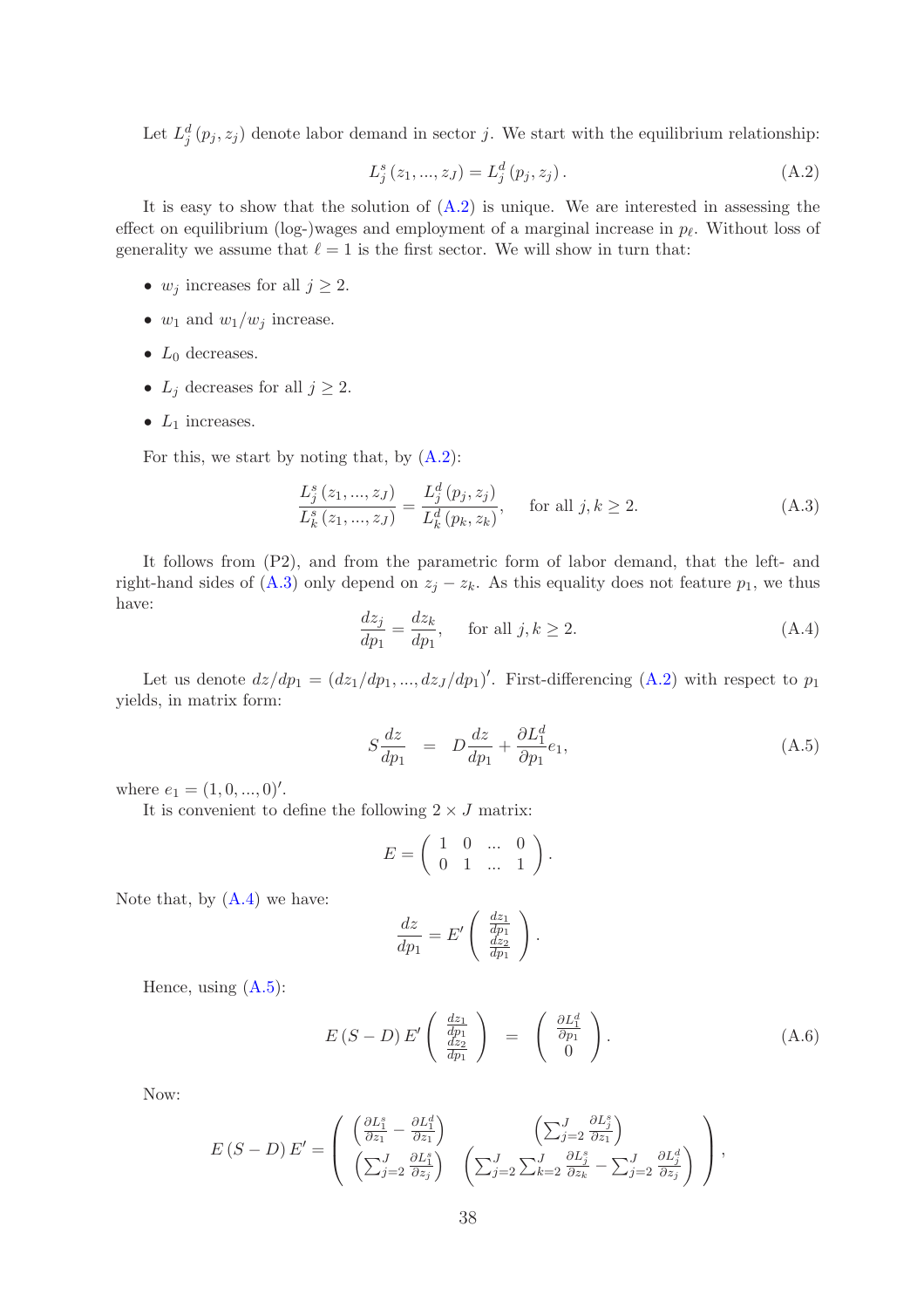where  $\sum_{j=2}^{J}$  $\frac{\partial L_j^s}{\partial z_1} = \sum_{j=2}^J$  $\frac{\partial L_1^s}{\partial z_j}$  by (P1). Hence:

$$
\begin{pmatrix}\n\frac{dz_1}{dp_1} \\
\frac{dz_2}{dp_1}\n\end{pmatrix} = \frac{1}{\Delta} \frac{\partial L_1^d}{\partial p_1} \begin{pmatrix}\n\sum_{j=2}^J \sum_{k=2}^J \frac{\partial L_j^s}{\partial z_k} - \sum_{j=2}^J \frac{\partial L_j^s}{\partial z_j} \\
-\sum_{j=2}^J \frac{\partial L_1^s}{\partial z_j}\n\end{pmatrix},
$$

where  $\Delta = \det (E(S - D) E')$  and  $\det(\cdot)$  is the determinant.

It follows from (P1) that  $(S - D)$ , hence also  $E(S - D)E'$ , are symmetric positive definite. Hence  $\Delta > 0$ . As  $\frac{\partial L_1^s}{\partial z_j} \leq 0$  for all  $j \geq 2$ , and as  $\frac{\partial L_1^d}{\partial p_1} \geq 0$ , we have that  $\frac{dz_2}{dp_1} \geq 0$ . By [\(A.4\)](#page-38-2) we have  $\frac{dz_j}{dp_1} \ge 0$  for all  $j \ge 2$ .

Now:

$$
\frac{dz_1}{dp_1} - \frac{dz_2}{dp_1} = \frac{1}{\Delta} \frac{\partial L_1^d}{\partial p_1} \left( \sum_{j=2}^J \sum_{k=2}^J \frac{\partial L_j^s}{\partial z_k} - \sum_{j=2}^J \frac{\partial L_j^d}{\partial z_j} + \sum_{j=2}^J \frac{\partial L_1^s}{\partial z_j} \right)
$$
  
\n
$$
= \frac{1}{\Delta} \frac{\partial L_1^d}{\partial p_1} \left( \sum_{k=2}^J \left( \sum_{j=1}^J \frac{\partial L_j^s}{\partial z_k} \right) - \sum_{j=2}^J \frac{\partial L_j^d}{\partial z_j} \right)
$$
  
\n
$$
= \frac{1}{\Delta} \frac{\partial L_1^d}{\partial p_1} \left( \sum_{k=2}^J \left( -\frac{\partial L_0^s}{\partial z_k} \right) - \sum_{j=2}^J \frac{\partial L_j^d}{\partial z_j} \right),
$$

which is non-negative, as  $\frac{\partial L_0^s}{\partial z_k} \leq 0$  and  $\frac{\partial L_j^d}{\partial z_j} \leq 0$ .

This shows that  $\frac{dz_1}{dp_1} \geq \frac{dz_2}{dp_1}$  $\frac{dz_2}{dp_1} \geq 0$ : wages in all sectors increase, and relative wages  $w_1/w_j$ increase.

As a consequence we also have, because  $\frac{\partial L_0^s}{\partial z_j} \leq 0$ :

$$
\frac{dL_0}{dp_1} = \sum_{j=1}^J \frac{\partial L_0^s}{\partial z_j} \frac{dz_j}{dp_1} \le 0.
$$

Hence non-employment decreases as a result of the demand shock. We also get, differentiating  $L_j = L_j^d(p_j, z_j)$ :

$$
\frac{dL_j}{dp_1} = \frac{\partial L_j^d}{\partial z_j} \frac{dz_j}{dp_1} \le 0, \quad j \ge 2.
$$

Lastly:

$$
\frac{dL_1}{dp_1} = -\frac{d\left(L_0 + \sum_{j=2}^J L_j\right)}{dp_1} \ge 0.
$$

This shows the desired result.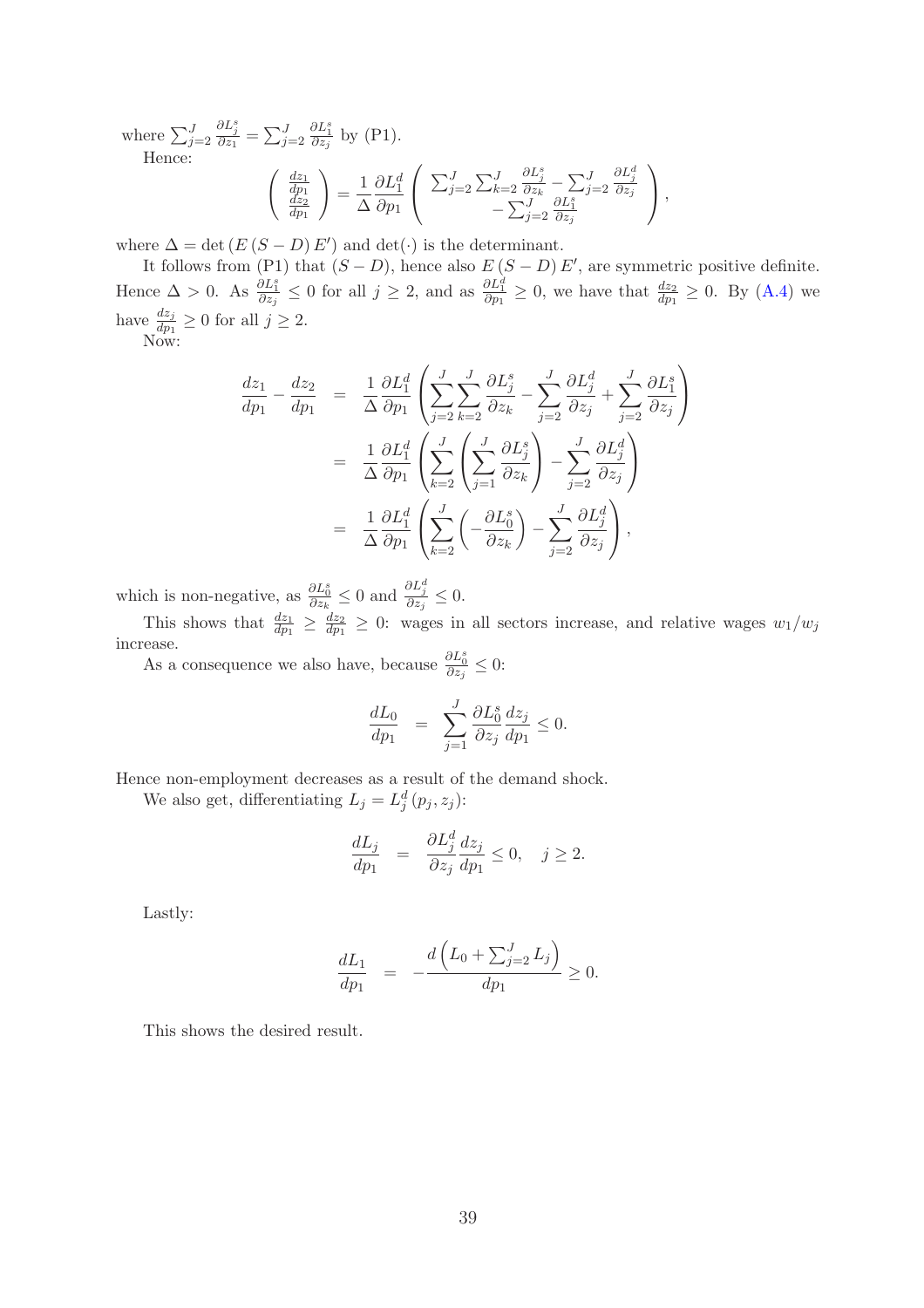# <span id="page-40-0"></span>B Additional tables and figures

|                                                                   |        |        | Whole sample |        | Working individuals |        |           |        |
|-------------------------------------------------------------------|--------|--------|--------------|--------|---------------------|--------|-----------|--------|
| Individuals                                                       |        |        | 52,878       |        | 52,599              |        |           |        |
| Observations                                                      |        |        | 7,375,381    |        |                     |        | 5,185,955 |        |
|                                                                   | 1988   | 1997   | 2007         | 2010   | 1988                | 1997   | 2007      | 2010   |
| Age                                                               | 37.02  | 37.86  | 38.16        | 38.95  | 37.52               | 37.92  | 38.12     | 38.96  |
|                                                                   | (8.20) | (8.35) | (8.14)       | (8.02) | (8.21)              | (8.33) | (8.14)    | (8.02) |
| Immigrants $(\%)$                                                 | 1.54   | 3.95   | 16.85        | 17.43  | 1.57                | 3.62   | 16.53     | 14.54  |
| Engineers-College                                                 | 7.34   | 7.37   | 7.33         | 7.70   | 7.70                | 7.79   | 8.04      | 9.53   |
| Technicians                                                       | 3.50   | 3.72   | 4.50         | 4.64   | 3.95                | 4.53   | 5.00      | 5.74   |
| Adm. managers                                                     | 5.82   | 5.72   | $5.25\,$     | 5.07   | 6.58                | 6.81   | 5.67      | 5.85   |
| Assistants                                                        | 4.42   | 4.25   | 3.63         | 3.63   | 5.12                | 5.26   | 4.07      | 4.32   |
| Adm. workers                                                      | 18.77  | 19.53  | 18.97        | 20.00  | 20.06               | 21.86  | 19.59     | 22.18  |
| Manual workers                                                    | 60.16  | 59.41  | 60.31        | 58.95  | 56.58               | 53.74  | 57.63     | 52.38  |
| Annual workdays=0                                                 | 14.41  | 25.25  | 14.51        | 19.18  |                     |        |           |        |
| Top-coded                                                         |        |        |              |        | 27.10               | 21.48  | 16.07     | 17.98  |
| Bottom-coded                                                      | ۳      |        |              |        | 3.01                | 4.00   | 3.37      | 4.96   |
| Median daily earnings                                             |        |        |              |        | 46.54               | 48.36  | 50.93     | 53.76  |
|                                                                   |        |        |              |        | (19.8)              | (23.6) | (23.9)    | (24.7) |
| Temporary $(\%)$                                                  |        |        |              |        |                     | 32.17  | 28.57     | 24.86  |
| Note: Standard deviations of non-binary variables in parentheses. |        |        |              |        |                     |        |           |        |

Table B.1: Sample composition and descriptive statistics (men)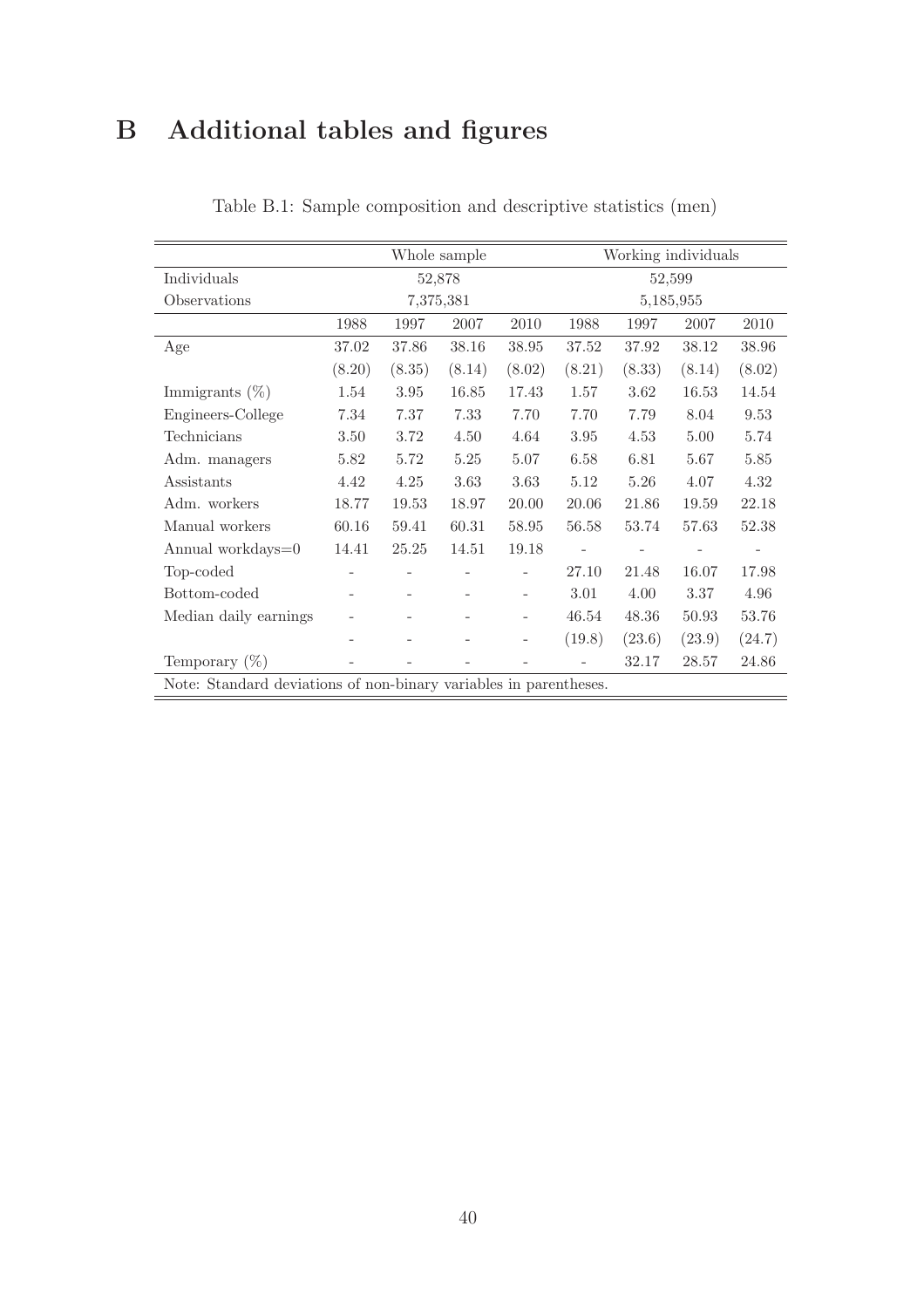|                                             | 1988  | 1997  | 2007  | 2010  | 1988-1996                                                          | 1997-2006    | 2007-2010    |  |  |  |  |
|---------------------------------------------|-------|-------|-------|-------|--------------------------------------------------------------------|--------------|--------------|--|--|--|--|
|                                             |       |       |       |       | $\Delta$ log                                                       | $\Delta$ log | $\Delta$ log |  |  |  |  |
|                                             |       |       |       |       | $(\times 100)$                                                     | (x100)       | $\times 100$ |  |  |  |  |
| Estimated quantiles of daily earnings<br>A) |       |       |       |       |                                                                    |              |              |  |  |  |  |
| $w^{10}$                                    | 27.7  | 28.9  | 32.2  | 31.3  | 3.91                                                               | 8.26         | $-2.75$      |  |  |  |  |
| $w^{50}$                                    | 46.5  | 48.4  | 50.9  | 53.8  | 3.69                                                               | 2.30         | 5.40         |  |  |  |  |
| $w^{90}$                                    | 101.6 | 117.9 | 119.8 | 128.4 | 14.72                                                              | $-1.32$      | 6.96         |  |  |  |  |
| (B) Percentile ratios                       |       |       |       |       |                                                                    |              |              |  |  |  |  |
| $w^{90}/\overline{w^{10}}$                  | 3.67  | 4.08  | 3.72  | 4.10  | 10.81                                                              | $-9.58$      | 9.71         |  |  |  |  |
| $w^{90}/w^{50}$                             | 2.18  | 2.44  | 2.35  | 2.39  | 11.03                                                              | $-3.61$      | 1.55         |  |  |  |  |
| $w^{50}/w^{10}$                             | 1.68  | 1.67  | 1.58  | 1.72  | $-0.22$                                                            | $-5.96$      | 8.15         |  |  |  |  |
|                                             |       |       |       |       | Note: Unconditional quantiles estimated from Social Security data. |              |              |  |  |  |  |

<span id="page-41-0"></span>Table B.2: Estimated quantiles of daily earnings and percentile ratios

<span id="page-41-1"></span>Table B.3: Sectors definitions

| Industry:     |                                                                 | Agriculture, forestry and fishing, mining and quarrying,         |                    |  |  |  |  |  |
|---------------|-----------------------------------------------------------------|------------------------------------------------------------------|--------------------|--|--|--|--|--|
|               | Manufacture of food, beverages, tobacco, textiles, wood, paper, |                                                                  |                    |  |  |  |  |  |
|               |                                                                 | coke, chemicals, plastic and ceramic products, glass, cement,    |                    |  |  |  |  |  |
|               |                                                                 | metals, machinery and equipment, electronic products, motor      |                    |  |  |  |  |  |
|               |                                                                 | vehicles, furniture and other manufacturing.                     |                    |  |  |  |  |  |
| Construction: |                                                                 | All general building works, installation systems and extensions  |                    |  |  |  |  |  |
|               |                                                                 | (electrical system, painting, plumbing and tiling, carpentry,    |                    |  |  |  |  |  |
|               |                                                                 | flooring, plastering), civil engineering works, renting of the   |                    |  |  |  |  |  |
|               | building equipment.                                             |                                                                  |                    |  |  |  |  |  |
| Services:     |                                                                 | Sales, accommodation, storing, transport, telecommunications     |                    |  |  |  |  |  |
|               |                                                                 | and energy, financial services, corporate and personal services, |                    |  |  |  |  |  |
|               |                                                                 | public administration, education, health, social activities.     |                    |  |  |  |  |  |
|               |                                                                 | <b>Public services:</b> When the employer is any local, regional |                    |  |  |  |  |  |
|               | or national government institution.                             |                                                                  |                    |  |  |  |  |  |
|               | <b>Private services:</b> Otherwise.                             |                                                                  |                    |  |  |  |  |  |
|               |                                                                 | <b>High-skilled</b> (HS):                                        | Skill groups 1-3.  |  |  |  |  |  |
|               |                                                                 | Mid-skilled (MS):                                                | Skill groups 4-7.  |  |  |  |  |  |
|               |                                                                 | Low-skilled $(LS)$ :                                             | Skill groups 8-10. |  |  |  |  |  |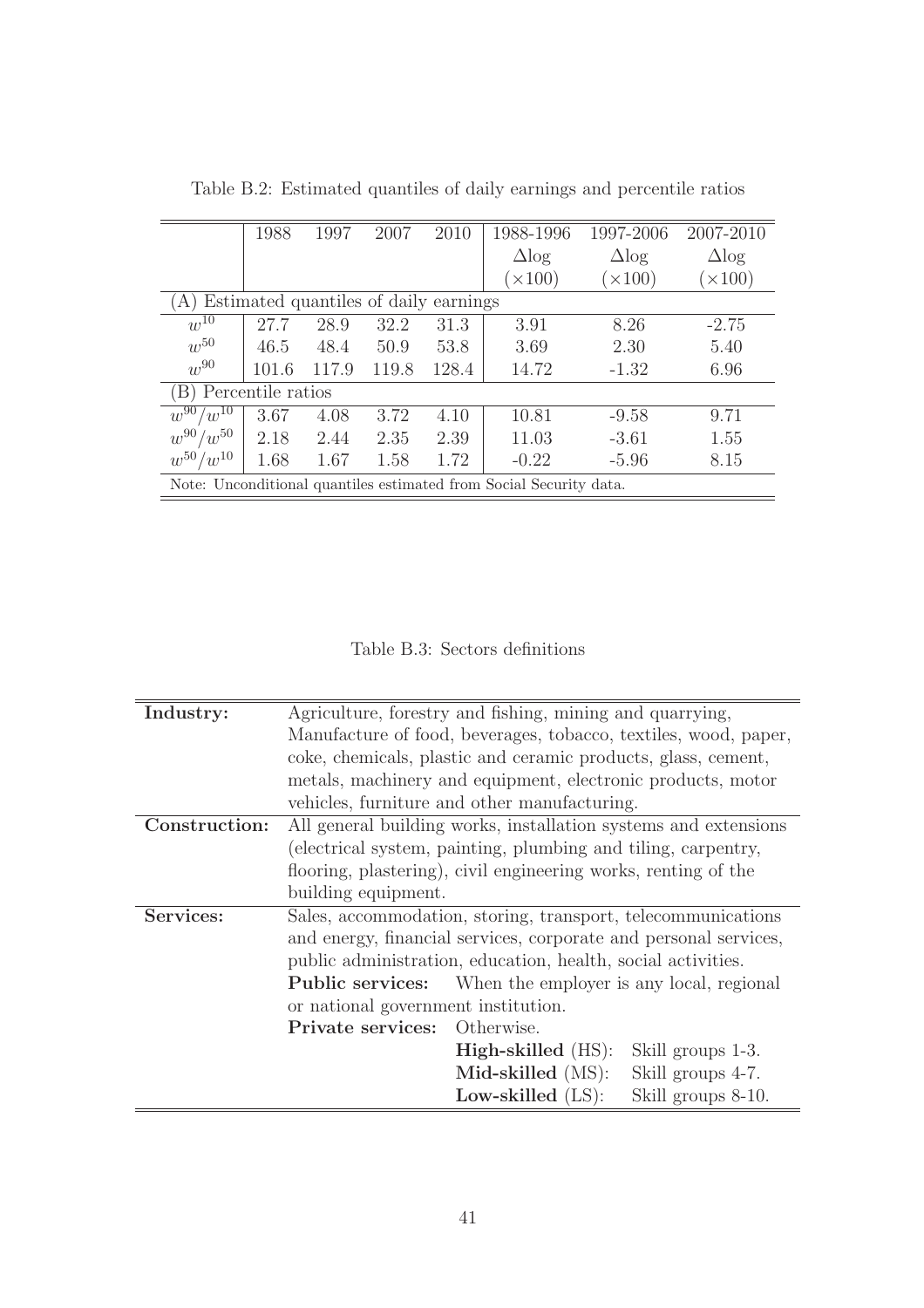## <span id="page-42-0"></span>Table B.4: Disaggregated sectors: percentage change in male employment

|                                                                        | 1997-2006 |                                                                        | 2007-2010 |
|------------------------------------------------------------------------|-----------|------------------------------------------------------------------------|-----------|
| Manufacture of coke and refined petroleum products                     | $-39.53$  | Construction of buildings and civil engineering                        | $-51.58$  |
| Manufacture of textiles, wearing apparel, leather and related products | $-21.31$  | Building completion and finishing                                      | $-48.07$  |
| Financial service activities                                           | $-16.63$  | Manufacture of cement, lime and plaster                                | $-41.20$  |
| Manufacture of beverages and tobacco products                          | 0.29      | Manufacture of bricks and other ceramic products                       | $-36.21$  |
| Manufacture of glass                                                   | 5.53      | Demolition and site preparation                                        | $-35.29$  |
| Manufacture of chemicals and chemical products                         | 6.83      | Manufacture of wood and wood products, except furniture                | $-33.56$  |
| Other manufacturing                                                    | 9.38      | Advertising and market research                                        | $-31.12$  |
| Electricity, gas, steam and air conditioning supply                    | 9.96      | Manufacture of textiles, wearing apparel, leather and related products | $-29.98$  |
| Information and communication                                          | 11.88     | Manufacture of furniture                                               | $-29.30$  |
| Manufacture of motor vehicles, trailers and semi-trailers              | 13.37     | Real estate activities                                                 | $-29.08$  |
| Manufacture of electronic products and electrical equipment            | 14.58     | Rental and leasing activities                                          | $-28.18$  |
| Public administration and defence, compulsory social security          | 15.44     | Manufacture of basic metals and of fabricated metal products           | $-21.54$  |
| Manufacture of food products                                           | 17.46     | Manufacture of electronic products and electrical equipment            | $-20.37$  |
| Manufacture of bricks and other ceramic products                       | 18.55     | Mining and quarrying                                                   | $-20.17$  |
| Manufacture of paper and paper products                                | 23.54     | Construction installation activities                                   | $-18.09$  |
| Manufacture of wood and wood products, except furniture                | 25.98     | Manufacture of paper and paper products                                | $-17.49$  |
| Demolition and site preparation                                        | 26.10     | Manufacture of machinery and equipment                                 | $-15.83$  |
| Insurance and pension funding                                          | 29.76     | Manufacture of rubber and plastic products                             | $-13.28$  |
| Manufacture of rubber and plastic products                             | 31.80     | Transportation and storage                                             | $-13.28$  |
| Activities of membership organizations                                 | 33.20     | Manufacture of chemicals and chemical products                         | $-12.31$  |
| Health                                                                 | 35.31     | Insurance and pension funding                                          | $-11.75$  |
| Manufacture of machinery and equipment                                 | 35.55     | Food and beverage service activities                                   | $-10.72$  |
| Mining and quarrying                                                   | 35.75     | Other manufacturing                                                    | $-9.82$   |
| Activities of households as employers                                  | 36.58     | Manufacture of glass                                                   | $-9.42$   |
| Manufacture of furniture                                               | 38.62     | Wholesale trade                                                        | $-9.00$   |
| Retail trade                                                           | 40.58     | Financial service activities                                           | $-8.76$   |
| Sale and repair of motor vehicles and motorcycles                      | 42.05     | Sale and repair of motor vehicles and motorcycles                      | $-8.38$   |
| Arts, entertainment and recreation                                     | 49.20     | Information and communication                                          | $-7.81$   |
| Retail trade in non-specialized stores                                 | 49.45     | Waste management                                                       | $-7.48$   |
| Manufacture of basic metals and of fabricated metal products           | 50.13     | Manufacture of beverages and tobacco products                          | $-7.21$   |
| Legal and accounting activities                                        | 52.47     | Accommodation                                                          | $-7.16$   |
| Wholesale trade                                                        | 52.70     | Manufacture of motor vehicles, trailers and semi-trailers              | $-6.77$   |
| Accommodation                                                          | 59.03     | Technical activities                                                   | $-5.58$   |
| Transportation and storage                                             | 67.19     | Security, services to buildings, and other personal service activities | $-5.33$   |
| Food and beverage service activities                                   | 71.73     | Retail trade in non-specialized stores                                 | $-2.60$   |
| Education                                                              | 77.84     | Legal and accounting activities                                        | $-2.02$   |
| Manufacture of cement, lime and plaster                                | 82.37     | Arts, entertainment and recreation                                     | $-1.71$   |
| Waste management                                                       | 97.88     | Agriculture, forestry and fishing                                      | $-1.70$   |
| Rental and leasing activities                                          | 108.68    | Activities of households as employers                                  | $-1.35$   |
| Social work activities                                                 | 113.09    | Electricity, gas, steam and air conditioning supply                    | $-0.35$   |
| Security, services to buildings, and other personal service activities | 114.59    | Public administration and defence, compulsory social security          | $-0.25$   |
| Real estate activities                                                 | 114.66    | Manufacture of food products                                           | 0.95      |
| Advertising and market research                                        | 117.41    | Health                                                                 | 1.59      |
| Construction installation activities                                   | 125.39    | Activities of membership organizations                                 | 5.53      |
| Construction of buildings and civil engineering                        | 143.03    | Computer service activities                                            | 5.75      |
| Scientific research and development                                    | 167.69    | Education                                                              | 6.03      |
| Technical activities                                                   | 203.87    | Social work activities                                                 | 9.57      |
| Building completion and finishing                                      | 221.56    | Retail trade                                                           | 10.44     |
| Agriculture, forestry and fishing                                      | 222.01    | Scientific research and development                                    | 15.09     |
| Computer service activities                                            | 278.60    | Manufacture of coke and refined petroleum products                     | 50.87     |
| Notes: Sectors related to construction are marked in bold characters.  |           |                                                                        |           |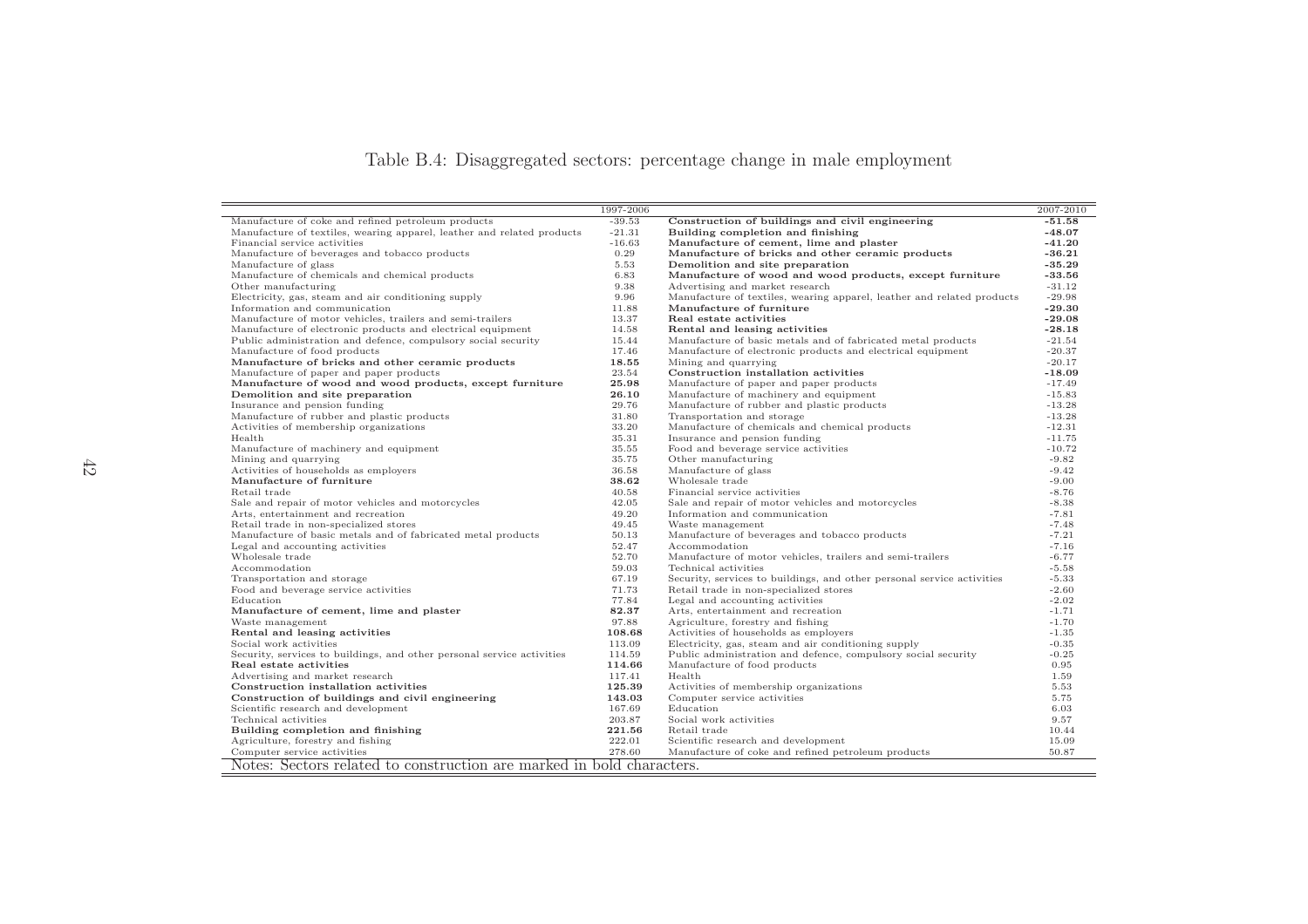<span id="page-43-0"></span>



Notes: Source Social Security data. The left graph shows the share of temporary/fixed-term contracts in employment. The right graph shows median earnings by type of contract.

<span id="page-43-1"></span>Figure B.2: Immigration rates and median earnings



Notes: Source Social Security data. The "immigration rate" is computed as the share of foreign-born workers among employees.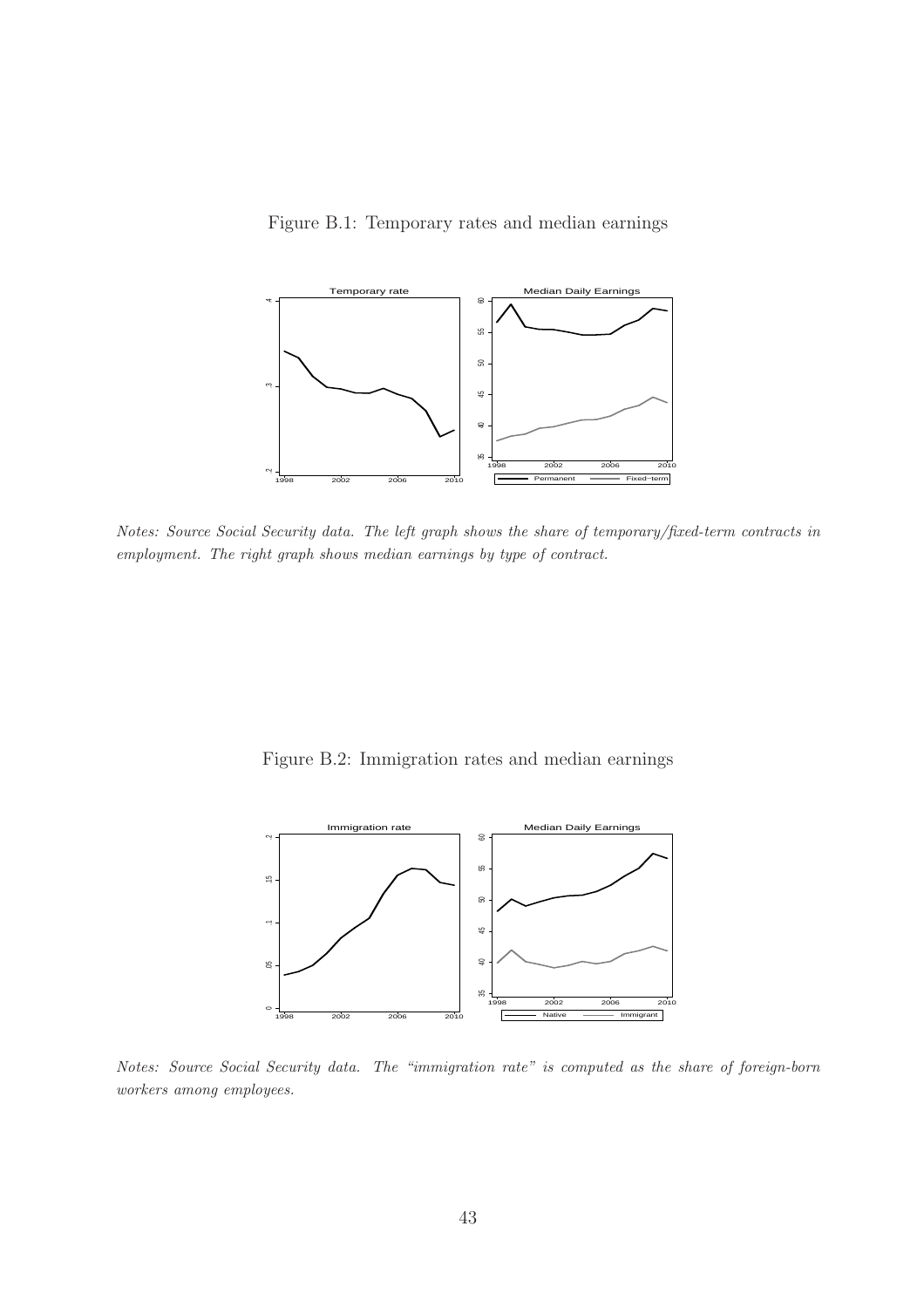# Supplementary Appendix to "The Cycle of Earnings Inequality: Evidence from Spanish Social Security Data"

Stéphane Bonhomme and Laura Hospido

This supplementary appendix contains a description of our censoring correction methods (Section [S1\)](#page-44-0), a comparison of the social security data with the tax data available for recent years (Section [S2\)](#page-46-0), a study of the representativeness of the social security sample as one goes back in time (Section [S3\)](#page-46-1), and additional tables and figures that are referred to in the main text (Section [S4\)](#page-47-0).

## <span id="page-44-0"></span>S1 Censoring correction

Here we present two censoring correction methods, which are based on different models of earnings. The two models are conditional on individual covariates. We construct cells, c, within which individual observations are treated similarly. In the baseline specification, the cells incorporate three sources of heterogeneity,  $c = (skill_c, age_c, time_c)$ : broad occupation, or "skill", dummies, with 3 categories: "high-skilled" (occupation groups 1-3), "medium-skilled" (groups 4-7), "low-skilled" (groups 8-10); age dummies, from 25-29 to 50-54 years (6 dummies); and time dummies, which contain 23 yearly dummies (from 1988 to 2010) and 12 monthly dummies. This yields a total of  $4.968$  cells.<sup>[1](#page-44-1)</sup> We also consider various alternative specifications, using education dummies (4 categories) as a proxy for skills,<sup>[2](#page-44-2)</sup> or adding sector dummies (6 categories), and a native/immigrant or a permanent/temporary dummy.

Method 1: quantile regression. Let  $w_c^q$  denote the qth conditional quantile of daily earnings in cell c, where the percentile level q is a number in  $(0, 1)$ . The conditional quantile satisfies:

<span id="page-44-4"></span>
$$
\Pr\left(w_i \le w_c^q \middle| \text{cell}_i = c\right) = q.
$$

We model the logarithm of  $w_c^q$  (or alternatively the conditional quantile of log-earnings)<sup>[3](#page-44-3)</sup> as:

$$
\log(w_c^q) = \gamma_s^q \text{skill}_c + \gamma_a^q \text{age}_c + \gamma_t^q \text{time}_c,\tag{S1}
$$

where  $\gamma_s^q$ ,  $\gamma_a^q$ , and  $\gamma_t^q$  $t<sub>t</sub><sup>q</sup>$  are q-specific parameters to be estimated. Since Koenker and Bassett (1978), linear quantile regression models such as [\(S1\)](#page-44-4) are widely used in applied work; see [Gosling](#page-61-2) *et al.* (2000) for an application to earnings inequality.

When, as in our application, covariates are grouped into cells, [Chamberlain \(1991\)](#page-61-3) notes that the parameters may be consistently estimated using a simple two-step approach. In the

<span id="page-44-1"></span><sup>1</sup>We also estimated the model using the 10 occupation groups and all age categories from 25 to 54 years as dummies, for a total of 82,200 cells. We obtained similar results for the evolution of inequality. We chose to consider a more parsimonious specification to ensure that each cell has a relatively large number of observations.

<sup>2</sup>The four education categories are: less than elementary school, high school dropout, high school graduate, and college.

<span id="page-44-3"></span><span id="page-44-2"></span><sup>&</sup>lt;sup>3</sup>Indeed, it follows from a well-known property of quantiles that:  $\log(w_c^q) = (\log w_c^q)$ .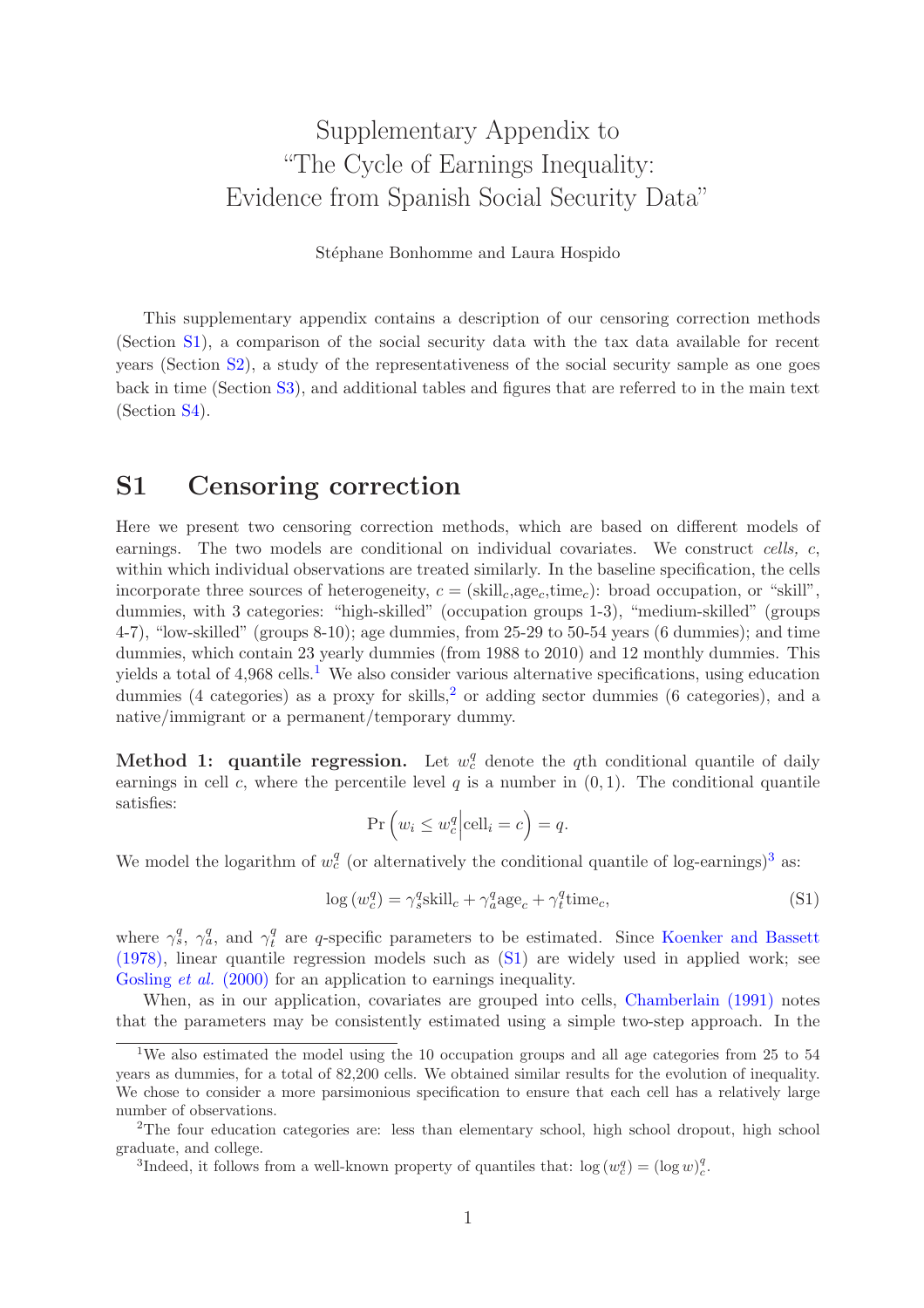first step, we estimate  $w_c^q$  in each cell c, and for all q belonging to a finite grid of values. We take  $q \in \{.01, .02, ..., .99\}$ , and compute sample quantiles  $w_c^q$ . Note that some quantiles are censored, so  $w_c^q$  will be missing for some  $(c, q)$  pairs.

Then, in the second step, and for each  $q$  value in the grid, we pool all cells together and regress  $\log(w_c^q)$  on skill<sub>c</sub>, age<sub>c</sub>, and time<sub>c</sub>. In this regression, the cell is the unit of observation. Following [Chamberlain \(1991\),](#page-61-3) we weight each observation by (the square root of) the sample size of the cell. The parameter estimates are denoted as  $\hat{\gamma}_s^q$ ,  $\hat{\gamma}_a^q$  and  $\hat{\gamma}_t^q$  $_t^q$ . Lastly, once the parameters have been estimated we predict daily earnings using:

<span id="page-45-1"></span>
$$
w_c^{q,QR} = \exp\left(\hat{\gamma}_s^q \text{skill}_c + \hat{\gamma}_a^q \text{age}_c + \hat{\gamma}_t^q \text{time}_c\right). \tag{S2}
$$

Note that  $w_c^{q,QR}$  is always well-defined even if, because of censoring, the sample quantile  $w_c^q$ is missing. The extrapolation relies on the assumption that conditional quantiles are linear in skill<sub>c</sub>, age<sub>c</sub> and time<sub>c</sub>. For example, this model rules out skill/time interaction effects. If linearity is violated in the data, the predicted quantiles may poorly approximate the true quantiles of uncensored earnings.

Method 2: tobit regression. In the second method, we parametrically model log-earnings in a cell. Specifically we suppose that, within cell  $c$ , log-earnings follow a distribution with density  $f_c$  that is fully characterized by a cell-specific parameter  $\theta_c$ . We impose no restrictions on  $f_c$  or  $\theta_c$  across cells.

The choice of the parametric distribution  $f_c$  is important. Consistently with a large literature that finds that log-normality provides a reasonable approximation to empirical earnings distributions, we specify  $f_c$  to be Gaussian with cell-specific means and variances  $\mu_c$  and  $\sigma_c^2$ , respectively. We estimate the parameters  $\mu_c$  and  $\sigma_c$  using maximum likelihood, in each cell. Denoting as  $\Phi$  the standard normal cdf, the cell-specific likelihood function takes the familiar form (up to an additive constant):

$$
\sum_{\text{cens}_i=-1} \log \Phi\left(\frac{\log \underline{w}_c - \mu_c}{\sigma_c}\right) + \sum_{\text{cens}_i=0} \left[-\frac{1}{2} \log \sigma_c^2 - \frac{1}{2\sigma_c^2} \left(\log w_i - \mu_c\right)^2\right] + \sum_{\text{cens}_i=1} \log \left(1 - \Phi\left(\frac{\log \overline{w}_c - \mu_c}{\sigma_c}\right)\right),
$$

where  $cons_i = -1$  if observation i is bottom-coded, cens<sub>i</sub> = 1 if it is top-coded, and cens<sub>i</sub> = 0 otherwise. Conditional earnings quantiles are then predicted as:

<span id="page-45-0"></span>
$$
w_c^q = \exp\left(\hat{\mu}_c + \hat{\sigma}_c \Phi^{-1}(q)\right),\tag{S3}
$$

where  $(\hat{\mu}_c, \hat{\sigma}_c)$  is the maximum likelihood estimate of  $(\mu_c, \sigma_c)$ .

The nature of the extrapolation here is very different from the quantile regression approach. The validity of the latter relies on between-cells restrictions, which take the form of linearity assumptions on the conditional quantile functions. Here, in contrast, the validity of [\(S3\)](#page-45-0) relies on within-cells restrictions, according to which the parametric distribution  $f_c$  must be correctly specified.

Simulating all observations. Simulating log-earnings in method 2 is immediate, as the distribution is known within cells. In the quantile regression approach (method 1) we simulate earnings as follows: (i) we draw  $u_i$ , uniformly on  $(0, 1)$ ; and (ii) we compute the simulated earnings in cell c as  $w_c^{u_i,QR}$ , where  $w_c^{q,QR}$  is given by [\(S2\)](#page-45-1). Unconditional earnings quantiles, for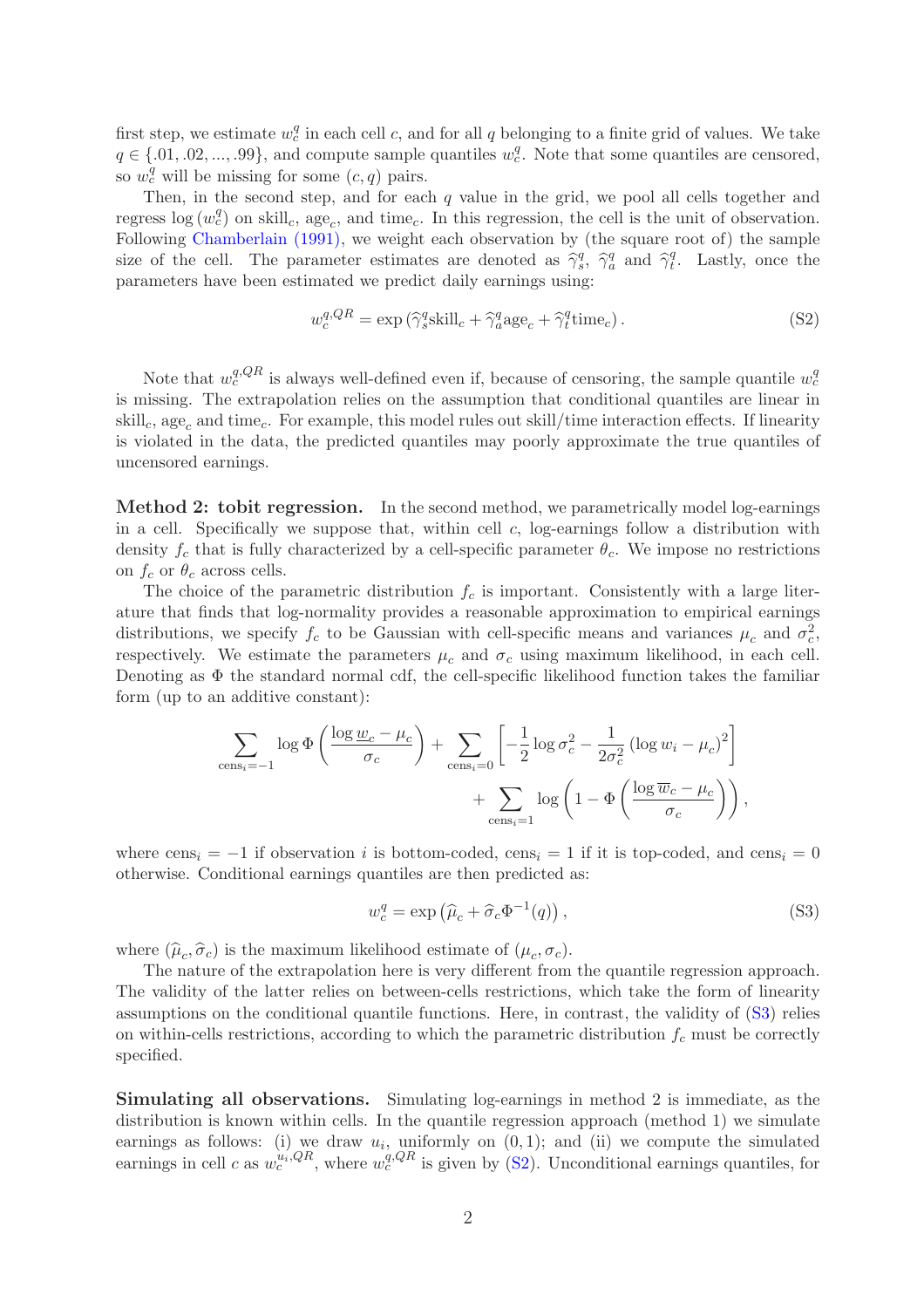a given year, are then computed as the sample quantiles of the simulated data (as in Machado and Mata,  $2005$ .<sup>[4](#page-46-2)</sup> We use this approach to compare the two models in Figure [5.](#page-12-0)

Simulating censored observations only. In most of the analysis we use method 2. We impute simulated log-earnings to individuals whose earnings are censored (10 imputations per observation). This is simply done by drawing, within cell c, from a truncated normal distribution:[5](#page-46-3)

$$
\log w_{ij} = \hat{\mu}_c + \hat{\sigma}_c \Phi^{-1} \left[ u_{ij} \Phi \left( \frac{\log w_c - \hat{\mu}_c}{\hat{\sigma}_c} \right) \right] \text{ if } i \text{ is bottom-coded,}
$$
\n
$$
\log w_{ij} = \hat{\mu}_c + \hat{\sigma}_c \Phi^{-1} \left[ \Phi \left( \frac{\log \overline{w}_c - \hat{\mu}_c}{\hat{\sigma}_c} \right) + u_{ij} \left( 1 - \Phi \left( \frac{\log \overline{w}_c - \hat{\mu}_c}{\hat{\sigma}_c} \right) \right) \right] \text{ if } i \text{ is top-coded,}
$$

<span id="page-46-0"></span>where  $j = 1, 2, ..., 10$ , and  $u_{ij}$  is drawn from a standard uniform distribution.

## S2 Tax data and social security data

Here we show how social security contributions compare with taxable labor income. In this comparison, we focus on individuals with positive annual labor income, whose social security contributions are not censored. Table [S1](#page-47-1) reports sample correlations between annual social security contributions and annual labor income obtained from the tax data.

The high correlations in levels indicate that the two income concepts are related, although they are not identical. For example, social security contributions exclude extra hours, travel and other expenses, and dismissal compensations. These differences seem more relevant for high skilled workers, as the correlation in levels between contributions and taxable labor income is lower for the first group (70%) than for the others (over 85%). The second column in the table shows that year-to-year growth rates are also strongly correlated between the two datasets, although correlations are slightly lower than in levels.

The quantiles of daily-income from the tax data in Figure [5](#page-12-0) in the main text are computed by dividing annual labor income by the number of days worked in a year. In the comparison we focus on individuals present both in the 2004-2010 social security sample and in the tax sample, with positive annual labor income. Note that, as shown by Table [S1,](#page-47-1) social security earnings and tax data income are distinct measures, so this exercise should not be interpreted as a formal out-of-sample prediction exercise. Nevertheless, given the high correlations between the two measures, this exercise provides an additional way to compare the two censoring correction methods.

Lastly, Figure [S1](#page-51-0) shows that the tobit method broadly reproduces the evolution of the 90/10 and 80/20 log-percentile ratios in the tax data, although the predicted levels exceed the observed ones. In contrast, the prediction of the quantile regression method is not in line with the tax data.

## <span id="page-46-1"></span>S3 Sample representativeness

We consider three issues in turn. A first concern with the data is that, by construction, individuals who were working at some point in the period but died before 2004 are not part of

<span id="page-46-2"></span><sup>&</sup>lt;sup>4</sup>Given the large sample sizes, this approach will deliver very similar results to the ones obtained using exact analytical formulas (Melly, 2006).

<span id="page-46-3"></span><sup>&</sup>lt;sup>5</sup>This approach is similar to the one used by Dustmann *et al.* (2009), who impute censored earnings under the assumption that the error term in the log-earnings regression is normally distributed, with different variances for each education/age group.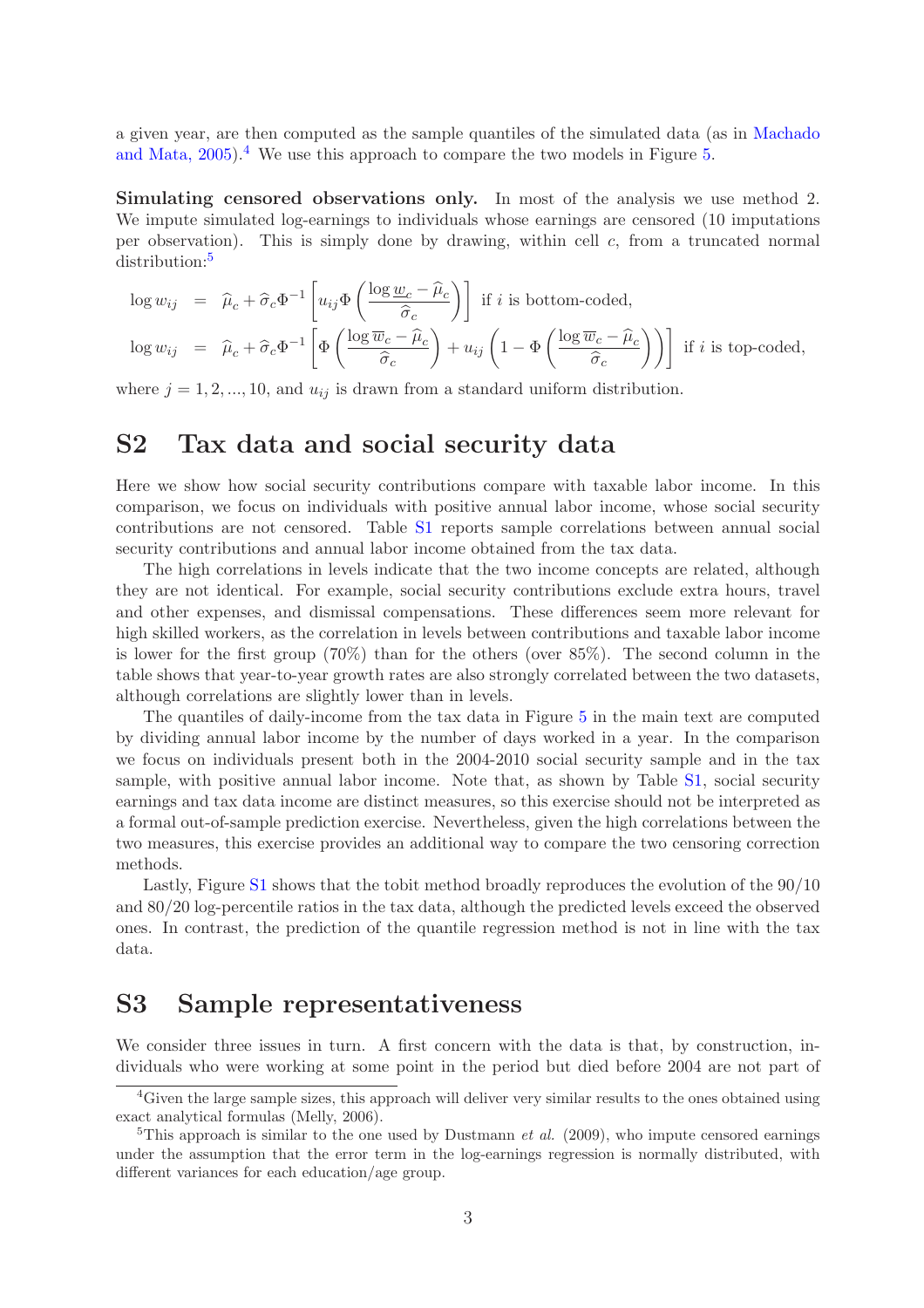our sample. So, the earnings distributions that we construct may be non-representative of the working population, especially for earlier years. To address this concern, we computed mortality rates by age using individual data provided by the Spanish statistics institute *(INE)*. Table [S2](#page-48-0) reports yearly mortality rates over the period 1988-2004. We see that, for the age categories that we consider, mortality rates are low. Indeed the cumulative probabilities of death between 25 and 54 years old are 4.2% for males (figures for females are slightly lower). Weighted inequality estimates that correct for attrition due to mortality are very similar to the unweighted ones.<sup>[6](#page-47-2)</sup>

A second concern with the data is the fact that some workers may have migrated out of the country. Given the way the data are recorded, migrants who did not come back to Spain before 2004 are not in the MCVL dataset. This concern is alleviated by the fact that during this period Spain became a host country for immigrants, as shown in Figure [S2](#page-52-0) and Table [S3.](#page-48-1) The data show that, between 1990 and 2000 the stock of emigrants leaving Spain has decreased. Given these numbers, we consider that mobility out of the country does not represent an important source of attrition in our sample.

Finally, attrition due to early career interruptions is a source of concern for women. Individuals who were in the labor force before 2004 and receive a retirement pension at some point in the 2005-2010 period are part of our sample. However, individuals who stopped working at a young age will typically not be in our sample. In fact, data for the Spanish section of the Survey of Health, Aging and Retirement in Europe (SHARE) show that a large number of Spanish women stopped working early in their careers (see Figure  $S3$ ).<sup>[7](#page-47-3)</sup> See García-Pérez (2008) for a related point.<sup>[8](#page-47-4)</sup>

## <span id="page-47-0"></span>S4 Tables and Figures

<span id="page-47-1"></span>

| Group                          | Levels | Growth |
|--------------------------------|--------|--------|
| Engineers, College             | 0.70   | 0.82   |
| Technicians                    | 0.90   | 0.82   |
| Administrative Managers        | 0.87   | 0.79   |
| Assistants                     | 0.92   | 0.82   |
| Administrative workers         | 0.92   | 0.86   |
| Manual workers                 | 0.94   | 0.85   |
| Note: uncensored observations. |        |        |

Table S1: MCVL matched with Tax data: sample correlations

<span id="page-47-2"></span><sup>&</sup>lt;sup>6</sup>We also computed mortality rates by occupation (available for men), and we found small differences in the age groups that we consider (workers aged 25-54).

<span id="page-47-3"></span><sup>7</sup>Data in Figure [S3](#page-52-1) correspond to individuals who were between 34 and 53 years old in 1988. Thus, they are on average 6 years older than individuals in our sample. Although female labor participation has clearly increased for younger cohorts, we think that those early-career interruptions may still be relevant to our analysis.

<span id="page-47-4"></span><sup>&</sup>lt;sup>8</sup>Figure [S4](#page-53-1) shows a comparison of average age between the MCVL and the Spanish labor force survey (EPA). One possibility to improve representativeness is to re-weight the data, using age-specific weights calculated from the EPA. Felgueroso  $et \ al.$  (2010) use this method and find small differences for men, and larger differences for women.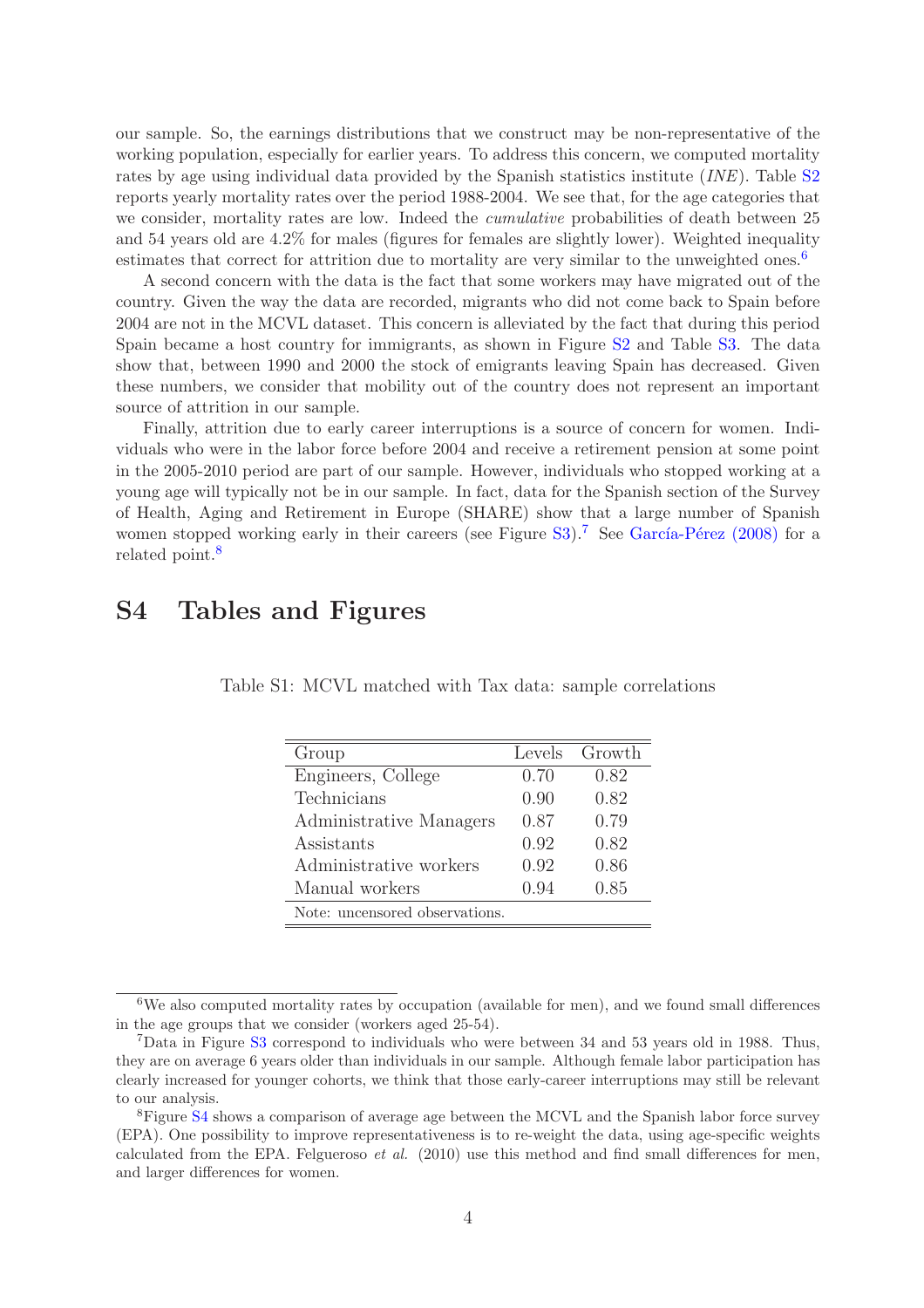<span id="page-48-0"></span>

|                 | 25-29                                  | 30-34 | 35-39 | 40-44 | 45-49 | 50-54 |  |  |  |  |  |
|-----------------|----------------------------------------|-------|-------|-------|-------|-------|--|--|--|--|--|
| 1988            | 0.83                                   | 0.76  | 0.89  | 1.31  | 1.93  | 3.57  |  |  |  |  |  |
| 1989            | 0.97                                   | 0.86  | 0.91  | 1.35  | 2.01  | 3.27  |  |  |  |  |  |
| 1990            | 1.01                                   | 0.96  | 0.92  | 1.36  | 2.00  | 3.17  |  |  |  |  |  |
| 1991            | 1.10                                   | 1.07  | 0.99  | 1.32  | 2.08  | 2.96  |  |  |  |  |  |
| 1992            | 1.06                                   | 1.15  | 1.01  | 1.33  | 2.06  | 2.80  |  |  |  |  |  |
| 1993            | 0.97                                   | 1.16  | 1.03  | 1.30  | 2.15  | 2.77  |  |  |  |  |  |
| 1994            | 0.94                                   | 1.22  | 1.10  | 1.28  | 2.14  | 2.81  |  |  |  |  |  |
| 1995            | 0.90                                   | 1.28  | 1.18  | 1.28  | 2.09  | 2.84  |  |  |  |  |  |
| 1996            | 0.79                                   | 1.22  | 1.21  | 1.31  | 1.98  | 2.92  |  |  |  |  |  |
| 1997            | 0.64                                   | 0.93  | 1.03  | 1.23  | 1.96  | 2.88  |  |  |  |  |  |
| 1998            | 0.58                                   | 0.78  | 0.95  | 1.24  | 1.82  | 2.81  |  |  |  |  |  |
| 1999            | 0.55                                   | 0.73  | 0.95  | 1.26  | 1.86  | 2.79  |  |  |  |  |  |
| 2000            | 0.54                                   | 0.66  | 0.92  | 1.28  | 1.83  | 2.74  |  |  |  |  |  |
| 2001            | 0.46                                   | 0.64  | 0.89  | 1.17  | 1.78  | 2.72  |  |  |  |  |  |
| 2002            | 0.45                                   | 0.60  | 0.83  | 1.19  | 1.80  | 2.68  |  |  |  |  |  |
| 2003            | 0.43                                   | 0.59  | 0.78  | 1.20  | 1.75  | 2.61  |  |  |  |  |  |
| 2004            | 0.41                                   | 0.51  | 0.79  | 1.08  | 1.78  | 2.63  |  |  |  |  |  |
| Average         | 0.74                                   | 0.89  | 0.96  | 1.26  | 1.94  | 2.88  |  |  |  |  |  |
| $(1988 - 2004)$ |                                        |       |       |       |       |       |  |  |  |  |  |
|                 | Source: National Statistics Institute. |       |       |       |       |       |  |  |  |  |  |

Table S2: Mortality rates by age group, men (deaths per 1000 individuals)

<span id="page-48-1"></span>Table S3: Stock of emigrants over total population by educational attainment  $(\%)$ 

|                                                                                |                                 | 1990 |      | 2000  |         |             |  |  |
|--------------------------------------------------------------------------------|---------------------------------|------|------|-------|---------|-------------|--|--|
|                                                                                | Non-college<br>College<br>Total |      |      | Total | College | Non-college |  |  |
| All                                                                            | 2.07                            | 2.12 | 2.06 | 1.83  | 1.91    | 1.80        |  |  |
| Europe                                                                         | 1.69                            | 0.93 | 1.78 | 1.48  | 1.17    | 1.56        |  |  |
| America                                                                        | 0.34                            | 1.11 | 0.25 | 0.31  | 0.69    | 0.21        |  |  |
| Asia and Oceania<br>0.03<br>0.03<br>0.03<br>0.08<br>0.05                       |                                 |      |      |       |         |             |  |  |
| Source: International Migration by Educational Attainment (2005, Release 1.1). |                                 |      |      |       |         |             |  |  |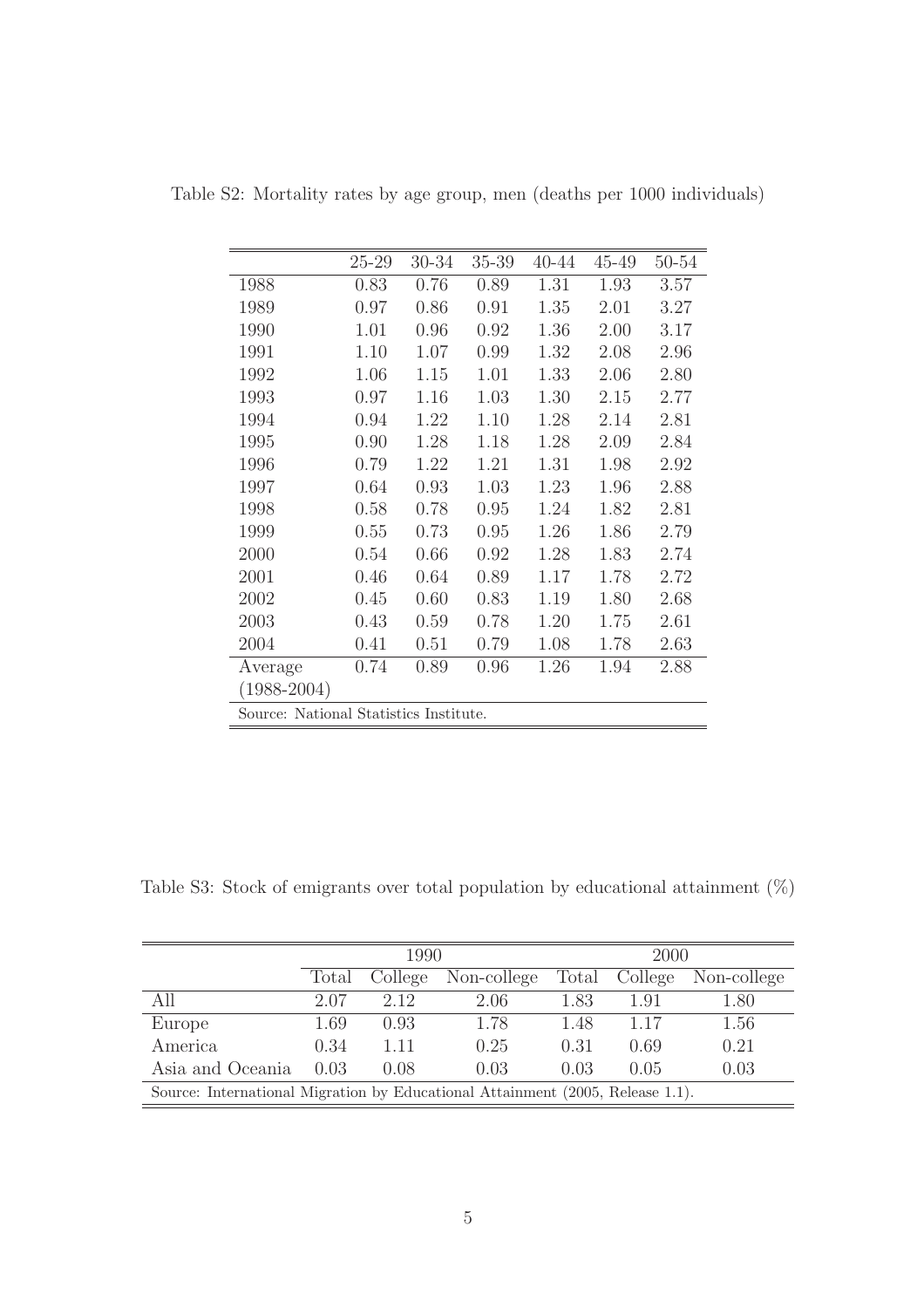|                                                    |                                           | $1995 \quad 2002*$ | 2002 | 2006                                                      |  |  |  |  |  |
|----------------------------------------------------|-------------------------------------------|--------------------|------|-----------------------------------------------------------|--|--|--|--|--|
|                                                    |                                           |                    |      | $(A)$ Ratios from the Wage Structure Survey <sup>**</sup> |  |  |  |  |  |
| $w^{90}/w^{10}$                                    | 3.64                                      | 3.48               | 3.59 | 3.33                                                      |  |  |  |  |  |
| $w^{90}/w^{50}$                                    | 2.08                                      | 2.22               | 2.23 | 2.15                                                      |  |  |  |  |  |
| $w^{50}/w^{10}$                                    |                                           | $1.75 \t 1.57$     | 1.61 | 1.55                                                      |  |  |  |  |  |
| (B) Ratios from Social Security data***            |                                           |                    |      |                                                           |  |  |  |  |  |
| $w^{90}/w^{10}$                                    | 4.08                                      |                    | 4.02 | 3.71                                                      |  |  |  |  |  |
| $w^{90}/w^{50}$                                    | $\sqrt{2.42}$                             |                    | 2.50 | 2.35                                                      |  |  |  |  |  |
| $w^{50}/w^{10}$                                    | 1.68                                      |                    | 1.61 | 1.58                                                      |  |  |  |  |  |
| Notes: * Figures exclude some non-market sectors   |                                           |                    |      |                                                           |  |  |  |  |  |
| (education, health, and social services) to obtain |                                           |                    |      |                                                           |  |  |  |  |  |
| comparable figures with those for 1995.            |                                           |                    |      |                                                           |  |  |  |  |  |
|                                                    | ** Ratios of percentiles of hourly wages. |                    |      |                                                           |  |  |  |  |  |

<span id="page-49-0"></span>Table S4: Earnings percentile ratios

\*\*\* Ratios of estimated quantiles of daily earnings.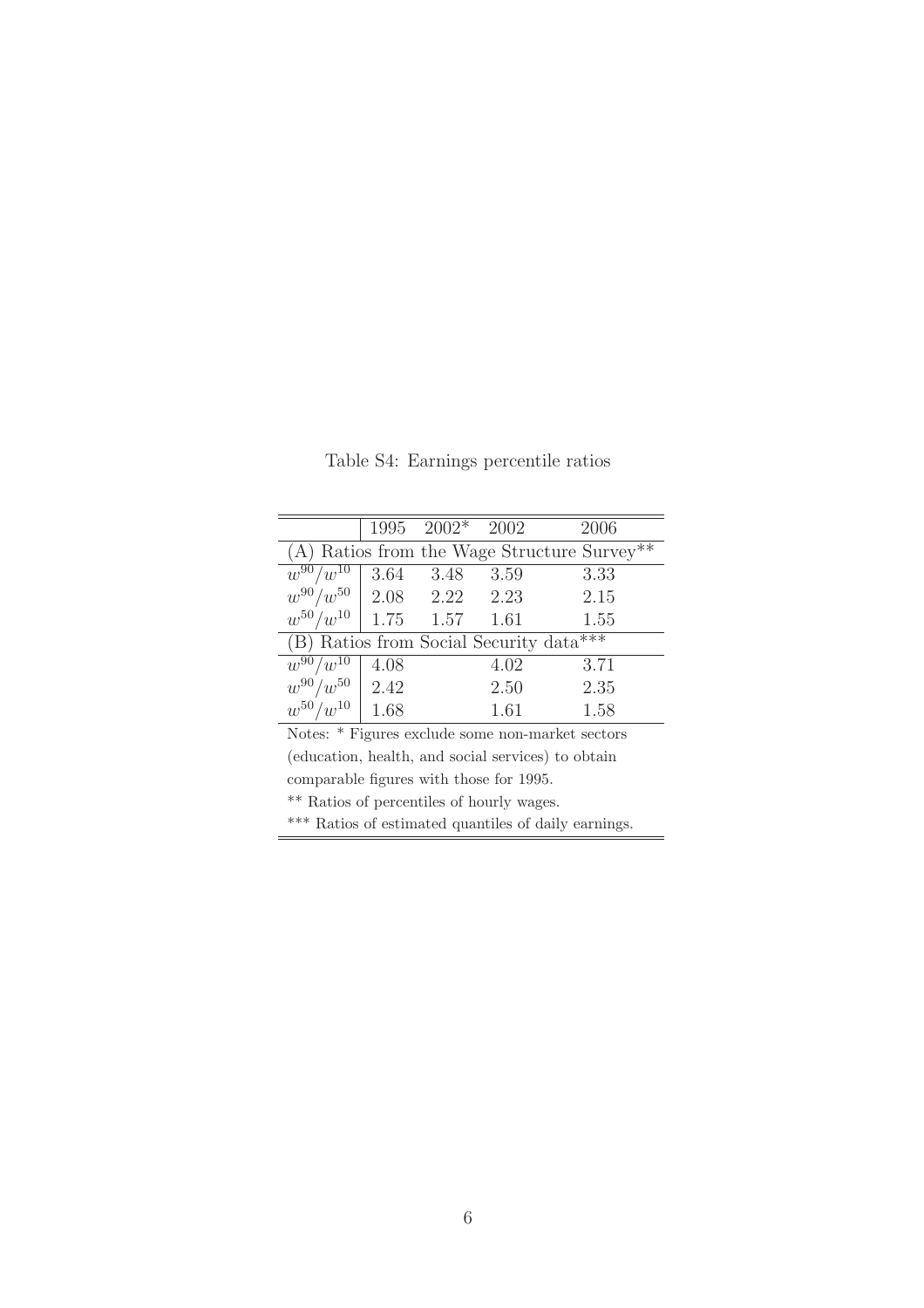|       | 1988-1996 |       |                |         |          | 1997-2006 |                                                                                                                                     |         |       | 2007-2010 |                |         |  |
|-------|-----------|-------|----------------|---------|----------|-----------|-------------------------------------------------------------------------------------------------------------------------------------|---------|-------|-----------|----------------|---------|--|
|       | Total     | Comp. | <b>Between</b> | Within  | Total    | Comp.     | <b>Between</b>                                                                                                                      | Within  | Total | Comp.     | <b>Between</b> | Within  |  |
|       |           |       |                |         |          |           |                                                                                                                                     |         |       |           |                |         |  |
|       |           |       |                |         |          |           | Age and occupation groups                                                                                                           |         |       |           |                |         |  |
| 90/10 | 10.81     | 3.30  | 6.37           | 1.14    | $-9.58$  | $-3.20$   | $-1.80$                                                                                                                             | $-4.57$ | 9.71  | 5.65      | $-0.31$        | 4.37    |  |
| 90/50 | 11.03     | 1.95  | 4.73           | 4.35    | $-3.61$  | $-2.11$   | $-0.57$                                                                                                                             | $-0.93$ | 1.55  | 3.17      | $-0.50$        | $-1.11$ |  |
| 50/10 | $-0.22$   | 1.36  | 1.64           | $-3.21$ | $-5.96$  | $-1.09$   | $-1.23$                                                                                                                             | $-3.64$ | 8.15  | 2.48      | 0.19           | 5.48    |  |
| 80/20 | 5.73      | 1.88  | 3.42           | 0.43    | $-9.19$  | $-1.92$   | $-1.85$                                                                                                                             | $-5.42$ | 3.88  | 3.97      | $-0.36$        | 0.28    |  |
| 80/50 | 7.17      | 0.65  | 1.98           | 4.54    | $-4.55$  | $-1.06$   | $-0.12$                                                                                                                             | $-3.36$ | 0.74  | 1.59      | $-0.28$        | $-0.58$ |  |
| 50/20 | $-1.43$   | 1.22  | 1.45           | $-4.11$ | $-4.65$  | $-0.86$   | $-1.73$                                                                                                                             | $-2.06$ | 3.15  | 2.37      | $-0.09$        | 0.86    |  |
|       |           |       |                |         |          |           |                                                                                                                                     |         |       |           |                |         |  |
|       |           |       |                |         |          |           | Age groups, occupation groups, and sectors                                                                                          |         |       |           |                |         |  |
| 90/10 | 10.92     | 2.80  | 7.56           | 0.56    | $-10.61$ | $-3.47$   | $-3.31$                                                                                                                             | $-3.83$ | 7.96  | 7.90      | 0.08           | $-0.02$ |  |
| 90/50 | 11.23     | 2.17  | 4.09           | 4.97    | $-4.86$  | $-0.18$   | $-3.57$                                                                                                                             | $-1.12$ | 0.89  | 2.76      | $-0.79$        | $-1.08$ |  |
| 50/10 | $-0.30$   | 0.64  | 3.47           | $-4.41$ | $-5.76$  | $-3.30$   | 0.26                                                                                                                                | $-2.71$ | 7.07  | 5.14      | 0.87           | 1.06    |  |
| 80/20 | 5.63      | 1.15  | 3.35           | 1.13    | $-9.23$  | $-2.22$   | $-2.69$                                                                                                                             | $-4.32$ | 3.29  | 4.62      | 0.53           | $-1.85$ |  |
| 80/50 | 7.01      | 0.77  | 1.36           | 4.88    | $-4.44$  | 0.14      | $-1.22$                                                                                                                             | $-3.36$ | 0.20  | 0.98      | 0.63           | $-1.41$ |  |
| 50/20 | $-1.38$   | 0.38  | 1.99           | $-3.75$ | $-4.79$  | $-2.36$   | $-1.47$                                                                                                                             | $-0.96$ | 3.09  | 3.63      | $-0.10$        | $-0.45$ |  |
|       |           |       |                |         |          |           | Notes: Differences in log-percentile ratios. Decomposition of the total change into composition effect, between-group price effect, |         |       |           |                |         |  |

and within-group price effect. In the bottom panel, the sample is smaller as <sup>a</sup> result of missing sector data for some observations (3.2%).

<span id="page-50-0"></span>Table S5: Decomposition of inequality changes: composition and prices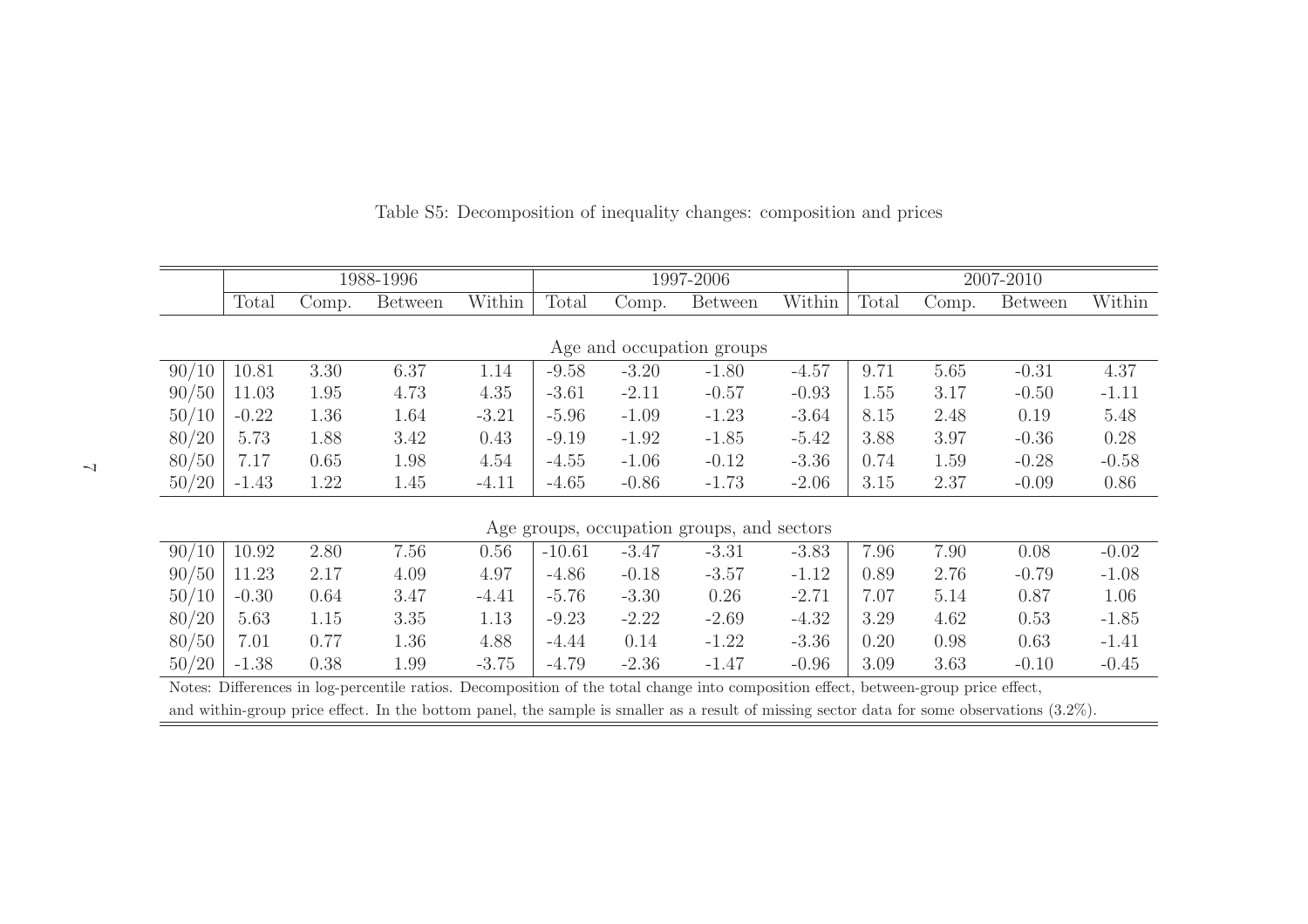<span id="page-51-1"></span>

|                                            | 1988  | 1997   | 2007   | 2010   | 1988-1996                                                           | 1997-2006    | 2007-2010    |  |  |  |
|--------------------------------------------|-------|--------|--------|--------|---------------------------------------------------------------------|--------------|--------------|--|--|--|
|                                            |       |        |        |        | $\Delta$ log                                                        | $\Delta$ log | $\Delta$ log |  |  |  |
|                                            |       |        |        |        | (x100)                                                              | $\times 100$ | $\times 100$ |  |  |  |
| Imputation approach 1: potential earnings. |       |        |        |        |                                                                     |              |              |  |  |  |
| $pe^{10}$                                  | 23.91 | 22.27  | 28.20  | 26.86  | $-5.99$                                                             | 19.63        | $-4.88$      |  |  |  |
| $pe^{50}$                                  | 42.24 | 43.83  | 48.43  | 51.65  | 3.59                                                                | 7.13         | 6.45         |  |  |  |
| $pe^{90}$                                  | 95.83 | 107.38 | 115.45 | 122.99 | 11.02                                                               | 4.66         | 6.33         |  |  |  |
|                                            |       |        |        |        | Imputation approach 2: unemployment benefits.                       |              |              |  |  |  |
| $i^{10}$                                   | 15.73 | 14.03  | 20.03  | 19.51  | $-8.62$                                                             | 30.68        | $-2.62$      |  |  |  |
| $i^{50}$                                   | 38.97 | 39.95  | 46.03  | 47.44  | 1.98                                                                | 11.30        | 3.00         |  |  |  |
| $i^{90}$                                   | 89.97 | 98.66  | 109.42 | 111.91 | 8.65                                                                | 7.55         | 2.25         |  |  |  |
|                                            |       |        |        |        | Notes: Unconditional quantiles estimated from Social Security data. |              |              |  |  |  |

Table S6: Estimated quantiles of potential daily earnings  $(pe<sup>q</sup>)$  and of daily income  $(i<sup>q</sup>)$ 

Figure S1: Comparison of the two censoring correction methods, percentile ratios

<span id="page-51-0"></span>

Notes: Sources Social Security data and Income Tax data. Solid lines are observed log-percentile ratios of daily labor income from the tax data, and dashed and dotted lines are the log-percentile ratios of daily earnings predicted using the social security sample, based on cell-specific tobit regression and linear quantile regression, respectively. Individuals with positive annual labor income.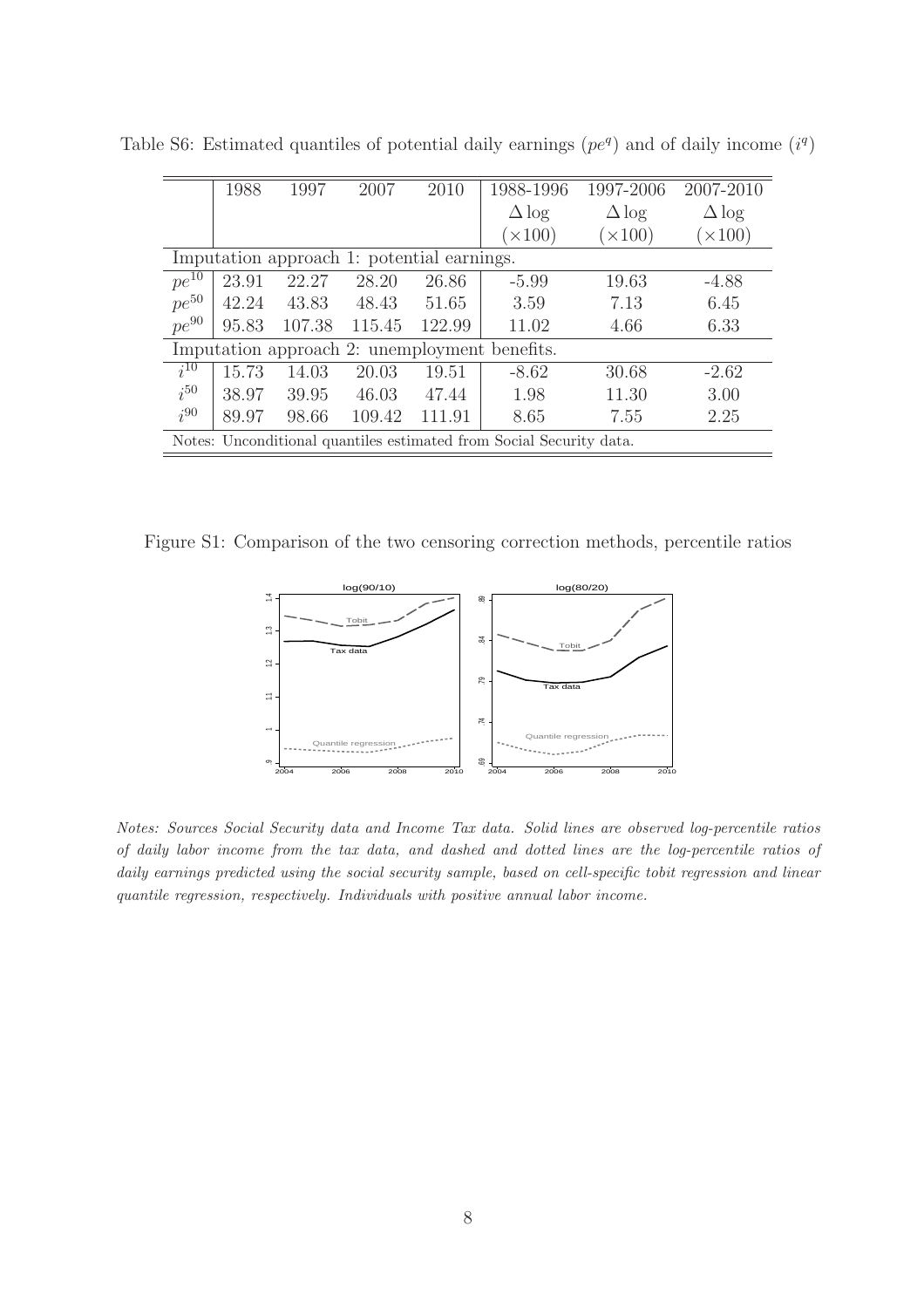Figure S2: Spanish crude rate of net migration in % (1988-2008)

<span id="page-52-0"></span>

Notes: Source EUROSTAT. The indicator is defined as the ratio of net migration plus adjustment during the year to the average population in that year, expressed per 1,000 inhabitants. Net migration plus adjustment is the difference between the total change and the natural change of the population.

Figure S3: Age when an individual stopped working (Spain)

<span id="page-52-1"></span>

Notes: Source SHARE. Individuals aged between 34 and 53 years in 1988.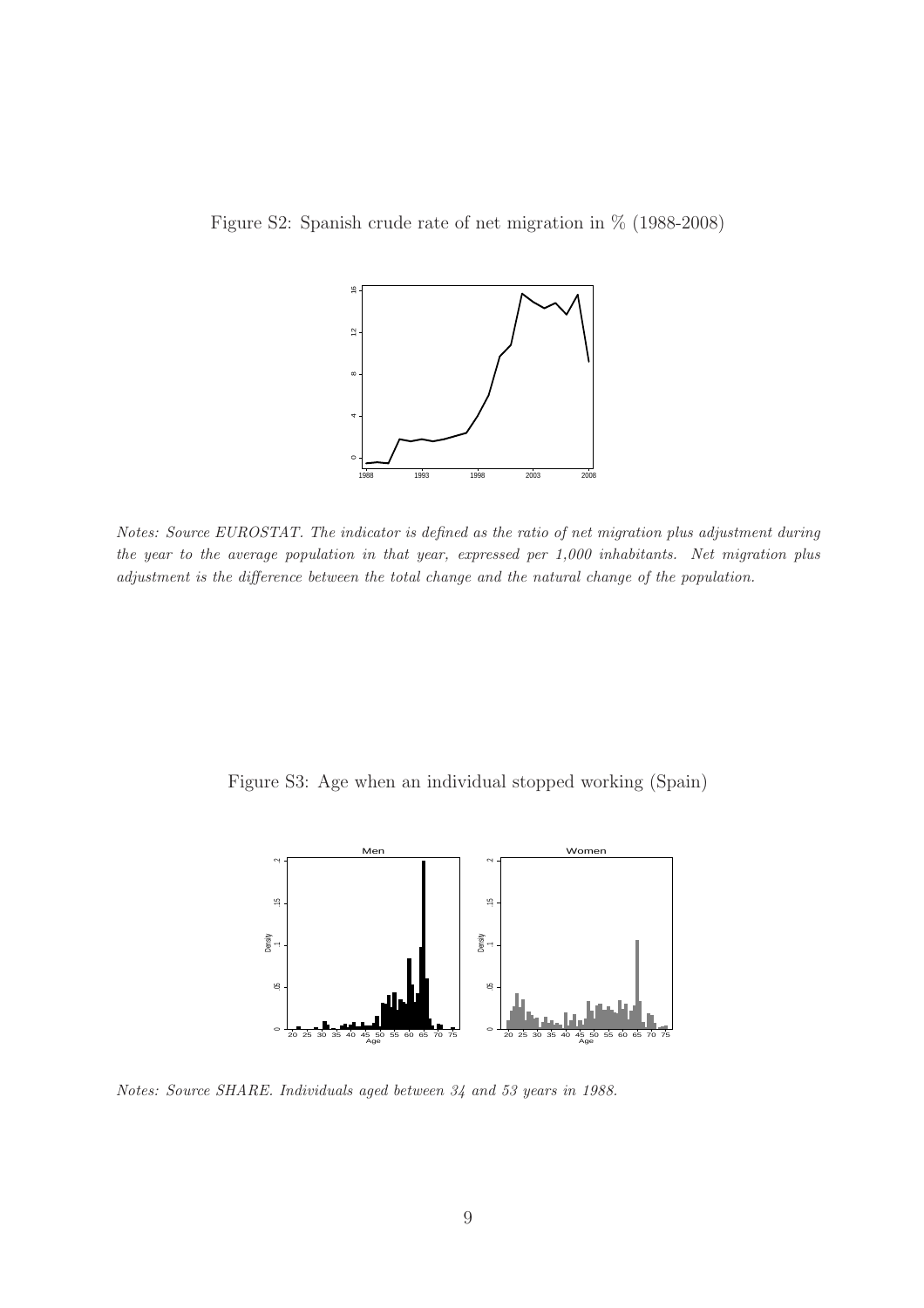<span id="page-53-1"></span>Figure S4: Average age (Spain)



Notes: Sources  $MCVL = Continuous$  Sample of Working Histories;  $EPA = Spanish$  labor force survey.

<span id="page-53-0"></span>Figure S5: Caps in the general regime



Notes: Monthly quantities in nominal EUR. See the main text for a definition of the occupation groups.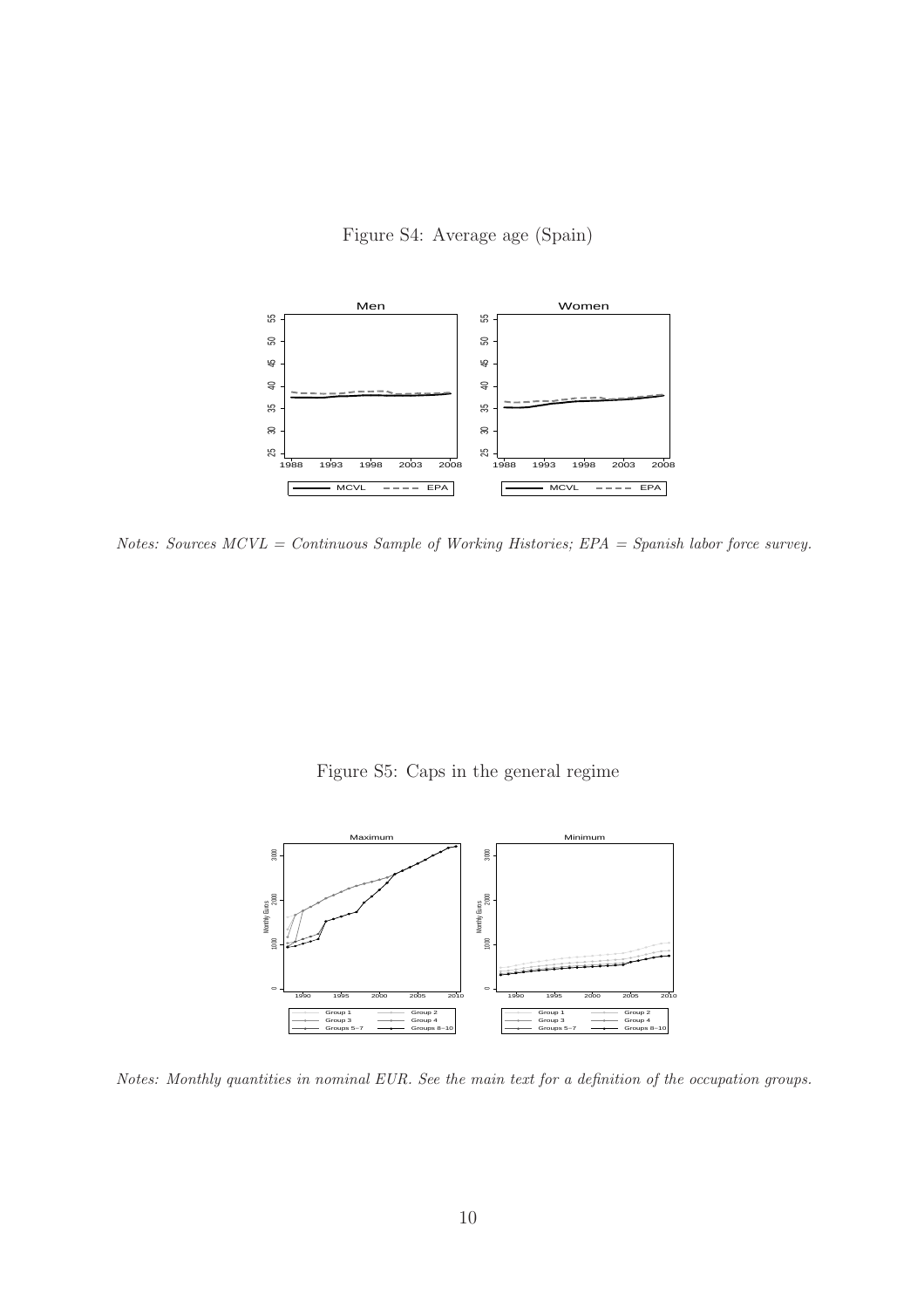Figure S6: 90/10 log-percentile ratios, re-weighted observations

<span id="page-54-0"></span>

Notes: Source Social Security data. Solid lines are ratios of estimated unconditional quantiles of daily earnings, dashed lines correspond to quantiles of re-weighted monthly observations, in inverse proportion to the number of months worked in a year (both in logs).

#### Figure S7: Log-percentile ratios, with and without construction-related sectors

<span id="page-54-1"></span>

Notes: Source Social Security data. Solid lines are ratios of estimated unconditional quantiles of daily earnings, dashed lines are ratios of estimated unconditional quantiles of daily earnings in a sample without the construction sector, dotted lines correspond to a sample without construction-related sectors (in logs, index zero at the start of the period). The tobit model for censoring correction is separately estimated in the three samples. Construction includes: demolition and site preparation, construction of installation activities, construction of buildings and civil engineering, and building completion and finishing. Construction-related sectors are defined as: manufacture of bricks and other ceramic products, manufacture of wood and wood products (except furniture), manufacture of furniture, manufacture of cement lime and plaster, rental and leasing activities, and real estate activities (see Table  $B.4$ ).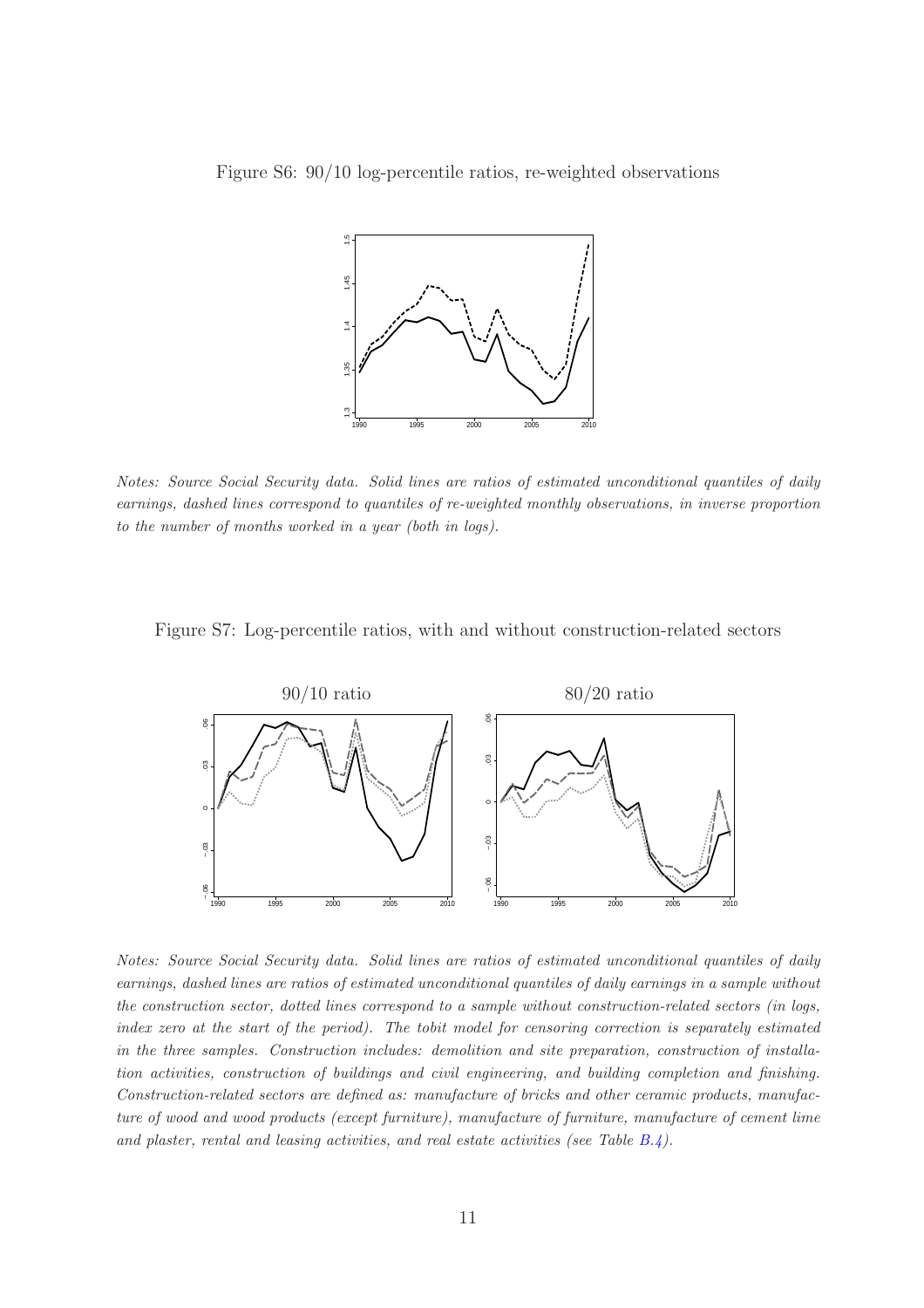Figure S8: Employment growth as a function of daily earnings percentiles, without the construction sector

<span id="page-55-0"></span>

Notes: Source Social Security data. y-axis: difference in percentage of days worked relative to days present in the sample, between 1993-1996 and 2001-2007 (left), and between 2001-2007 and 2008-2010 (right). x-axis: rank of an individual in the distribution of median daily earnings during the period. Local linear regression, bandwidth chosen by leave-one-out cross-validation. Sample without the construction sector.



<span id="page-55-1"></span>Figure S9: Decomposition exercises: other quantiles

Notes: Source Social Security data. Black bars denote composition effects, dark gray bars denote betweengroup price effects, and light gray bars denote within-group price effects.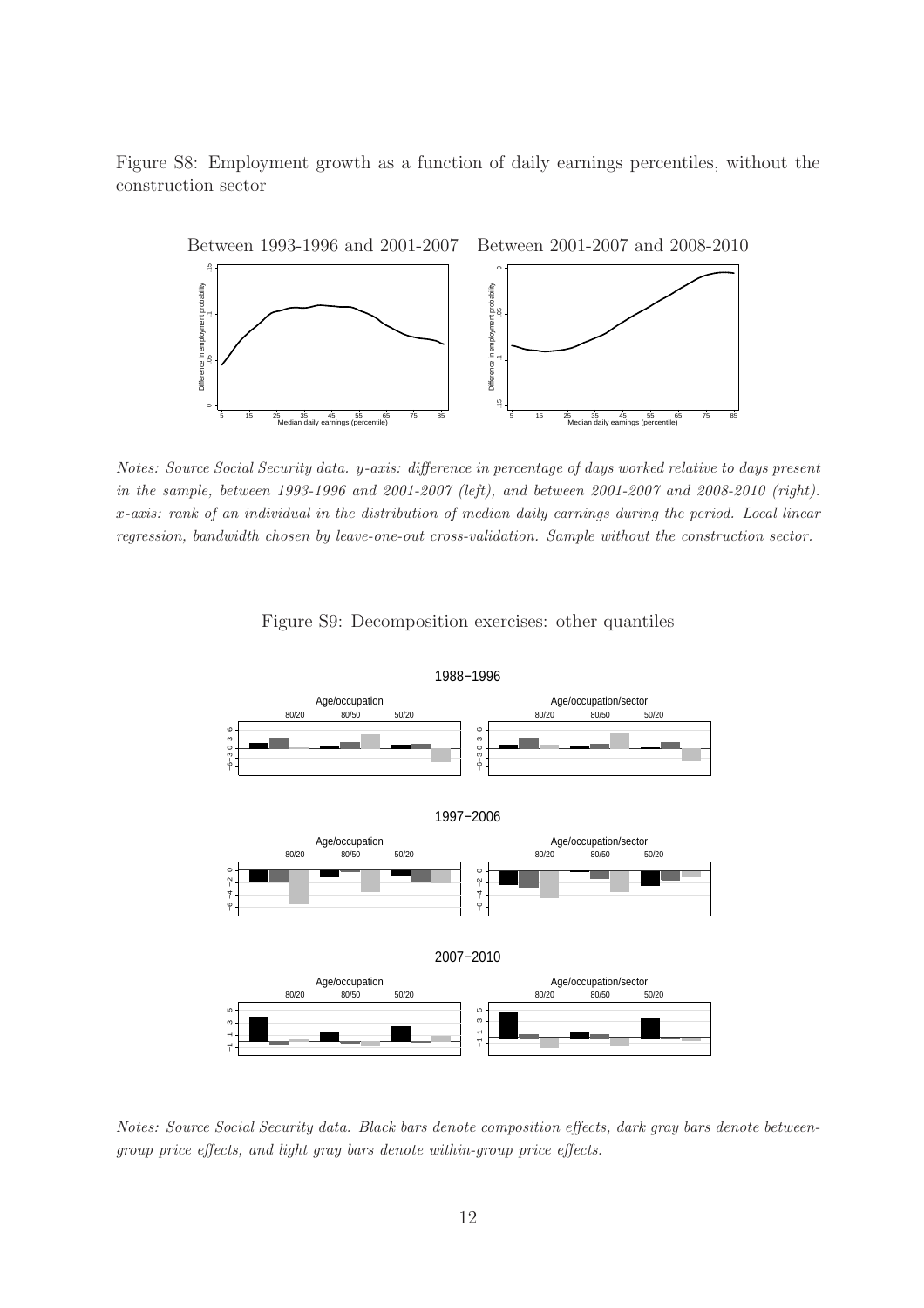

<span id="page-56-0"></span>Figure S10: Composition effects: age, occupation, and construction

Notes: Source Social Security data. Black bars denote composition effects.



<span id="page-56-1"></span>Figure S11: Decomposition exercises: age and education groups

Notes: Source Social Security data. Black bars denote composition effects, dark gray bars denote betweengroup price effects, and light gray bars denote within-group price effects.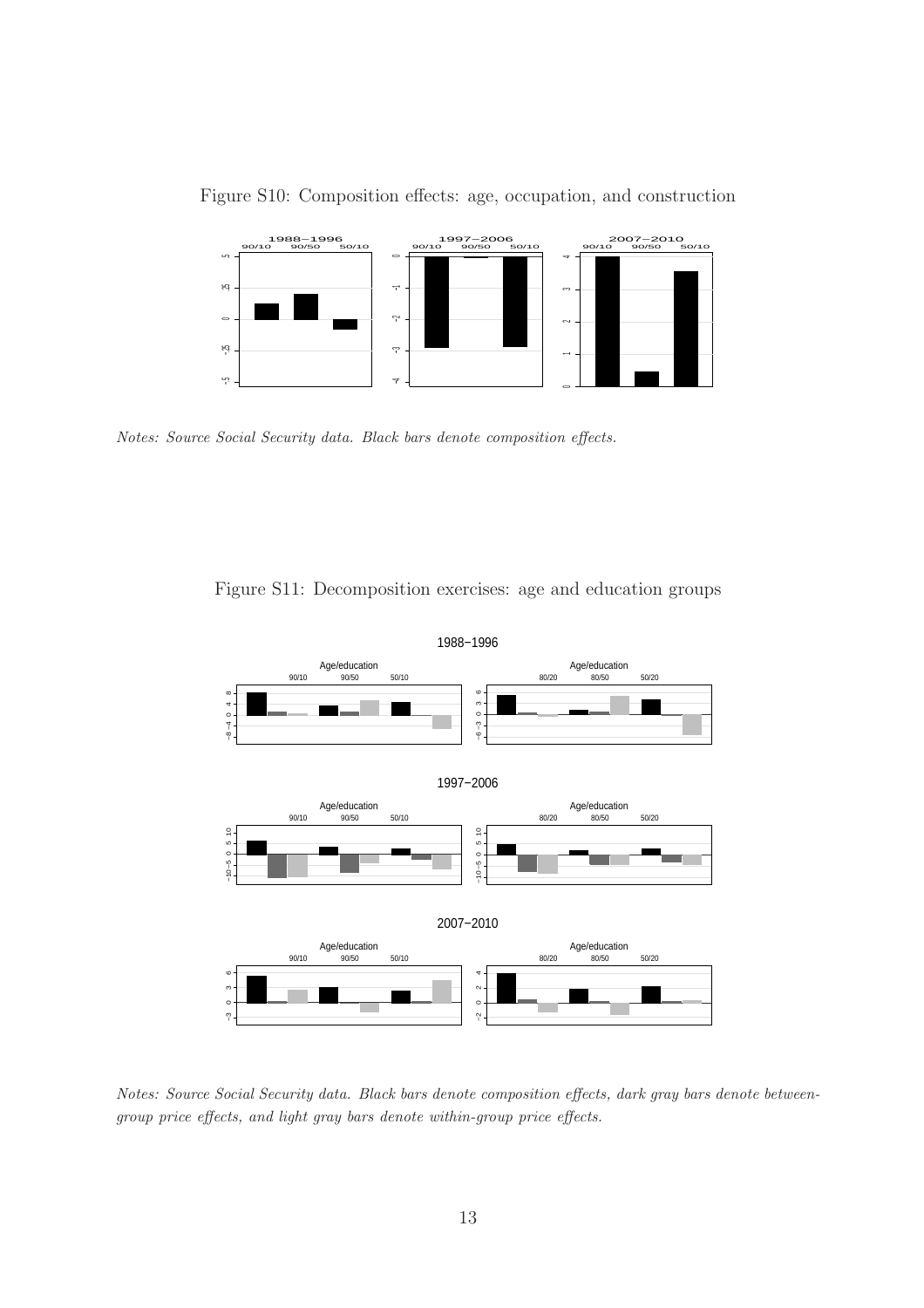Figure S12: Real value of the minimum wage in Spain

<span id="page-57-0"></span>

Notes: Annual 2006 EUR.

<span id="page-57-1"></span>Figure S13: Temporary rates



Notes: Source Social Security data. "Young" are less than 35 years old, "low-skilled" are occupation groups 8-10, "mid-skilled" are occupation groups 4-7, and "high-skilled" are occupation groups 1-3.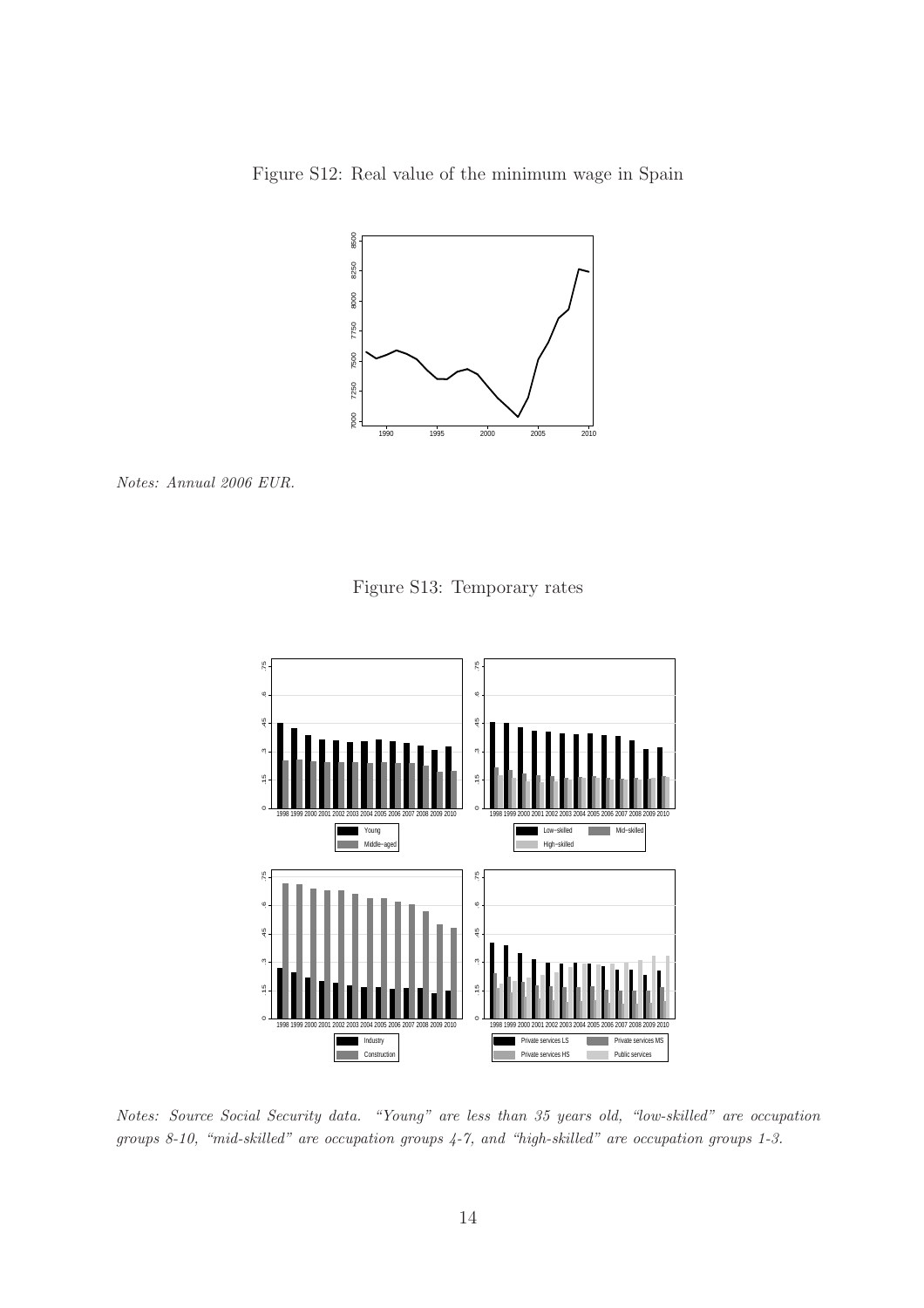<span id="page-58-0"></span>

Figure S14: Decomposition exercises: age, occupation, sectors, and type of contract

Notes: Source Social Security data. Black bars denote composition effects, dark gray bars denote betweengroup price effects, and light gray bars denote within-group price effects.

<span id="page-58-1"></span>Figure S15: Shares of foreign-born workers by sector



Notes: Source Social Security data.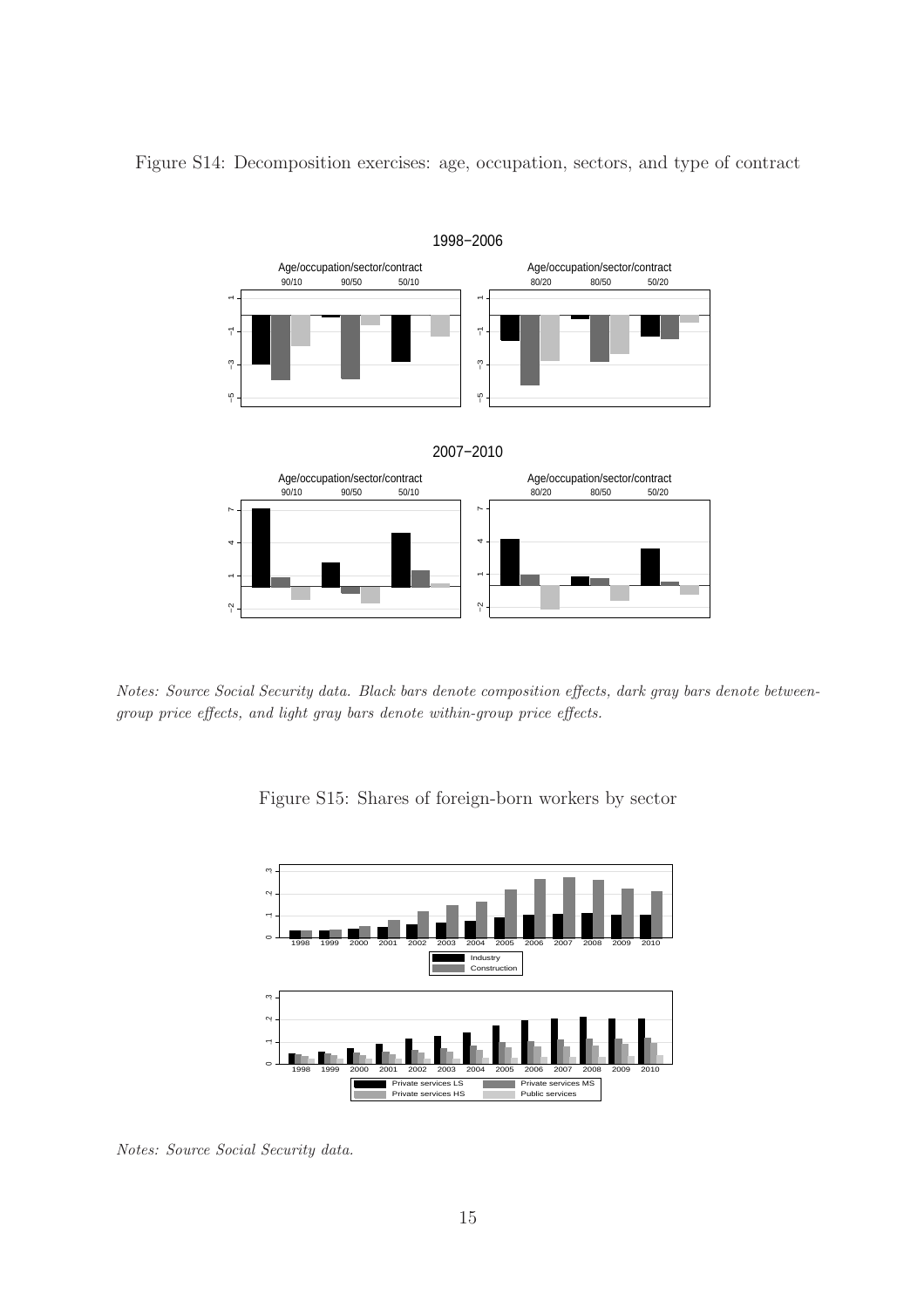<span id="page-59-0"></span>

Figure S16: Decomposition exercises: age, occupation, sectors, and immigrant status

Notes: Source Social Security data. Black bars denote composition effects, dark gray bars denote betweengroup price effects, and light gray bars denote within-group price effects.

Figure S17: Unemployment-adjusted quantiles of daily earnings

<span id="page-59-1"></span>

Notes: Source Social Security data. Solid lines are estimated quantiles of daily earnings conditional on employment. Dashed lines are estimated quantiles of potential daily earnings. Dotted lines are estimated quantiles of daily labor income, based on imputed unemployment benefits.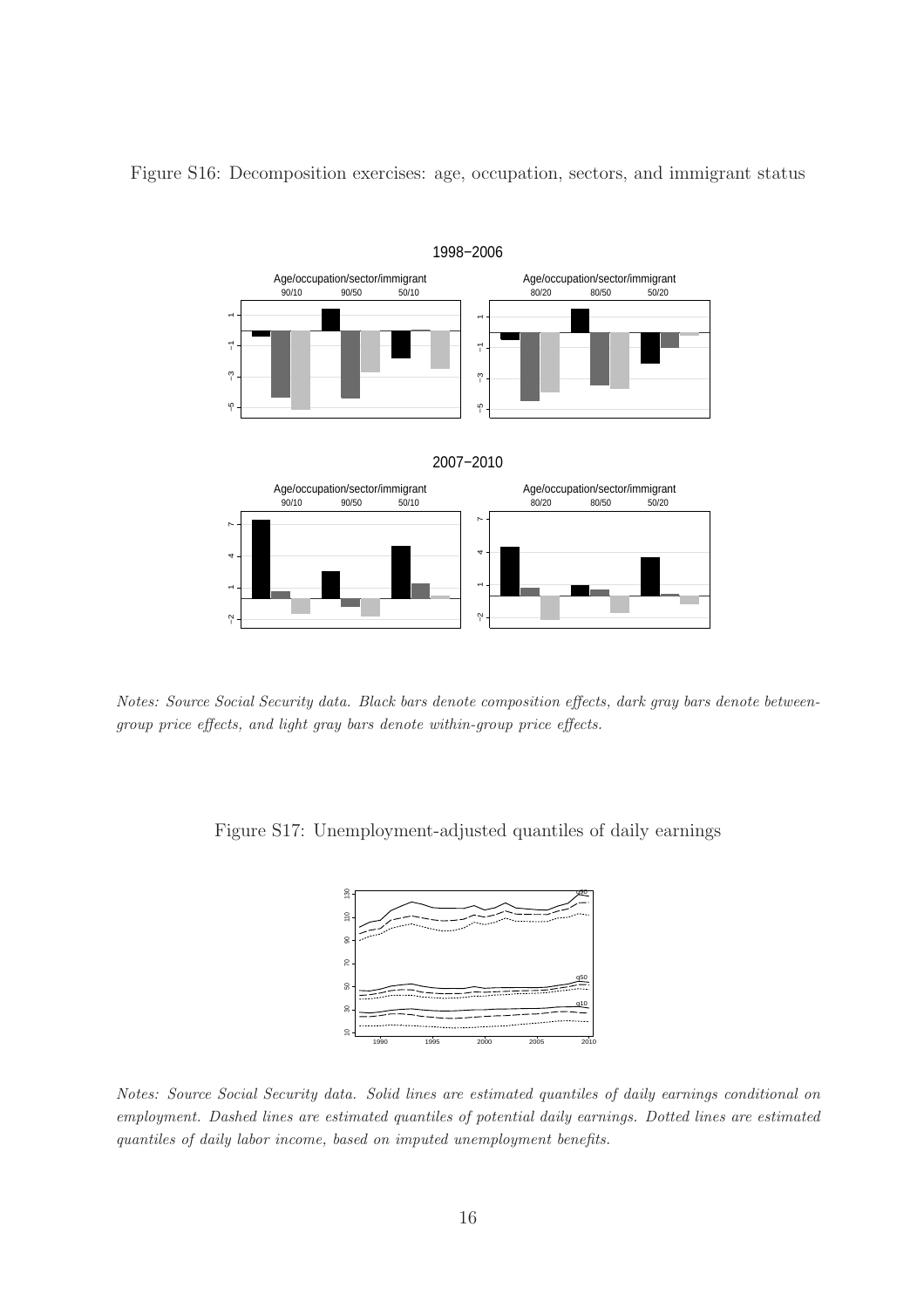Figure S18: Median unemployment duration (in years)

<span id="page-60-0"></span>

Notes: Source Social Security data. The solid line is median unemployment duration for all unemployed (males and females), the dashed line for individuals older than 40, and the dotted line for those under 40.